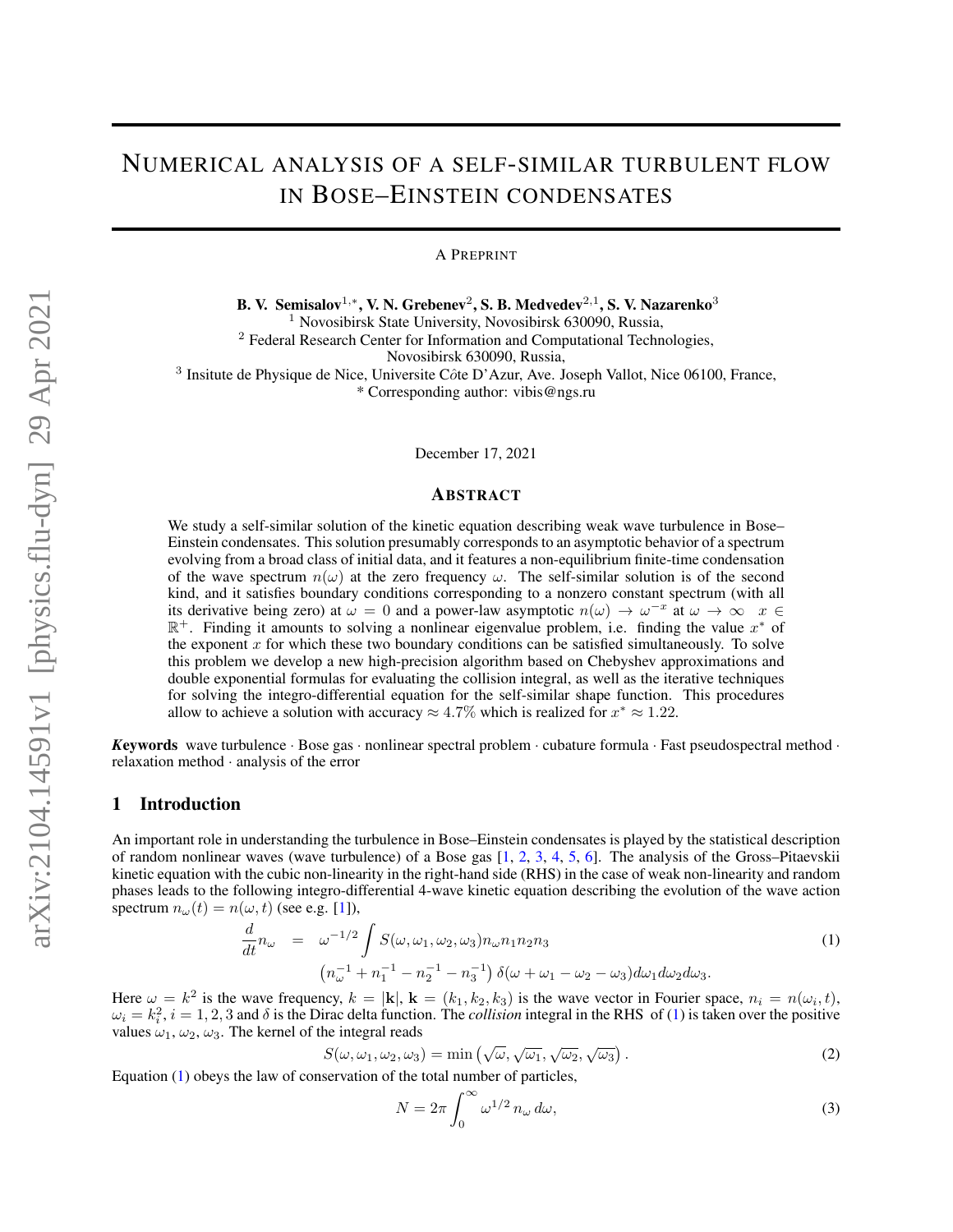and the total energy,

$$
E = 2\pi \int_0^\infty \omega^{3/2} n\omega \, d\omega. \tag{4}
$$

Respectively, equation [\(1\)](#page-0-0) has two thermodynamic equilibrium solutions  $n_\omega = C_1$  and  $n_\omega = C_2 \omega^{-1}$  (where  $C_1$ and  $C_2$  are arbitrary positive constants) corresponding the the particle and the energy equipartition in the 3D k-space respectively. It also has two non-equilibrium stationary spectra of the power law form  $n_\omega = C\omega^{-x}$ ; they are realized for  $x = 3/2$  and  $x = 7/6$ . These are the Kolmogorov–Zakharov (KZ) spectra corresponding to constant fluxes of the energy and the particles towards the high and low frequencies respectively [\[1,](#page-24-0) [2\]](#page-24-1).

The kinetic equation  $(1)$  was studied numerically in  $[3, 4, 5, 6]$  $[3, 4, 5, 6]$  $[3, 4, 5, 6]$  $[3, 4, 5, 6]$  $[3, 4, 5, 6]$  $[3, 4, 5, 6]$  $[3, 4, 5, 6]$  to find evolving spectra arising from decay of an initial data. It was shown that the spectrum blows up to infinity (very high numerical values, to be precise) in finite time  $t^*$  at  $\omega = 0$ . In wave turbulence, such a transfer of particles toward the zero frequency is called the inverse particle cascade, and it is usually associated with the stationary inverse cascade KZ spectrum, which is a power-law solution with exponent  $x = 7/6$  [\[1,](#page-24-0) [2\]](#page-24-1). Numerical simulations of [\[3,](#page-24-2) [4,](#page-24-3) [5,](#page-24-4) [6\]](#page-24-5) did reveal the power-law behavior  $n_{\omega}(t) \sim \omega^{-x^*}$ developing in the tail and invading the whole frequency range as  $t \to t^*$ . However, the observed exponents  $x^* \approx 1.24$ in [\[3,](#page-24-2) [4\]](#page-24-3) and  $x^* \approx 1.2345$  in [\[5,](#page-24-4) [6\]](#page-24-5) are both clearly different from the KZ exponent 7/6. It was also noted that there is a connection between the observed behavior and the self-similar solutions. Such blow-up behavior is typical for the self-similarity of the second kind. Indeed, by the Zeldovich–Raizer classification [\[7\]](#page-24-6), the self-similar solution is of the second kind if its similarity properties cannot be fully determined from a conservation law – conservation of the total number of particles in our case. This is because the self-similar part of the evolving solution contains only a tiny part of the total number of particles. This is also reflected in the fact that the integral defining the respective invariant (particles) converges on the respective KZ spectrum at the limit toward which the cascade is directed – limit  $\omega \to 0$ in our case. Such a property is called the finite capacity of a spectrum. As a consequence, one cannot analytically determine the exponent  $x^*$  of the asymptotic tail: one has to solve a "nonlinear eigenvalue problem" numerically (see below).

Notice that the self-similarity of the second kind is quite common in turbulence models, including the integrodifferential wave kinetic equations [\[8,](#page-24-7) [9,](#page-25-0) [3,](#page-24-2) [4,](#page-24-3) [5,](#page-24-4) [6\]](#page-24-5), and local hydrodynamic and wave turbulence models represented by nonlinear partial differential equations (PDEs) [\[10,](#page-25-1) [11,](#page-25-2) [12,](#page-25-3) [13,](#page-25-4) [14\]](#page-25-5). For the second-order PDE models, the problem of finding  $x^*$  boils down to finding a global heteroclinic bifurcation of the respective two-dimensional dynamical system [\[12,](#page-25-3) [13\]](#page-25-4). Much less is known about the differential models of higher order, and there are practically no rigorous results about the self-similar solutions in the integral kinetic equations (there is even no proof of their existence). In this case, one had to resort to extracting information from the direct numerical simulations of the evolving kinetic equations, as it was done for the equation  $(1)$  in papers  $[3, 4, 5, 6]$  $[3, 4, 5, 6]$  $[3, 4, 5, 6]$  $[3, 4, 5, 6]$  $[3, 4, 5, 6]$  $[3, 4, 5, 6]$  $[3, 4, 5, 6]$ , for a three-wave kinetic equation describing MHD wave turbulence in [\[8\]](#page-24-7) and for a simplified model three-wave kinetic equation in [\[9\]](#page-25-0). The only exception was a direct study within the self-similar ansatz for the MHD wave turbulence undertaken in [\[15\]](#page-25-6). The self-similar ansatz reduces the number of independent variables in the integro-differential equation to one, and its treatment requires setting up an iterative solution algorithm. This has proven to be a difficult task because the maps of such iterations are nonlinear and it is not possible to get a rigorous mathematical result about their contracting properties.

Past simulations of the initial value problem governed by the integro-differential wave kinetic equations [\[8,](#page-24-7) [9,](#page-25-0) [3,](#page-24-2) [4,](#page-24-3) [5,](#page-24-4) [6\]](#page-24-5) were very valuable as they pointed at the likely self-similar character of evolution and allowed to measure the exponent  $x^*$  of the asymptotic tail. However, the simulations of the evolving spectrum are limited because the self-similar evolution of the second kind is expected to arise only very close to the blow-up time  $t^*$  and only at frequencies which are very far from the initial ones. As a result, it is virtually impossible to show with any reasonable degree of accuracy that the evolving spectrum can be rescaled to collapse on a universal self-similar shape. Thus, the direct studies of within the self-similar ansatz are important for putting the self-similar formulation on a firm footing.

The aim of the present paper is to find numerically the self-similar solution of equation [\(1\)](#page-0-0) directly using the selfsimilarity ansatz. The key role in solving the associated eigenvalue problem is played by formulation of the correct boundary conditions. The results of solving the initial value problem indicate that, in addition to the power law asymptotic at large frequencies, the spectrum develops a plateau at small frequencies. Thus, our initial conjecture that the relevant self-similar solution must have (i) a power-law asymptotic at large  $\omega$ 's (with an exponent  $x^*$  determined by the nonlinear eigenvalue problem) and (ii) a "shelf-like" structure at low  $\omega$ 's, implying that the spectrum at zero  $\omega$ is finite and all its  $\omega$ -derivatives are zero. We will show that the *shelf-type* behavior of the spectrum in the vicinity of zero frequency is self-consistent by analyzing the contribution to the collision integral from the nonlocal interactions. In addition, the physical meaning of the spectrum implies a requirement that the solution remains within the class of positive functions.

The present paper's approach is close in spirit to the study of Ref. [\[15\]](#page-25-6) where a three-wave integro-differential equation (describing the MHD wave turbulence) was studied within the self-similar ansatz. However, the present paper is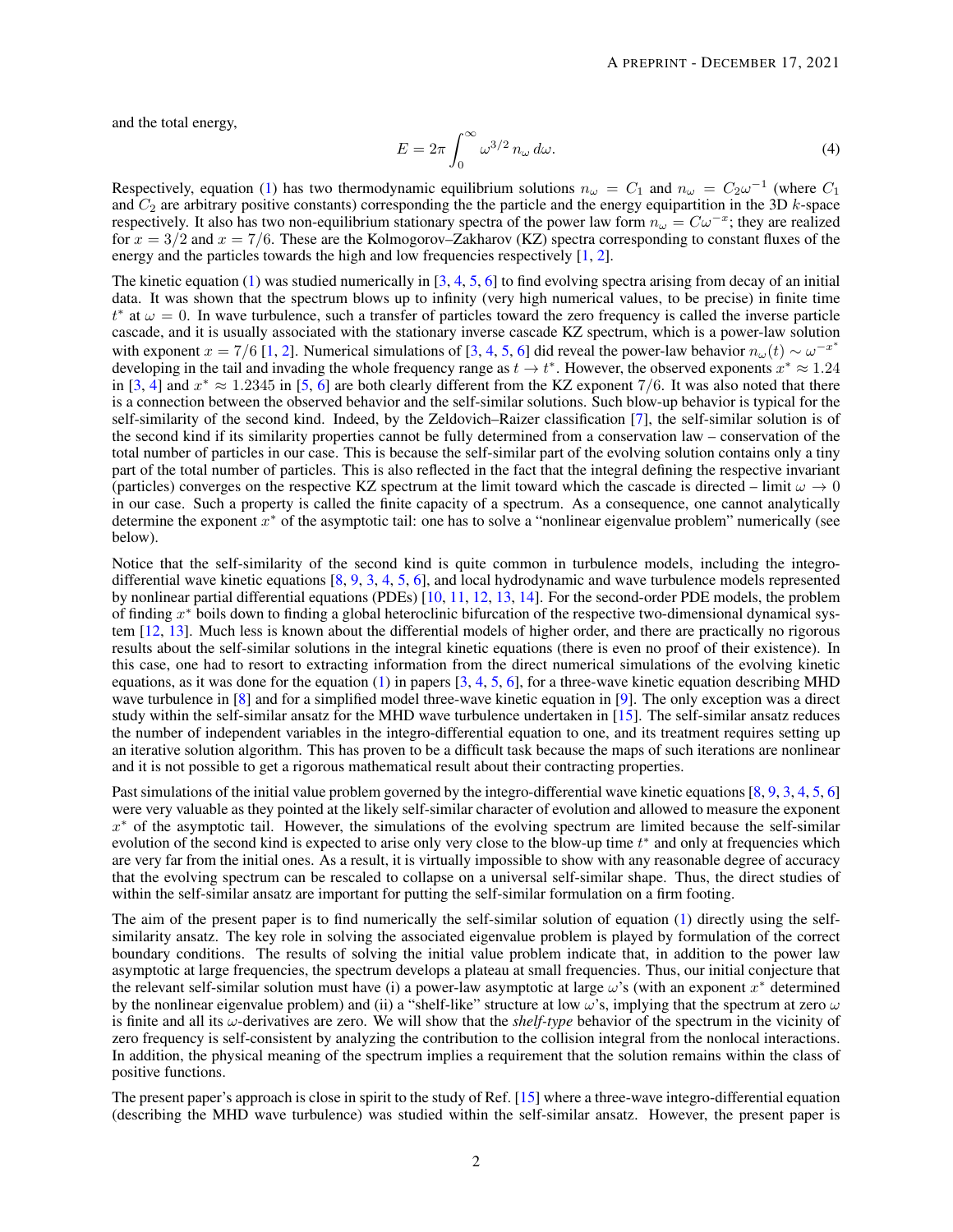different in that it makes a special effort to increase accuracy of computing the collision integral by careful treating the vicinities of the singularities in the integrand kernel, as well as by explicitly measuring the error associated with the numerical self-similar solution. In particular, with an accuracy about 4.7%, we find  $x^* = 1.22$  which is quite close to the value  $x^* = 1.24$  obtained by simulation of the initial value problem in Ref. [\[3\]](#page-24-2) and  $x^* = 1.2345$  of Ref. [\[6,](#page-24-5) [5\]](#page-24-4). Considering the fact that the numerical errors were not reported in the previous studies, we believe that the self-similar solution obtained in the present paper is the best result both in terms of the demonstration of existence of the solution to the stated nonlinear eigenvalue problem and the numerical accuracy of the obtained self-similar shape and the asymptotic exponent  $x^*$ .

Development of a high-precision algorithm for computing the collision integral presents a significant part of the present study. It is based on splitting the integration area into triangular, rectangular, trapezoidal and semi-infinite shapes, which are further mapped onto a square or a half-stripe where Chebyshev approximations and double exponential formulas are applied. The method's accuracy was benchmarked on typical spectrum shapes and it appears to be significantly higher that the ultimate accuracy of the self-similar solution. This is because the bottleneck for the solution accuracy was in the poor convergence properties of the iterations rather than in computing the collision integral. Thus, the developed method for computing the collision integral is likely to come useful in future for tasks beyond finding the self-similar shapes, in particular for computing the non-stationary initial value problems.

Before we proceed it is worth noting that the 4-wave kinetic equations have also been considered beyond the nonequilibrium Bose–Einstein condensation problem. For example, the well-known Hasselmann kinetic equation has been widely used to forecast the waves in oceans, including prediction of the fetched-limited (inhomogeneous in space) and anisotropic development of the wave fields. There are many studies (see, for example, [\[16,](#page-25-7) [17,](#page-25-8) [18,](#page-25-9) [19,](#page-25-10) [20,](#page-25-11) [21\]](#page-25-12)) that treat this situation by considering the collision integral of higher dimension (including the angular dependencies) and by accounting for the dependence of the spectra on spatial coordinates, which requires introducing extra terms to the kinetic equation (describing motion of wavepackets with group velocities). Self-similar evolution in such setup was also studied (see, for example, the works of V. Polnikov and the group of V. Zakharov). However, the considered self-similar solutions where of the first type rather than the second-type as in our paper.

To solve numerically the kinetic equations that appear in operational forecasting, the Discrete Interaction Approximation (DIA), the Diffusion Approximation (DA), the Reduced Integral Approximation (RID) and some other methods have been used, [\[22,](#page-25-13) [23\]](#page-25-14). However, they give a rather rough approximation. Monte–Carlo methods work more accurately but very slowly. We can conclude that including extra effects, such as inisotropy and inhomogeneity, complicates the problem and makes it hard to discover nontrivial effects associated with the self-similarity of the second kind.

In our study we considered much more idealised situation of the wave fields which are isotropic and homogeneous in  $k$ -space. Due to it one can get rid of most integrals and pass to the 2-dimensional collision integral as in equation  $(1)$ . For computing it we have developed very precise and fast methods. This allowed us to perform much more rigorous and accurate study.

### 2 Statement of the problem

We begin by introducing the self-similar ansatz for equation [\(1\)](#page-0-0) by seeking the solution in the following form,

$$
n_{\omega} = f(\eta)\tau^{-a},
$$

where 
$$
\eta = \omega \tau^{-b}
$$
,  $\tau = t^* - t$ .

Denoting  $x = \frac{a}{1}$  $\frac{a}{b}$ , under condition  $b = a - 1/2 > 0$  (meaning that the solution front moves toward small  $\omega$ 's), equation [\(1\)](#page-0-0) can be rewritten as an equation in only one (similarity) variable,

<span id="page-2-1"></span><span id="page-2-0"></span>
$$
xf + \eta \frac{df}{d\eta} = \frac{1}{b} \bigg( A(f, \eta) + f B(f, \eta) \bigg),\tag{5}
$$

where

$$
A(f,\eta) = \eta^{-1/2} \int_{\Delta_{\eta}} S \cdot (f_2 f_3 f_c) d\eta_2 d\eta_3, \quad B(f,\eta) = \eta^{-1/2} \int_{\Delta_{\eta}} S \cdot (f_2 f_3 - f_3 f_c - f_2 f_c) d\eta_2 d\eta_3,
$$

$$
S = \min\{\sqrt{\eta}, \sqrt{\eta_2}, \sqrt{\eta_2 + \eta_3 - \eta}, \sqrt{\eta_3}\},\tag{6}
$$

 $f_2 = f(\eta_2)$ ,  $f_3 = f(\eta_3)$ ,  $f_c = f(\eta_2 + \eta_3 - \eta)$ ,  $\Delta_{\eta} = \{(\eta_2, \eta_3) : \eta_2 > 0, \eta_3 > 0, \eta_2 + \eta_3 > \eta\}$  is the domain of integration, see Fig. [1.](#page-5-0)

To formulate the nonlinear eigenvalue problem, we have to complement the similarity equation [\(5\)](#page-2-0) with boundary conditions at small and large values of  $\eta$ .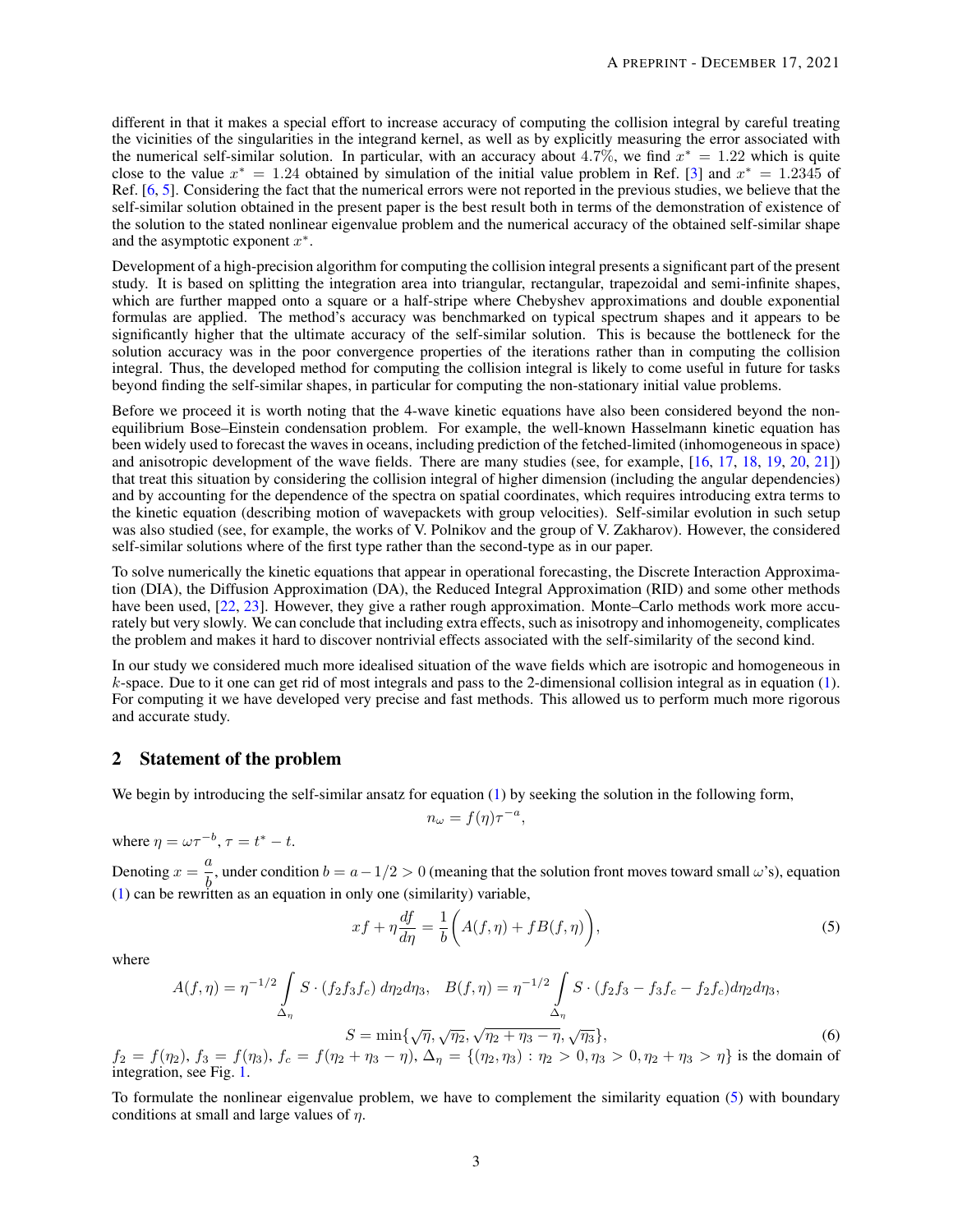#### 2.1 Locality of interactions

Appendix 1 studies convergence of the collision integral in the RHS of [\(1\)](#page-0-0) on the power spectrum  $n_{\omega} = \omega^{-x}$ . The result is that this integral is convergent for  $1 < x < 3/2$  and divergent otherwise.

Our initial proposition, to be justified *a posteriori*, is that the spectrum has two power-law asymptotics with exponent  $x^*$  in the locality range  $(1,3/2)$  at large frequencies and with  $x < 1$  at small frequencies. Note that these properties make the collision integral in [\(1\)](#page-0-0) independent of the integration limits because, as shown in the appendix 1, the divergence for shallow spectra with  $x < 1$  occurs at the ultraviolet (infinite frequency) end of the integration range. This makes the self-similar ansatz self-consistent since the integral is convergent in this case on the full self-similar shape. Moreover, this setup allows one to establish the correct boundary condition at the left end of the  $\eta$ -range, as we will now show.

#### <span id="page-3-3"></span>2.2 Small– $\eta$  behavior

From the previous numerical simulations of the initial value problem  $[3, 4, 5, 6]$  $[3, 4, 5, 6]$  $[3, 4, 5, 6]$  $[3, 4, 5, 6]$  $[3, 4, 5, 6]$  $[3, 4, 5, 6]$  $[3, 4, 5, 6]$ , we get a hint that the solution must develop a "shelf" at low frequencies,  $n_{\omega}(t) \approx$  const for small  $\omega$ . First of all, we need to define what we mean by small  $ω$ . Let us suppose that the small  $ω$  asymptotic power law changes to the large  $ω$  asymptotic power law around some transitional frequency  $\omega_{tr}(t)$ . As we will see below, the self-similar solution is defined up to a one-parametric family of scaling transformations, so we can always choose the transitional region so that  $\eta_{tr} \sim 1$ . If so, according to our starting hypothesis  $f(\eta) \sim \eta^{-x_s}$  with  $x_s < 1$  for  $\eta \ll 1$ . Then, according to the results of the appendix 1, for  $\eta \ll 1$ the main contribution to the integral in the RHS of [\(5\)](#page-2-0) is given by the integration over the domain  $\eta_{2,3} \sim 1 \gg \eta$ , and equation [\(5\)](#page-2-0) can be rewritten as follows

<span id="page-3-1"></span>
$$
xf + \eta \frac{df}{d\eta} = \frac{\tilde{A}}{b} + \frac{\tilde{B}}{b}f,\tag{7}
$$

where

<span id="page-3-0"></span>
$$
\tilde{A} = \int_{\Delta_0} (f_2 f_3 f_c) d\eta_2 d\eta_3, \quad \tilde{B} = \int_{\Delta_0} (f_2 f_3 - f_3 f_c - f_2 f_c) d\eta_2 d\eta_3.
$$
\n(8)

These integrals do not depend on  $\eta$  and  $f(\eta)$ . Notice also that the domain of integration in [\(8\)](#page-3-0) can be taken equal to the whole first quadrant  $\Delta_0$  in the plane  $(\eta_2, \eta_3)$  due to the condition  $\eta \ll 1$ .

Equation [\(7\)](#page-3-1) can be easily integrated and the general solution reads

<span id="page-3-2"></span>
$$
f(\eta) = \frac{\tilde{A}}{b(x - \tilde{B}/b)} + C\eta^{(\tilde{B}/b) - x},\tag{9}
$$

where C is an arbitrary constant. Taking into account the requirement  $f(\eta) \geq 0$  for the first integral expression in [\(8\)](#page-3-0), one obtains  $\tilde{A} > 0$ . This and  $f(\eta) \neq \infty$  implies that  $x > \tilde{B}/b$  and  $C = 0$ . Then for  $\eta \ll 1$  we have an  $\eta$ -independent solution,

$$
f(\eta) = \frac{\tilde{A}}{(bx - \tilde{B})}.
$$
\n(10)

In the other words,  $f(\eta)$  is a finite nonzero number and all of its derivatives are zero at  $\eta = 0$ . We shall refer to this property of  $f(\eta)$  as a shelf-type behavior.

Thus, we get  $x_s = 0$  which *a posteriori* justifies our initial hypothesis  $x_s < 1$ . It should be emphasized that here one shouldn't confuse the powers x and  $x_s$ : x relates to the asymptotic  $\eta \gg 1$  and  $x_s$  relates to  $\eta \ll 1$ .

#### 2.3 Large– $\eta$  behavior

Let us return to equation [\(7\)](#page-3-1). Let us suppose that the RHS of (7) tends to zero as  $\eta \to \infty$  faster than each of the terms on the left-hand side (LHS), i.e. faster than  $f(\eta)$ . Then  $xf + \eta df/d\eta \approx 0$  for  $\eta \gg 1$  and  $f(\eta)$  behaves as  $\eta^{-x}$  as  $\eta \to \infty$ . Substituting this to the RHS of [\(7\)](#page-3-1) and taking into account the collision integral convergence for  $1 < x < 3/2$ , we see that the RHS behaves as  $\sim \eta^{-3x+2}$ , i.e. we confirm that it indeed decays faster than  $f(\eta) \sim \eta^{-x}$ as  $\eta \to \infty$ . Thus, the asymptotic of the kind  $\eta^{-x}$  at large  $\eta$  is correct.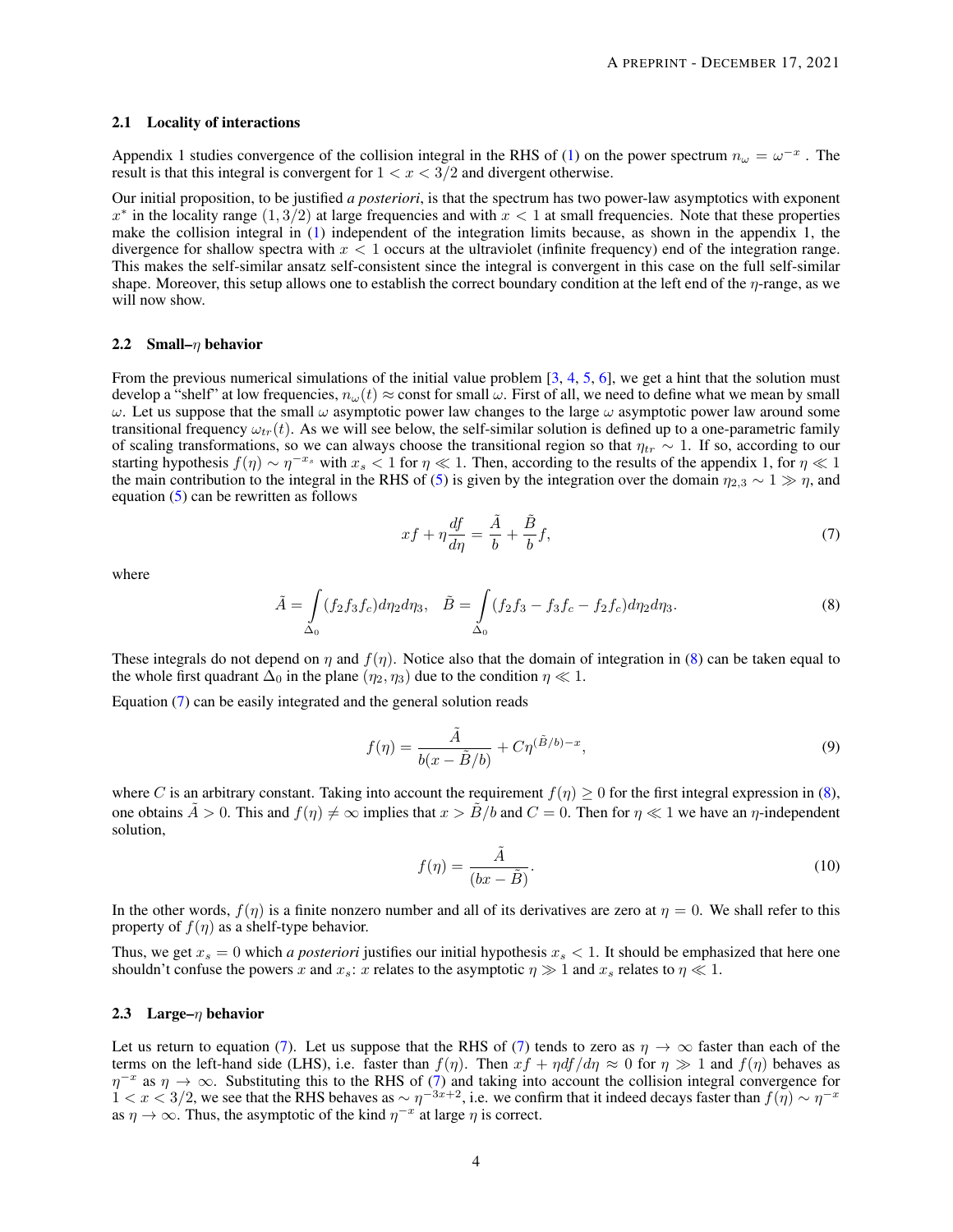#### 2.4 Nonlinear eigenvalue problem

Taking into account our findings about the small- and large- $\eta$  behaviors, we can now formulate the nonlinear eigenvalue problem. Let us consider the boundary value problem:

<span id="page-4-0"></span>
$$
xf + \eta \frac{df}{d\eta} = \frac{1}{b} \bigg( A(f, \eta) + f B(f, \eta) \bigg),\tag{11}
$$

with boundary conditions

<span id="page-4-1"></span>
$$
\frac{df}{d\eta} = 0 \text{ at } \eta = 0 \quad \text{and} \quad xf + \eta \frac{df}{d\eta} \to 0 \text{ for } \eta \to \infty. \tag{12}
$$

Our major hypothesis is that there exists a single value of the exponent  $x = x^*$  for which the boundary value problem [\(11\)](#page-4-0), [\(12\)](#page-4-1) is solvable. The nonlinear eigenvalue problem is formulated as finding  $x^*$  (the latter being the eigenvalue in this case).

Notice that even though the eigenvalue  $x^*$  is unique, the solution  $f(\eta)$  of the problem [\(11\)](#page-4-0), [\(12\)](#page-4-1) admits the group of scaling transformations

<span id="page-4-5"></span>
$$
\eta \to \tilde{\eta} = C\eta, \quad f \to \tilde{f} = f/C. \tag{13}
$$

### 3 Numerical setup

For adapting the problem to numerical simulations, we introduce an interval of positive values  $[\eta_{min}, \eta_{max}] \subset (0, \infty)$ , set  $f(\eta) = C_0$  for  $\eta < \eta_{min}$  and  $f(\eta) = C_{\infty} \eta^{-x}$  for  $\eta > \eta_{max}$  where  $\eta_{min} \ll \eta_{max}$ . Here  $C_0$ ,  $C_{\infty}$  are positive constants. We will refer to  $[\eta_{min},\eta_{max}]$  as the intermediate region and instead of studying the problem on  $[0,\infty)$ , we consider equation [\(11\)](#page-4-0) defined on  $[\eta_{min}, \eta_{max}]$  supplemented with the boundary conditions

<span id="page-4-2"></span>
$$
\left. \frac{df}{d\eta} \right|_{\eta = \eta_{min}} = 0, \quad xf + \eta \frac{df}{d\eta} \bigg|_{\eta = \eta_{max}} = 0.
$$
\n(14)

The boundary value problem [\(11\)](#page-4-0), [\(14\)](#page-4-2) is again a nonlinear eigenvalue problem. Since the original problem admits the group of scaling transformations, we can fix the right boundary  $\eta_{max}$  and look for the left boundary  $\eta_{min}$  providing solvability of the eigenvalue problem for equation  $(11)$  with boundary conditions  $(14)$ . For numerical simulations we will take  $\eta_{max} \in [10, 100]$  and with suitable scaling we can search  $\eta_{min}$  on the interval  $(0, \eta_{max}/10]$ . A solution of the original problem  $(11)$ ,  $(12)$  is obtained from  $(11)$ ,  $(14)$  by the trivial continuation

<span id="page-4-3"></span>
$$
f(\eta) = f(\eta_{min}) \text{ for } 0 \le \eta \le \eta_{min}, \quad f(\eta) = C_{\infty} \eta^{-x} \text{ for } \eta_{max} \le \eta < \infty,\tag{15}
$$

where the constant  $C_{\infty}$  follows from the continuity at  $\eta_{max}$ ,

<span id="page-4-4"></span>
$$
C_{\infty} = f(\eta_{max})\eta_{max}^x \text{ or } C_{\infty} = \frac{-A(f, \eta_{max})\eta_{max}^x}{B(f, \eta_{max})}.
$$
 (16)

Here we used the second boundary condition  $(14)$  and equation  $(11)$ . The formulas  $(15)$  will be used in calculating the integrals  $A(f, \eta)$ ,  $B(f, \eta)$  in [\(11\)](#page-4-0). Specifically, an iterative procedure will be applied for finding a solution of [\(11\)](#page-4-0), [\(14\)](#page-4-2) such that  $f(\eta)$ , determined on the previous iteration for  $\eta \in [\eta_{min}, \eta_{max}]$ , is used to calculate  $C_{\infty}$  thereby extending  $f(\eta)$  onto the interval  $[0, \infty)$  and then substituting the resulting  $f(\eta)$  into the RHS of equation [\(11\)](#page-4-0) to calculate  $A(f, \eta), B(f, \eta)$  of the current iteration.

To solve the problem [\(11\)](#page-4-0), [\(14\)](#page-4-2) numerically, we will decompose the integration domain  $\Delta_n$  taking into account the singularities of the integrand. In particular, the matching conditions of the form [\(15\)](#page-4-3) at the points  $\eta_{min}$ ,  $\eta_{max}$  in combination with [\(14\)](#page-4-2) ensure that  $f(\eta) \in C^1(\mathbb{R}^+)$ . However, the second and higher order derivatives at these points can be discontinuous functions. The kernel  $S = S(\eta_2, \eta_3)$  of the integral operators  $A(f, \eta), B(f, \eta)$  is a continuous function but the derivatives of  $S(\eta_2, \eta_3)$  are discontinuous functions on the lines  $\eta_2 = \eta$ ,  $\eta_3 = \eta$  of the plain  $(\eta_2, \eta_3)$ , i.e.  $S(\eta_2, \eta_3) \notin C^1(\Delta_\eta)$ . For fast calculations of  $A(f, \eta), B(f, \eta)$  with an exponentially small errors, we will use a decomposition of  $\Delta_n$  along the lines of discontinuity of the integrand derivatives so that inside of each subdomain  $\Omega$ of the decomposition up to its border these functions belong to the class  $C^{\infty}(\Omega)$ . We decompose  $\Delta_n$  into triangles, rectangles and trapeziums along the following lines (see Fig. [1\)](#page-5-0):

 $\eta_2 = \eta$ ,  $\eta_3 = \eta$  (where the derivatives of the kernel  $S(\eta_2, \eta_3)$  are broken);

- $\eta_2 = \eta_{min}, \eta_3 = \eta_{min}, \eta_2 + \eta_3 = \eta_{min}$  (where the  $\eta_{min}$ -matching is done for functions  $f_2, f_3, f_c$ );
- $\eta_2 = \eta_{max}, \eta_3 = \eta_{max}, \eta_2 + \eta_3 = \eta_{max}$  (where the  $\eta_{max}$ -matching is done for functions  $f_2, f_3, f_c$ ).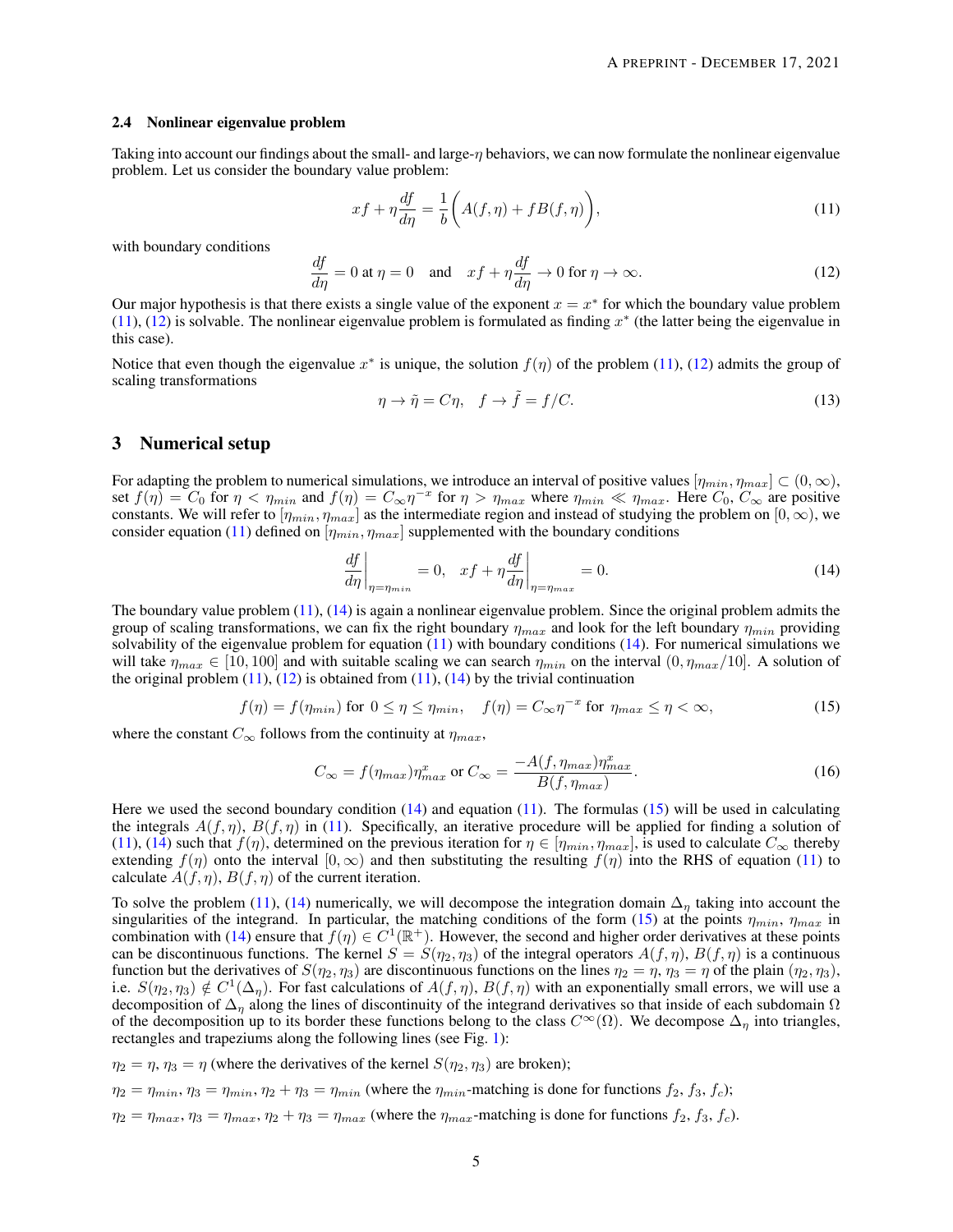<span id="page-5-0"></span>

Figure 1: The domain of integration  $\Delta_{\eta}$  (shadowed). Solid lines show the borders  $\eta_{min}$ ,  $\eta_{max}$  for  $\eta_2$ ,  $\eta_3$ ,  $\eta_2 + \eta_3 - \eta$ . Dashed lines show the discontinuity of integrand's derivative due to presence of function "min". Red lines along the boundary show the location of possible singularity of integrand near zero values of  $\eta_2$ ,  $\eta_3$  and  $\eta_2 + \eta_3 - \eta$ 

<span id="page-5-2"></span>Remark 3.1. *Formulas* [\(15\)](#page-4-3) *give a suitable realization of solutions of the original problem such that* f(η) *is constant near*  $\eta = 0$ *. However, the intermediate iterations to the solution could be singular functions for*  $\eta \ll 1$ *. Indeed, the conducted experiments show that the numerical solutions admit an oscillatory/peaked behavior for*  $\eta_{min} \ll 1$ . *Nevertheless, we demonstrate that these oscillations can be damped by finding the right eigenvalue* x <sup>∗</sup>*–roughly a value that would correspond to the zero-value constant* C *in* [\(9\)](#page-3-2)*. The red line presented in Fig. [1](#page-5-0) indicates where such singularities of numerical solutions can appear. Along this line the kernel* S *also has the square-root singularity.*

# <span id="page-5-3"></span>4 Calculation of integrals  $A(f, \eta)$  and  $B(f, \eta)$

For higher-order (exponential) convergence of the cubature formulas applied for computing the integrals of the RHS of equation [\(11\)](#page-4-0), spectral approximations of the integrands are used. We will employ the Chebyshev polynomials which will enable us to write explicit formulas for the nodes of cubatures and explore the Fast Fourier Transform (FFT) to get the coefficients of the integrand expansion as polynomial series.

Throughout this section, it is assumed that  $\eta \in [\eta_{min}, \eta_{max}]$ . We denote by  $g(\eta_2, \eta_3)$  the integrand of the operator  $A(f, \eta)$ . Notice that the formulas obtained below for the integration of  $g(\eta_2, \eta_3)$  can be immediately applied for computing the integral  $B(f, \eta)$ .

Let  $\Omega$  be a bounded subdomain of the decomposition of  $\Delta_{\eta}$ . To integrate function  $g(\eta_2, \eta_3)$  over  $\Omega$ , we introduce a reference square domain  $R_{sq} = \{(y, z) : -1 \leq y, z \leq 1\} = [-1, 1]^2$ . It is always possible to change the variables  $(\eta_2, \eta_3)$  to  $(y, z)$  due to existence of a  $C^{\infty}$ -mapping  $\mathfrak{F} : \Omega \to \mathbb{R}_{sq}$ . Let  $g_{\Omega}(y, z) = g(\mathfrak{F}(\eta_2, \eta_3))$ , where  $(\eta_2, \eta_3) \in \Omega$ . We introduce the grid with nodes  $(y_k, z_m) \in R_{sq}$ , where  $y_k = \cos \frac{(2k-1)\pi}{2K}$  $\frac{(z-1)\pi}{2K}$ ,  $z_m = \cos \frac{(2m-1)\pi}{2M}$  are zeroes of the Chebyshev polynomials  $T_K(y) = \cos(K \arccos y)$ ,  $T_M(z) = \cos(M \arccos z)$ ,  $k = 1, ..., K$ ,  $m = 1, ..., M$ . The decomposition of  $\Delta_{\eta}$  together with the grid  $(\eta_2^k, \eta_3^m) = \mathfrak{F}^{-1}(x_k, y_m)$  for each subdomain  $\Omega$  are shown on Fig. [2.](#page-6-0) For the unbounded subdomains, the reference domains, the grid points and the mapping  $\mathfrak{F}$  are described below.

To continue, we notice that the integrand  $g_{\Omega}(y, z)$  is infinitely smooth inside of the subdomains  $\Omega$ . However, for subdomains located near the boundary of  $\Delta_{\eta}$  (see red lines in Fig. [1\)](#page-5-0)  $g_{\Omega}(y, z)$  has singularities near the boundary of Ω, see Appendix 3.

Let us first describe the approach for computing  $A(f, \eta)$  and  $B(f, \eta)$  when  $g_{\Omega}(y, z) \in C^{\infty}(\overline{\Omega})$  is an analytic function over both of its variables. For  $g_{\Omega}(y, z)$  we use the following approximation,

<span id="page-5-1"></span>
$$
g_{\Omega}(y_k, z) \approx \sum_{m=0}^{M} a_{mk} T_m(z), \quad a_{mk} = \frac{c_m}{\pi} \int_{-1}^{1} \frac{g_{\Omega}(y_k, z) T_m(z)}{\sqrt{1 - z^2}} dz,
$$
 (17)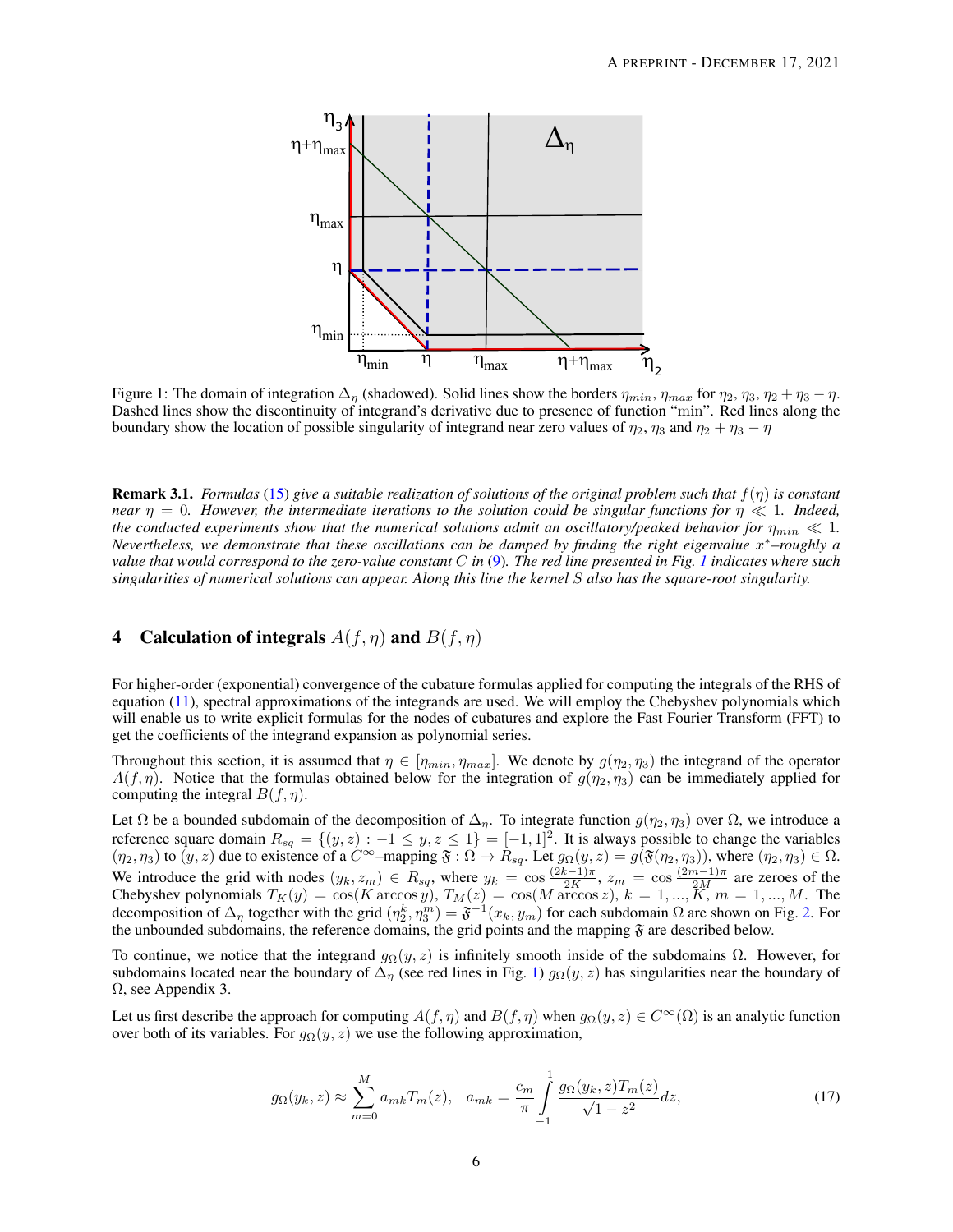<span id="page-6-0"></span>

Figure 2: Decomposition of the domain  $\Delta_{\eta}$  used for integration. Triangular ( $\Delta_{k}$ ), trapezoid (T<sub>k</sub>), rectangular ( $\rho_{k}$ ), infinite trapezoid ( $\psi_k$ ) and infinite right-angular ( $\varphi_k$ ,  $\Sigma$ ) subdomains are shown. The nodes of integration of  $5 \times 5$ meshes are marked with dots. "I –IV" are subdomains where the kernel  $S$  equals to the first, second, third and fourth component of the minimum in [\(6\)](#page-2-1) correspondingly. White subdomains are the ones were the integrand includes the values of f with  $\eta < \eta_{max}$  only; in light-gray subdomains the integrand uses partially the asymptotic  $\sim \eta^{-x}$  with  $\eta \ge \eta_{max}$  and partially values of f with  $\eta < \eta_{max}$ ; dark-gray subdomain  $\Sigma$  uses the asymptotic  $\sim \eta^{-x}$  only. Integrals over subdomains inside dashed region use the continuation of  $f(\eta)$  from  $[\eta_{min}, \eta_{max}]$  to  $[0, \eta_{min}]$  by the constant value  $f(\eta_{min})$ 

with  $c_0 = 1$ ,  $c_m = 2 \forall m > 0$  and exponential rate of the convergence, see chapters 7, 8 in [\[24\]](#page-25-15). Notice that the coefficients  $a_{km}$  can be obtained from  $g_{\Omega}(y_k, z_m)$  by using the FFT. Let  $I_g(y) = \int_0^1$  $\int_{-1}^{1} g_{\Omega}(y, z) dz$ . With this, we have

<span id="page-6-1"></span>
$$
I_g(y_k) = \int_{-1}^1 g_{\Omega}(y_k, z) dz \approx I_g^M(y_k) = \sum_{m=2}^M a_{mk} \mathcal{T}_m, \quad \mathcal{T}_m = \int_{-1}^1 T_m(z) dz,
$$
 (18)

where we use that  $\mathcal{T}_0 = \mathcal{T}_1 = 0$ ,

$$
\mathcal{T}_k = \frac{1 + \cos k\pi}{1 - k^2}, \ k = 2, 3, \dots K.
$$

Notice also that  $\mathcal{T}_m = 0$  for all odd m. To integrate  $g_{\Omega}(y, z)$  over  $R_{sq}$ , we use the following approximation,

$$
\int_{R_{sq}} g_{\Omega}(y, z) ds_R = \int_{-1}^{1} \left( \int_{-1}^{1} g_{\Omega}(y, z) dz \right) dy = \int_{-1}^{1} I_g(y) dy \approx \sum_{k=2}^{K} A_k \mathcal{T}_k,
$$

where  $ds_R$  is the element of area of  $R_{sq}$ . Here,  $A_k$  denotes the coefficients of Chebyshev expansion of the function  $I_g(y)$ . These coefficients have the form similar to  $a_{mk}$  in [\(17\)](#page-5-1) and they can be determined by applying the FFT to the set of values of  $I_g(y_k)$ ,  $k = 1, ..., K$  which are given by [\(18\)](#page-6-1).

This approach goes back to Clenshaw, Curtis and Gentleman, see [\[25,](#page-25-16) [26\]](#page-25-17) for details. The error estimates for the integration are discussed in [\[27\]](#page-25-18). Below, we modify this approach for the case of integrals with singularities described in Remark [3.1.](#page-5-2) To use the above-mentioned formulas for integration of the function  $g(\eta_2, \eta_3)$  over a subdomain  $\Omega$ , the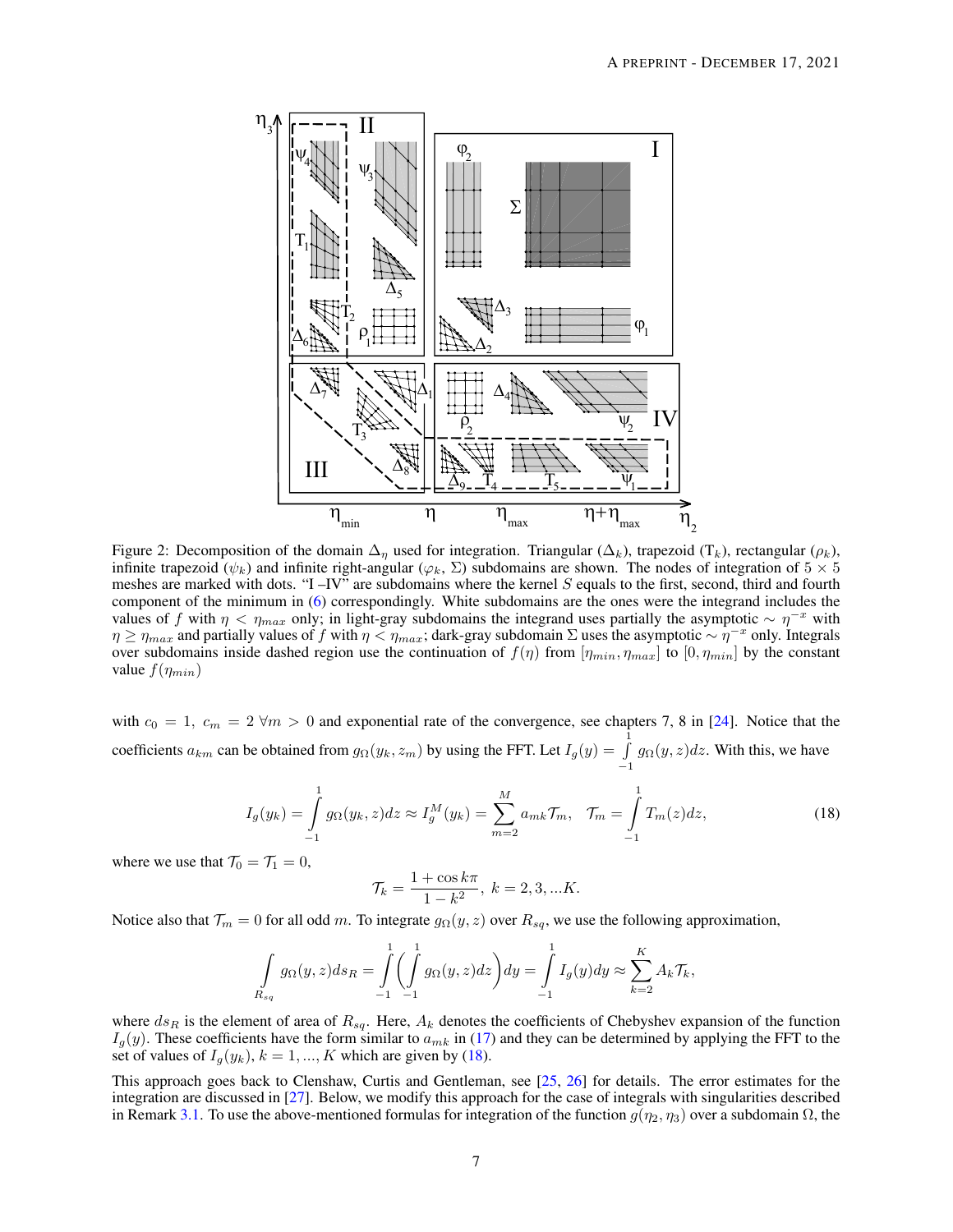function  $g_{\Omega}(y, z)$  should be replaced by  $g_{\Omega}(y, z)J_{\Omega}(y, z)$  where  $J_{\Omega}(y, z)$  denotes the Jacobian of the inverse mapping  $\mathfrak{F}^{-1}$ . While applying the described method for computing the integrals the following features appear: (1) non-regular shape of the subdomains; (2) the presence of unbounded subdomains; (3) the appearance of the singularity  $\eta^{-p}$ ,  $p > 0$ of the integrand on the lines  $\eta_2 = 0$ ,  $\eta_3 = 0$ ,  $\eta_2 + \eta_3 - \eta = 0$ . We will now discuss these features in more details.

#### 4.1 Feature 1: non-regular shape of the subdomains

<span id="page-7-0"></span>In order to perform the integration over subdomains having non-regular shapes, we have to specify  $C^{\infty}$ -mappings  $\mathfrak F$ . For triangular subdomains the mapping is  $\mathfrak F = \psi \circ \varphi$ , where  $\varphi$  maps a given triangle from  $(\eta_2, \eta_3)$ -plain to the reference triangle  $R_{tr}$  and  $\psi$  maps  $R_{tr}$  to  $R_{sq}$ , see Fig. [3](#page-7-0) and [\[28\]](#page-25-19) for details.



Figure 3: Mapping of the triangular subdomains of  $\Delta_{\eta}$  to reference square  $R_{sq}$ ,  $\mathfrak{F} = \psi \circ \varphi$ 

The general formulas for the mapping  $\mathfrak{F}^{-1}$  and its Jacobian in the case of triangular subdomains are

<span id="page-7-3"></span>
$$
\eta_2 = \frac{\alpha}{4}(3y - z(y+1) - 1) + \beta, \quad \eta_3 = \frac{\gamma}{4}(3z - y(z+1) - 1) + \theta, \quad J_{\Omega}(y, z) = \frac{\alpha \gamma}{4}(2 - y - z), \tag{19}
$$

where (see Fig. [3\)](#page-7-0)  $\alpha = \frac{\eta_2^1 - \eta_2^0}{2}$  $\frac{1}{2} - \eta_2^0, \, \beta = \frac{\eta_2^1 + \eta_2^0}{2}$  $\frac{1+\eta_2^0}{2}, \gamma = \frac{\eta_3^1 - \eta_3^0}{2}$  $\frac{-\eta_3^0}{2}$ ,  $\theta = \frac{\eta_3^1 + \eta_3^0}{2}$  $\frac{1}{2}$ . In our case  $\alpha = \gamma$ . For the subdomains  $\Delta_1, \ldots, \Delta_9$  (see Fig. [2\)](#page-6-0) the parameters  $\alpha, \beta, \gamma$  and  $\theta$  are given in Table [1.](#page-7-1)

<span id="page-7-1"></span>Table 1: Values of the parameters  $\alpha, \ldots, \theta$  for  $\Delta_1, \ldots, \Delta_9$ . The signs  $\pm$  and  $\mp$  correspond to the order of subscripts in the notations  $\Delta_{2,3}$ ,  $\Delta_{6,7}$ ,  $\Delta_{8,9}$ 

| Subdomain         | $\Delta2.3$         |                         |                                   |                                   | $\Delta_{6.7}$               | $\Delta8.9$                     |
|-------------------|---------------------|-------------------------|-----------------------------------|-----------------------------------|------------------------------|---------------------------------|
| $\alpha = \gamma$ | $\eta_{min} - \eta$ | $\pm \eta_{max} - \eta$ | $\eta-\eta_{min}$                 | $\eta-\eta_{min}$                 | $+ \frac{\eta_{min}}{2}$     | $\frac{\eta_{min}}{\eta_{min}}$ |
|                   | $\eta_{min} + \eta$ | $\eta_{max} + \eta$     | $2\eta_{max} + \eta - \eta_{min}$ | $\eta + \eta_{min}$               | $\eta_{min}$                 | $2\eta \mp \eta_{min}$          |
|                   | $\eta_{min} + \eta$ | $\eta_{max} + \eta$     | $\eta + \eta_{min}$               | $2\eta_{max} + \eta - \eta_{min}$ | $2\eta \pm \bar{\eta}_{min}$ | $\eta_{min}$                    |

The explicit form of  $\mathfrak{F}^{-1}$  for the trapezoid subdomains  $T_1,\ldots,T_5$  together with the Jacobians  $J_{T1},\ldots,J_{T5}$  are given in Appendix 2. The rectangles  $\rho_{1,2}$  can be mapped on  $R_{sq}$  by using a linear change of variables. The Jacobians of the inverse mappings are  $J_{\rho 1} = J_{\rho 2} = \frac{(\eta - \eta_{min})(\eta_{max} - \eta)}{4}$  $\frac{\sqrt{max - y}}{4}$ . It is important to notice that all the Jacobians of the constructed mappings are  $C^{\infty}$ –smooth functions.

#### <span id="page-7-2"></span>4.2 Feature 2: unbounded subdomains

In order to integrate  $g(\eta_2, \eta_3)$  over the unbounded subdomains  $\psi_1-\psi_4$ ,  $\varphi_1$ ,  $\varphi_2$  and  $\Sigma$ , we use the formulas (3.4)–(3.6) from [\[29\]](#page-25-20). Firstly we map the subdomains  $\psi_{1,2}$ ,  $\varphi_1$  into the reference stripe  $\tilde{R}_{st} = \{(\tilde{y}, \tilde{z}) : \tilde{y} \in [0, \infty), \tilde{z} \in [-1, 1]\}$ and the subdomains  $\psi_{3,4}$ ,  $\varphi_2$  into another reference stripe  $R_{st} = \{(\widehat{y}, \widehat{z}) : \widehat{y} \in [-1, 1], \widehat{z} \in [0, \infty)\}\.$  For these mappings we use again the notation  $\mathfrak{F}$ . The formulas for  $\mathfrak{F}^{-1}$  and the Jacob  $C^{\infty}$ –smooth functions) are given in Appendix 2.

We give the formulas for integration over the strip  $\psi_3$  as an example. Let  $g_{\psi 3} = g \circ \mathfrak{F}$  and the integral of  $g(\eta_2, \eta_3)$ over  $\psi_3$  can be written as

$$
I_{\psi 3} = \int\limits_{\psi 3} g(\eta_2, \eta_3) d\eta_2 d\eta_3 = \int\limits_{-1}^1 \left( \int\limits_0^\infty g_{\psi 3}(\tilde{y}, \tilde{z}) J_{\psi 3}(\tilde{z}) d\tilde{z} \right) d\tilde{y} = \int\limits_{-1}^1 G(\tilde{y}) d\tilde{y}.
$$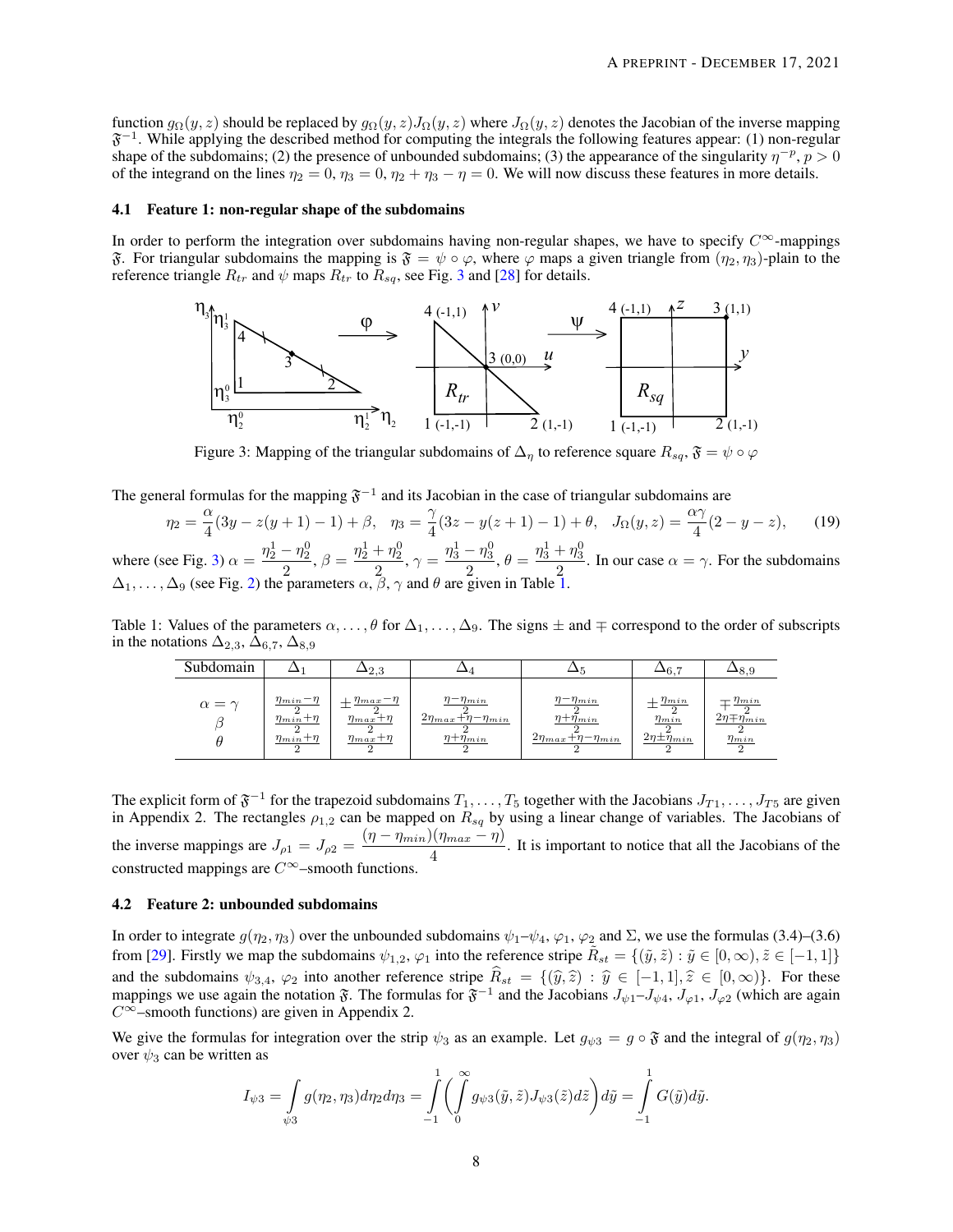Let  $\tilde{y}$  be equal to the Chebyshev node  $\tilde{y}_k = \cos \frac{(2k-1)\pi}{2K}$  $\frac{z-1}{2K}$ ,  $k \in \{1, ..., K\}$ . We use the change of variable  $\tilde{z}(u) =$  $\exp\left(\frac{\pi}{2}\sinh u\right)$  with the Jacobian  $J_T(u) = \frac{\pi}{2}\tilde{z}(u)\cosh(u)$  where  $u \in \mathbb{R}$ . Then the integral reads

$$
G(\tilde{y}_k) = \int\limits_0^\infty g_{\psi 3}(\tilde{y}_k, \tilde{z}) J_{\psi 3}(\tilde{z}) d\tilde{z} = \int\limits_{-\infty}^\infty g_{\psi 3}(\tilde{y}_k, \tilde{z}(u)) J_{\psi 3}(\tilde{z}(u)) J_T(u) du \tag{20}
$$

and then it can be approximated by the Double Exponential Formula (see [\[29\]](#page-25-20))

<span id="page-8-0"></span>
$$
G(\tilde{y}_k) \approx \mathcal{G}(\tilde{y}_k, h, N_t) = \frac{\pi}{2} h \sum_{n=-N_t}^{N_t} g_{\psi 3}(\tilde{y}_k, \tilde{z}(nh)) J_{\psi 3}(\tilde{z}(nh)) (\cosh(nh)) \tilde{z}(nh), \tag{21}
$$

where  $\tilde{z}(nh) = \exp(\frac{\pi}{2} \sinh nh)$ , h is the step of integration, nh denotes the nodes of the mesh. Using the results by Takahasi and Mori (see [\[29\]](#page-25-20)), we can formulate

**Proposition 4.1.** *Let*  $g_{\psi 3}(\tilde{y}_k, \tilde{z})$  *be analytic function with respect to the variable*  $\tilde{z}$  *then*  $G(\tilde{y}_k) \approx \mathcal{G}(\tilde{y}_k, h, \infty) \approx$  $\mathcal{G}(\tilde{y}_k, h, N_t)$ . If

$$
h \approx \frac{1}{N_t} \log(4\theta N_t),
$$

*then for*  $N_t \to \infty$ 

<span id="page-8-3"></span>
$$
|G(\tilde{y}_k) - \mathcal{G}(\tilde{y}_k, h, \infty)| \sim |\mathcal{G}(\tilde{y}_k, h, \infty) - \mathcal{G}(\tilde{y}_k, h, N_t)| \sim \exp\left\{-\frac{2\pi\theta}{\log(4\theta N_t)}N_t\right\},\tag{22}
$$

*where*  $\theta > 0$  *is the distance from the real axis to the nearest singularity in*  $\mathbb{C}$  *of the function*  $g_{\psi 3}(\tilde{y}_k, \tilde{z})$ *.* 

The proof is based on the Euler–Maclaurin formula.

Further, with  $G(\tilde{y})$  calculated in the Chebyshev nodes  $\tilde{y}_k$  (see [\(21\)](#page-8-0)), we compute the integral of  $G(\tilde{y})$  over the interval  $[-1, 1]$  evaluating the coefficients of expansion of  $G(\tilde{y})$  in the polynomial series using the FFT. Then we take their linear combination similar to [\(18\)](#page-6-1) and finally get the value of  $I_{\psi 3}$ .

To integrate over the subdomain  $\Sigma$ , we first maps  $\Sigma$  on the first quadrant  $\{(\check{y}, \check{z}) : 0 \leq \check{y}, \check{z} < \infty\}$  using the linear mapping  $\eta_2 = \check{y} + \eta_{max}, \eta_3 = \check{z} + \eta_{max}$  with the unit Jacobian and then proceed as above to write

$$
I_{\Sigma} = \int_{0}^{\infty} \left( \int_{0}^{\infty} g(\check{y} + \eta_{max}, \check{z} + \eta_{max}) d\check{z} \right) d\check{y} = \int_{0}^{\infty} G(\check{y}) d\check{y}.
$$

Further we take  $\check{y}_k = \exp\left(\frac{\pi}{2}\sinh kh\right), k = -N_t, ..., N_t$  and define  $\check{z}(u)$  by the formula  $\check{z}(u) = \exp\left(\frac{\pi}{2}\sinh u\right)$  with the Jacobian  $J_T(u) = \frac{\pi}{2} \tilde{z}(u) \cosh(u)$ . The integrals  $G(\tilde{y}_{-N_t})$ ,...,  $G(\tilde{y}_{N_t})$  and finally  $\int_{0}^{\infty}$ 0  $G(\check{y})d\check{y}$  are calculated by using the relationships presented in formula  $(21)$ .

#### <span id="page-8-2"></span>4.3 Feature 3: power law components of the integrand

The integrands of the operators  $A(f, \eta)$  and  $B(f, \eta)$  could have a singularity near the boundary of the domain  $\Delta_{\eta}$  (see the red lines in Fig. [1\)](#page-5-0). This singularity is of the form  $\eta^{-p}$  and this is due to the formula [\(9\)](#page-3-2). It significantly decrease the rate of convergence of the cubature formulas applied for computing the integrals. Moreover, it does not allow to obtain sufficiently accurate results in the acceptable time.

The following two cases appear:

1. The case of the subdomains  $\Delta_{1,4,5}$ ,  $\psi_{2,3}$ ,  $\rho_{1,2}$ , which are located along the dashed line in Fig. [2.](#page-6-0) After applying the map  $\mathfrak F$  to these subdomains we come to the problem of calculating the integrals of the form

<span id="page-8-1"></span>
$$
\lambda(y) = \int_{-1}^{1} (z+1+\varepsilon)^q h(y,z) dz, \ q \in \mathbb{R}, \quad 0 \le \varepsilon \ll 1,
$$
 (23)

where  $h(y, z) \sim 1$  as  $z \to -1$  and q is the value which is a priori unknown (see [\(64\)](#page-19-0)). For the cases when  $\varepsilon$  is only 2–3 orders less then unity (this is precisely the case realized in the calculations given in Section [6\)](#page-13-0), the problem of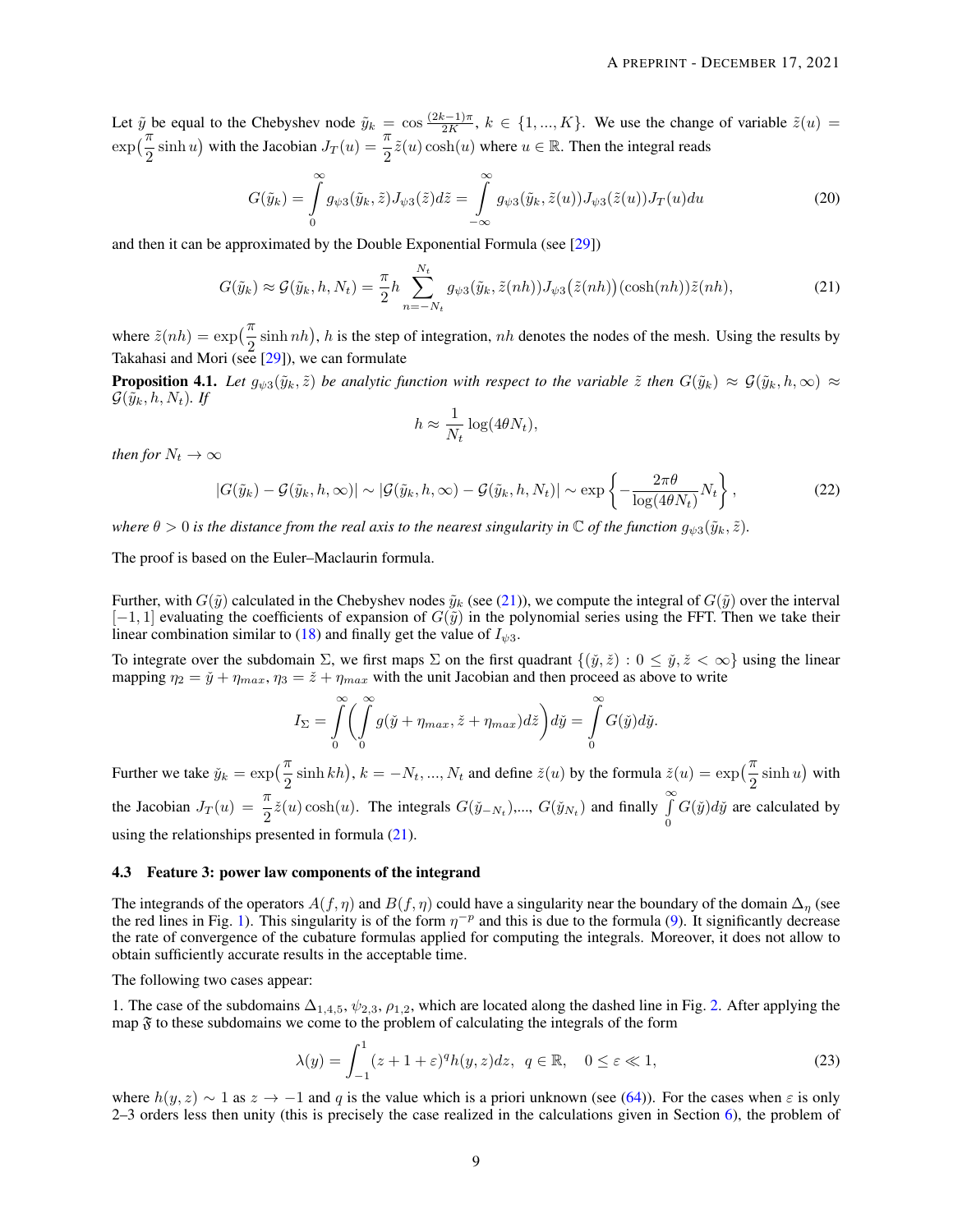computing the integral in subdomains located along the dashed line in Fig. [2](#page-6-0) can be solved by using the proposed cubature formulas with a moderate number of nodes;

2. The case of the subdomains  $\Delta_6-\Delta_9$ ,  $T_1-T_5$ ,  $\psi_1$ ,  $\psi_4$  that have common boundary with the domain  $\Delta_\eta$  also leads to the problem of integration of the form [\(23\)](#page-8-1). However in this case  $\varepsilon = 0$  and  $q = 1/2$  that follows from the presence of the square-root singularity in formula  $(6)$  for the kernel S (see [\(55\)](#page-19-1) for details). In this case the integral can be calculated by using the Gauss–Jacobi quadrature (see  $[30]$ , § 4.8.1). However, this class of quadrature formulas requires to recompute nodes and weights when the number of nodes changes and, as it was shown in [\[27\]](#page-25-18) for classical Gauss formula in the case when the integrand has singularities, it is not superior to the Clenshaw–Curtis quadrature which is more simple and efficient for practical purposes. Therefore, we present the modified Clenshaw–Curtis formula for integrating the functions of the form  $(1 \pm \overline{z})^q h(y, z)$ .

We denote  $I_h(y_k) = \int_{-1}^{1} (1 \pm z)^q h(y_k, z) dz$  and use the series  $h(y_k, z) \approx \sum_{k=1}^{M}$  $\sum_{m=0} a_{mk} T_m(z)$ ,  $T_m(z)$  =  $cos(m \arccos(z))$ . With this, we can write

<span id="page-9-1"></span>
$$
I_h(y_k) \approx I_h^M(y_k) = \sum_{m=0}^M a_{mk} \int_{-1}^1 (1 \pm z)^q T_m(z) dz = \sum_{m=0}^M a_{mk} T_m^q
$$
 (24)

and after cumbersome computations we have

<span id="page-9-0"></span>
$$
\mathcal{T}_{m}^{q} = \int_{-1}^{1} (1 \pm z)^{q} T_{m}(z) dz = \frac{(\pm 1)^{m}}{2^{1+q} (p^{2} - m^{2})((1+q)^{2} - m^{2})} \times \left\{ 4^{q+1} q(m^{2} + q + q^{2}) + m(1+2q)[-(m+q)G_{q}^{-m} + (q-m)G_{q}^{m} \right\},\tag{25}
$$

where  $G_q^m := {}_2F_1(m-q-1, -2q; m-q; -1)$  is the hypergeometric function. Here  ${}_2F_1(a, b; c; z) := \sum_{n=0}^{\infty}$  $(a)_n(b)_n z^n$  $\frac{\sqrt{n}(\sigma)n}{(c)_{n}n!}$ ,  $(a)_n = (a+1)...(a+n)$  is the Pochhammer symbol. Notice that for  $q = 1/2$  the formula [\(25\)](#page-9-0) reads

$$
\mathcal{T}_{m}^{\frac{1}{2}} = 4\sqrt{2}(\pm 1)^{m} \frac{3 - 4m^{2}}{(1 - 4m^{2})(9 - 4m^{2})}.
$$

The following assertion holds

<span id="page-9-2"></span>Proposition 4.2. *If* h(yk, z) *in* [\(24\)](#page-9-1) *is an analytic function with respect to* z *then the error of approximation of the formula* [\(24\)](#page-9-1) *decreases exponentially as*  $M \to \infty$ *.* 

The proof of the proposition [4.2](#page-9-2) and numerical check of the convergence of [\(24\)](#page-9-1) is given in appendix 3.

The detailed verification of the cubature formulas for computing the integrals  $A(f, \eta)$  and  $B(f, \eta)$  is given in appendix 4.

# 5 Algorithm for solving the problem  $(11)$ ,  $(14)$

This section is devoted to a numerical algorithm for solving the nonlinear eigenvalue problem [\(11\)](#page-4-0), [\(14\)](#page-4-2). To align the form of equation [\(11\)](#page-4-0), which includes the first-order differential operator, with the number (two) of boundary conditions in [\(14\)](#page-4-2), we differentiate it with respect to  $\eta$ :

<span id="page-9-3"></span>
$$
\eta \frac{d^2 f}{d\eta^2} + (1+x)\frac{df}{d\eta} = \frac{1}{b} \left( \frac{dA(f,\eta)}{d\eta} + f \frac{dB(f,\eta)}{d\eta} + \frac{df}{d\eta} B(f,\eta) \right). \tag{26}
$$

Instead of  $(11)$ ,  $(14)$ , we study numerically the boundary value problem  $(26)$ ,  $(14)$ . Notice that equation  $(26)$  corre-sponds to equation [\(11\)](#page-4-0) by adding arbitrary constant  $C_a$  in (11), and we have to find a solution of [\(26\)](#page-9-3), [\(14\)](#page-4-2) which is also solution of the original equation [\(11\)](#page-4-0), i.e. for which  $C_a = 0$ . We will take  $\eta_{max} \in [10, 100]$  in the boundary condition [\(14\)](#page-4-2) and look for  $\eta_{min}$  from the interval  $(0, \eta_{max}/10]$ . The bisection method is applied for finding the value of  $\eta_{min}$  such that the following nonlinear equation is satisfied

<span id="page-9-4"></span>
$$
xf(\eta_{min}) = \frac{1}{b}(A(f, \eta_{min}, x) + f(\eta_{min})B(f, \eta_{min}, x)).
$$
\n(27)

With this and the first boundary condition from [\(14\)](#page-4-2), we derive that  $C_a = 0$ .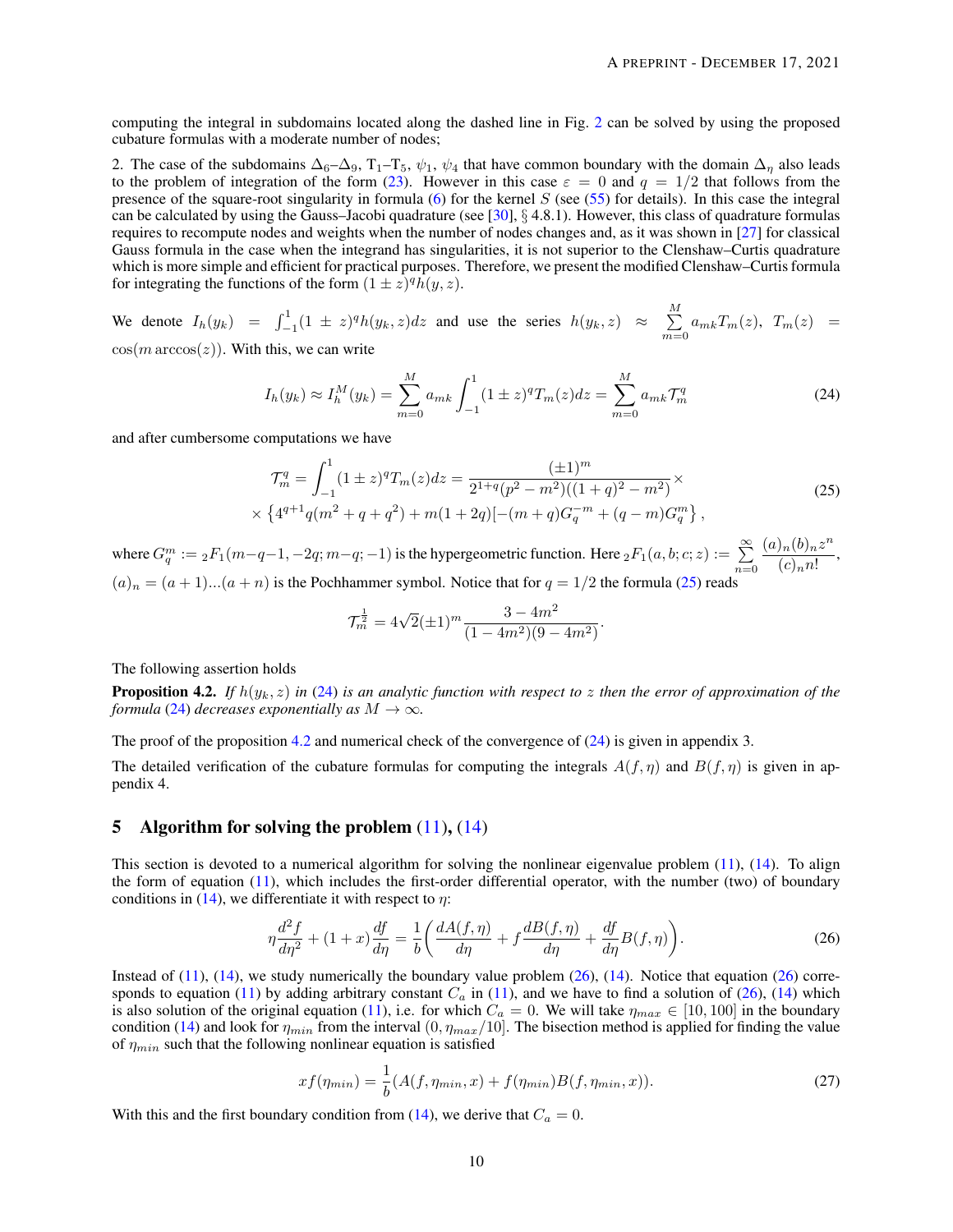To continue, we introduce the operator  $\Lambda[f]$  and rewrite [\(26\)](#page-9-3) in the form

<span id="page-10-0"></span>
$$
\Lambda[f]f := \eta \frac{d^2 f}{d\eta^2} + \left(1 + x - \frac{B(f,\eta)}{b}\right) \frac{df}{d\eta} - \frac{1}{b} \frac{dB(f,\eta)}{d\eta} f = \frac{1}{b} \frac{dA(f,\eta)}{d\eta}.
$$
\n(28)

We consider the boundary value problem [\(28\)](#page-10-0), [\(14\)](#page-4-2) under the constrain [\(27\)](#page-9-4) which enables us to find  $\eta_{min}$ . The two steps for finding the solutions are suggested. First, the problem will be reduced to a linear algebra spectral problem. To this end, we linearize the equation to construct an iterative relaxation process and seek an approximation of the solution on each iteration by interpolation polynomial with Chebyshev nodes. As a result, we define the consecutive approximations of the exponent  $x$  as a solution of the corresponding linear spectral problem. The process is stopped if the residual of the problem reaches a specified tolerance. The second step consists in applying the relaxation method to improve the stability of the obtained numerical solution and to reduce the error.

#### 5.1 Relaxation method

The linearization of the equation  $(28)$  which we apply for the first step, is used in the form suggested in [\[31\]](#page-25-22). This linearization also leads to the scheme of the relaxation process of the second step. We introduce a new variable  $\tilde{t}$  which plays the role of time in relaxation method and consider  $f = f(\tilde{t}, \eta)$ . We find a solution of [\(28\)](#page-10-0) as the limit of  $f(\tilde{t}, \eta)$ , which satisfies the equation

<span id="page-10-3"></span>
$$
\Re_{\tilde{t}}f = \Lambda[f]f - \frac{1}{b}\frac{dA(f,\eta)}{d\eta},\tag{29}
$$

when  $\tilde{t} \to \infty$ . We will consider the following two regularization operators:  $\Re_{\tilde{t}} = \frac{\partial}{\partial t}$  $\frac{\partial}{\partial \tilde{t}}$  (simple regularization) and  $\mathfrak{R}_t = (k_1 - k_2 \Lambda[f]) \frac{\partial}{\partial \tilde{t}}$  (non-trivial regularization). Here  $k_1 > 0$  and  $k_2 > 0$  are parameters. The method converges if  $\frac{\partial f}{\partial \tilde{t}} \to 0$  as  $\tilde{t} \to \infty$  and the residual  $\varepsilon_S = \|\Re_{\tilde{t}} f\|$  for  $\tilde{t} \gg 1$  becomes sufficiently small. Here  $\|\cdot\|$  denotes the supremum norm. With this, we say that  $f(\tilde{t}, \eta)$  is an approximate solution of [\(28\)](#page-10-0) for large  $\tilde{t}$ . We implemented the possibility to stop the iterative procedure and to change the regularization of the problem and its parameters during computational process. This enabled us to decrease the residual function (see below). To organize the iterative process, we introduce the grid over  $\tilde{t}$  with the nodes  $\tilde{t}_n = \tilde{\tau}n$  and the step  $\tilde{\tau}$  and denote

 $f^{[n]} = f^{[n]}(\eta) = f(\tilde{t}_n, \eta)$ . The time derivative is approximated by the difference quotient  $\frac{\partial f}{\partial \tilde{t}}(\tilde{t}_n, \eta) \approx \frac{f^{[n+1]} - f^{[n]}}{\tilde{\tau}}$  $\frac{J}{\tilde{\tau}}$ . For the simple regularization operator, we have

$$
(1 - \tilde{\tau}\Lambda[f^{[n]}])f^{[n+1]} = f^{[n]} - \tilde{\tau}\frac{1}{b}\frac{dA(f^{[n]}, \eta)}{d\eta}.
$$
\n(30)

For the non-trivial regularization operator, we get

<span id="page-10-2"></span>
$$
(k_1 - (k_2 + \tilde{\tau})\Lambda[f^{[n]}])f^{[n+1]} = (k_1 - k_2\Lambda[f^{[n]}])f^{[n]} - \tilde{\tau}\frac{1}{b}\frac{dA(f^{[n]}, \eta)}{d\eta}.
$$
\n(31)

*A priori* analysis of the convergence of the relaxation method described for the problem under consideration is unavailable. However, experimentally we find the parameters  $\tilde{\tau}$ ,  $k_1$ ,  $k_2$  that provide convergence of the method. Thus, it remains to do the following things: approximation of  $f(\eta)$  and its derivatives; the statement of the spectral problem; realization of the algorithm for refinement of the solutions obtained by the spectral problem.

#### 5.2 Approximation of  $f(\eta)$  and its derivatives

The description of the approach contains rather cumbersome derivations. We refer the reader to appendix 5 for the detail. The outcome of these derivations are the formulas of matrix approximation of the differentiation operation:

<span id="page-10-1"></span>
$$
\mathbf{F}_{\eta} \approx \mathcal{A}\mathbf{F}, \quad \mathbf{F}_{\eta\eta} \approx \mathcal{B}\mathbf{F}.\tag{32}
$$

Here F,  $\mathbf{F}_n$ ,  $\mathbf{F}_m$  are the vectors of the values of the solution  $f(\eta)$  and its derivatives written in  $N+2$  nodes  $e_0, ..., e_{N+1}$ that are N nodes  $e_1, ..., e_N$  of Chebyshev mesh specified on the interval  $[\eta_{min}, \eta_{max}]$  supplemented with its end points  $e_0 = \eta_{min}, e_{N+1} = \eta_{max}$ , and A and B are the  $(N+2) \times (N+2)$  matrices containing the coefficients of the derivatives of interpolation polynomials between these nodes (see appendix 5).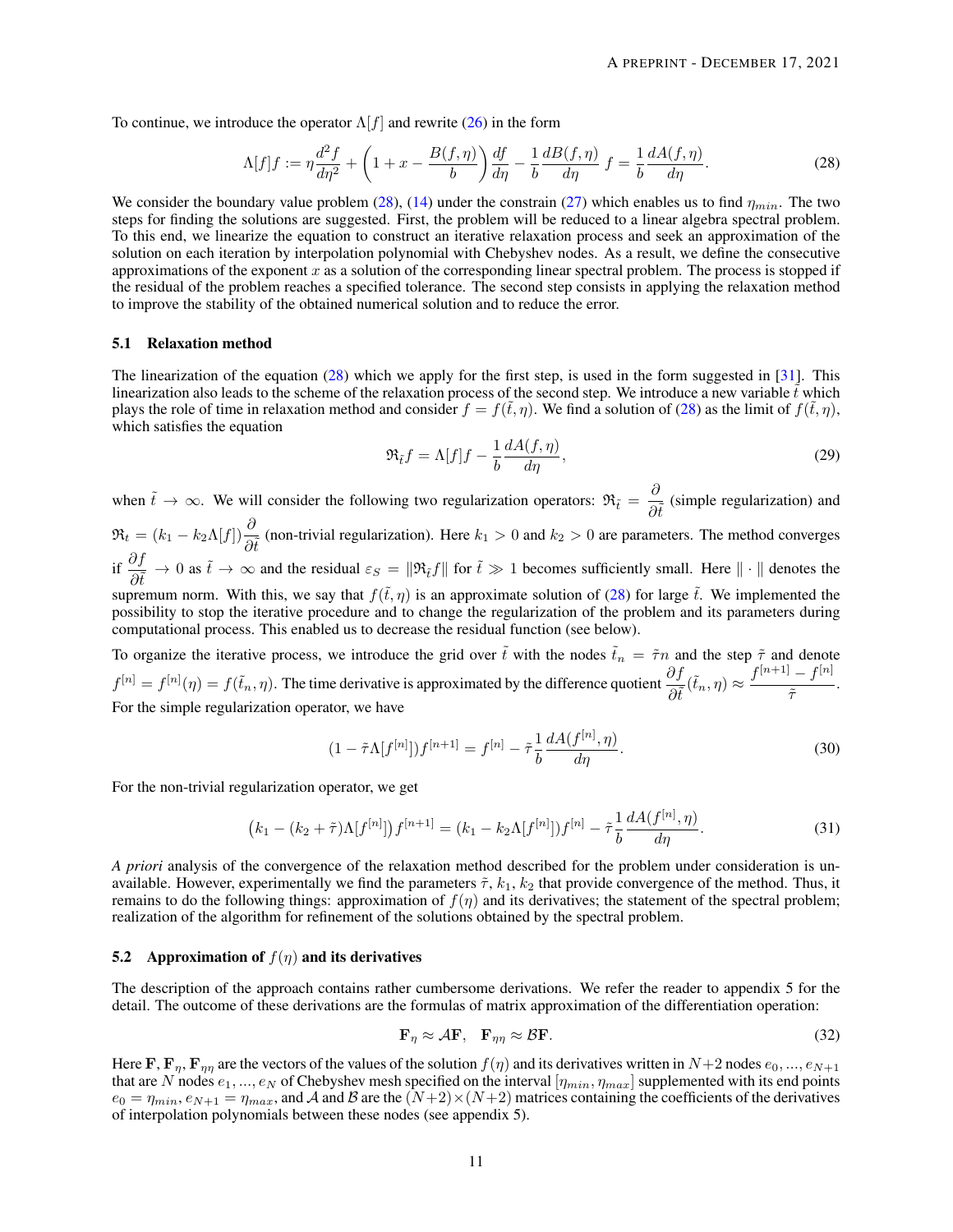Remark 5.1. *Notice that here we use interpolation polynomial for approximating the solution* f(η) *and the only information that we need to keep in memory is the value of* f *in the nodes of interpolation. To calculate* f(η) *at arbitrary point*  $\eta \in [\eta_{min}, \eta_{max}]$  *by*  $f(e_i)$ *,*  $j = 1, ..., N$ *, we use the algorithm which is based on the barycentric representation of the interpolation polynomial [\[32\]](#page-25-23). It requires* O(N) *operations and can be vectorized. We also explore this algorithm for computing the integrands of the operators*  $A(f, \eta)$ ,  $B(f, \eta)$  *at the nodes of integration located in subdomains shown in Fig. [2.](#page-6-0) The barycentric representation can be generalized for the case of rational interpolations, see [\[33\]](#page-25-24). We also tried this kind of approximation in our problem, but it didn't give essential advantages.*

#### <span id="page-11-3"></span>5.3 Spectral problem

We use the collocation method with the nodes  $e_0, ..., e_{N+1}$  to approximate the regularization operators applied for the equation [\(28\)](#page-10-0). Let  $F^{[n+1]}$  be the vector containing the values of f at the nodes  $e_j$  obtained on the  $(n + 1)$ st iteration.

For the simple regularization, taking into account [\(32\)](#page-10-1), we get the following equation for  $\mathbf{F}^{[n+1]}$ 

<span id="page-11-0"></span>
$$
(E - \tilde{\tau}\tilde{\Lambda}_n)\mathbf{F}^{[n+1]} = \mathbf{F}^{[n]} - \frac{\tilde{\tau}}{b^{[n]}} \text{diag}(A'_{\eta}(\mathbf{F}^{[n]}, \mathbf{e})),\tag{33}
$$

where  $\tilde{\Lambda}_n$  is the matrix approximation of the operator  $\Lambda[f^{[n]}]$ :

$$
\widetilde{\Lambda}_n = \text{diag}(\mathbf{e}) \mathcal{B} + \text{diag} \bigg( 1 + x^{[n+1]} - \frac{1}{b^{[n]}} B(\mathbf{F}^{[n]}, \mathbf{e}) \bigg) \mathcal{A} - \frac{1}{b^{[n]}} \text{diag}(B_\eta'(\mathbf{F}^{[n]}, \mathbf{e})).
$$

Here  $A(\mathbf{F}^{[n]}, \mathbf{e})$  and  $B(\mathbf{F}^{[n]}, \mathbf{e})$  are the vectors of values of  $A(f^{[n]}, \eta)$  and  $B(f^{[n]}, \eta)$  at the points e, diag(e) means a diagonal matrix with the components of the vector  $e = (e_0, ..., e_{N+1})$  located on the diagonal, E is the unit matrix. The vectors  $A'_\eta(\mathbf{F}^{[n]}, \mathbf{e})$  and  $B'_\eta(\mathbf{F}^{[n]}, \mathbf{e})$  contain the derivatives of  $A(f, \eta)$  and  $B(f, \eta)$  at the nodes  $e_j$ ,  $x^{[n]}$  is the nth approximation of  $x^*$ ,  $b^{[n]} = \frac{1}{2(n+1)}$  $\frac{1}{2(x^{[n]}-1)}$ .

For the non-trivial regularization  $(31)$  of equation  $(28)$ , we have

<span id="page-11-1"></span>
$$
[k_1 E - (k_2 + \tilde{\tau})\tilde{\Lambda}_n] \mathbf{F}^{[n+1]} = k_1 \mathbf{F}^{[n]} - k_2 \tilde{\Lambda}_n \mathbf{F}^{[n]} - \frac{\tilde{\tau}}{b^{[n]}} \text{diag}(A'_{\eta}(\mathbf{F}^{[n]}, \mathbf{e})).
$$
 (34)

Relations [\(33\)](#page-11-0), [\(34\)](#page-11-1) enable to pose the following spectral problem.

To find  $\mathbf{F}^{[n+1]}$  and the spectral parameter  $\lambda^{[n+1]}$  which satisfy

<span id="page-11-2"></span>
$$
(\mathfrak{M}^{[n]} - \lambda^{[n+1]} E) \mathbf{F}^{[n+1]} = 0.
$$
 (35)

The approximate value of  $x^*$  is determined by

$$
x^{[n+1]} = -\lambda^{[n+1]} - 1.
$$
\n(36)

For the simple regularization by virtue of  $(33)$ , we have

$$
\mathfrak{M}^{[n]} = \left( \text{diag}\left(1 - \frac{B(\mathbf{F}^{[n]}, \mathbf{e})}{b^{[n]}(1+x^{[n]})}\right) \mathcal{A} - \tilde{\tau} E \right)^{-1}
$$

$$
\left\{ \text{diag}(\mathbf{e}) \mathcal{A} - \text{diag}\left( -\tilde{\tau} (1+x^{[n]}) + \frac{1}{b^{[n]}} \left[ B'_{\eta}(\mathbf{F}^{[n]}, \mathbf{e}) + \frac{A'_{\eta}(\mathbf{F}^{[n]}, \mathbf{e})}{\mathbf{F}^{[n]}} \right] \right) \right\}.
$$

$$
(37)
$$

Here  $\frac{A'_\eta(\mathbf{F}^{[n]}, \mathbf{e})}{\mathbf{D}^{[n]}}$  $\frac{\mathbf{F}^{[n]}(F^{[n]})}{\mathbf{F}^{[n]}}$  denotes the component-wise division of the vector  $A'_{\eta}(\mathbf{F}^{[n]}, \mathbf{e})$  by the vector  $\mathbf{F}^{[n]}$ .

For the non-trivial regularization in accordance with [\(34\)](#page-11-1) the operator reads

$$
\mathfrak{M}^{[n]} = \left(\text{diag}\left(1 - \frac{B(\mathbf{F}^{[n]}, \mathbf{e})}{b^{[n]}(1+x^{[n]})}\right)\mathcal{A} + \frac{k_1}{\tilde{\tau}}E - \frac{k_2}{\tilde{\tau}}\mathcal{B}\right)^{-1}\mathfrak{B}^{[n]},\tag{38}
$$

where

$$
\mathfrak{B}^{[n]}=\text{diag}\bigg(\mathbf{e}+(1+x^{[n]})\frac{k_2}{\tilde{\tau}}\bigg)\tilde{\mathcal{B}}-\text{diag}\bigg(\frac{(1+x^{[n]})k_1}{\tilde{\tau}}+\frac{1}{b^{[n]}}\bigg[B'_{\eta}(\mathbf{F}^{[n]},\mathbf{e})+\frac{A'_{\eta}(\mathbf{F}^{[n]},\mathbf{e})}{\mathbf{F}^{[n]}}\bigg]\bigg).
$$

To proceed, we use the eigenvalue  $x^{[n]}$  and the eigenvector  $F^{[n]}$  to calculate the elements of matrix  $\mathfrak{M}^{[n]}$ . Then, we define  $x^{[n+1]}$  and  $\mathbf{F}^{[n+1]}$  from [\(35\)](#page-11-2) such that the following conditions are satisfied: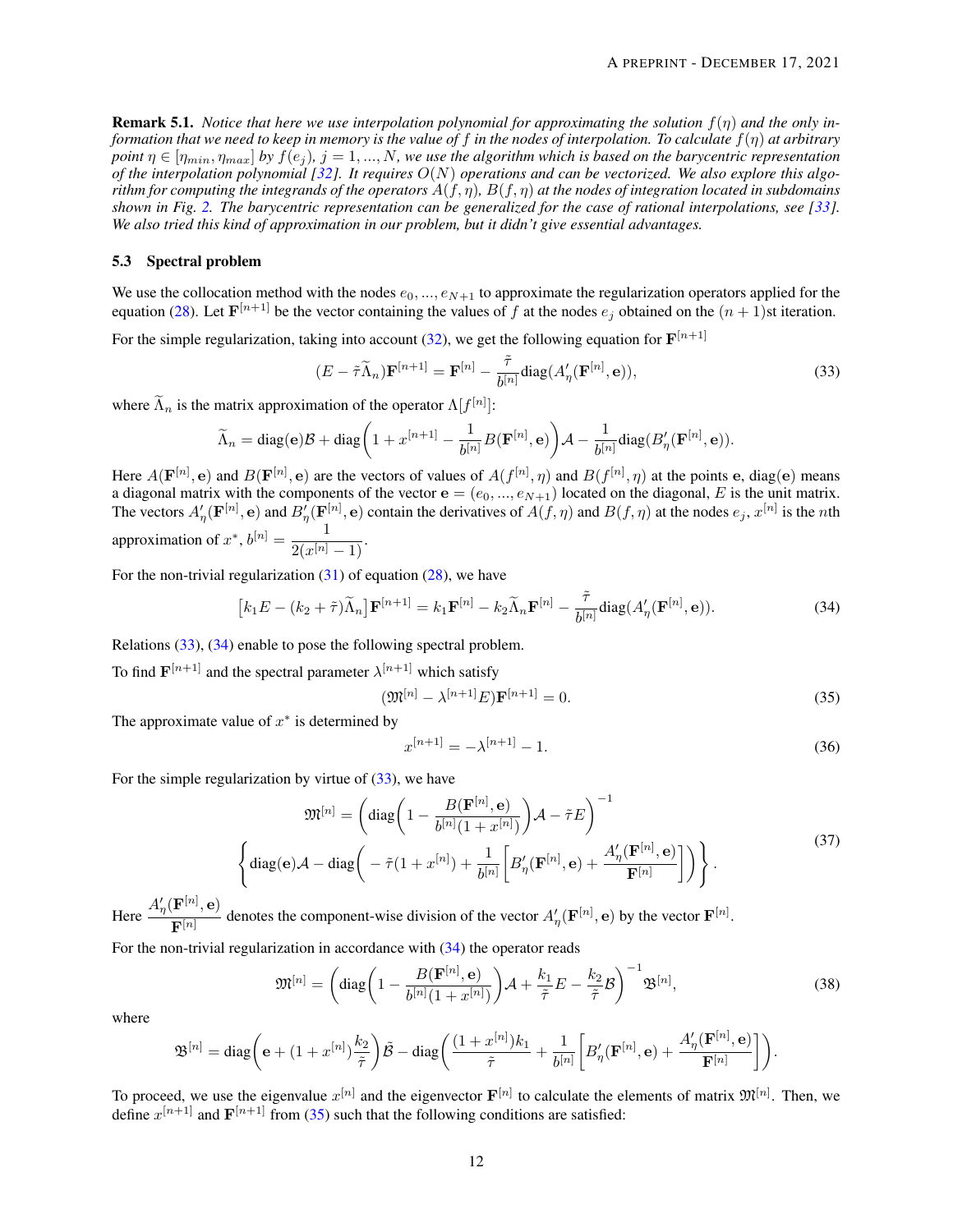- 1. The eigenvalue  $x^{[n+1]}$  obtained by the spectral parameter  $\lambda^{[n+1]}$  is real number and  $x^{[n+1]} \in (1, 1.5)$ .
- 2.  $\mathbf{F}^{[n+1]}$  has only positive bounded components.
- 3. The relative value  $\frac{\max |\mathbf{F}^{[n+1]} \mathbf{F}^{[n]}|}{\sum_{n=1}^{\infty} |\mathbf{F}^{[n]}|}$  $\frac{\bar{x}[{\bf r}^{(n)}-{\bf r}^{(n)}]}{\bar{\tau} \max |{\bf F}^{[n]}|}$  is small enough and the difference  $|x^{[n+1]} - x^{[n]}|$  is small enough too.

Then  $F^{[n+1]}$  and the corresponding eigenvalue  $x^{[n+1]}$  are determined by the criterion of minimum of the relative residual function, see [\(39\)](#page-12-0). Using  $F^{[n+1]}$  and  $x^{[n+1]}$ , we calculate the matrix  $\mathfrak{M}^{[n+1]}$  and continue the iterations. The iteration process is stopped when the maximum value of the relative residual  $\|\mathbf{R}_r(\eta)\|$  becomes small enough. Notice that on each iteration we specify  $\eta_{min}$  by the formula [\(27\)](#page-9-4). In Table [2](#page-14-0) the range of values  $\eta_{max}$  and the ranges of initial values  $\eta_{min}$  and x are presented.

This relative residual function and its discrete counterpart are as follows:

<span id="page-12-0"></span>
$$
R_r(\eta) = \begin{cases} R_r^0, & 0 \le \eta < \eta_{min}, \\ R_r^c, & \eta_{min} \le \eta \le \eta_{max}, \\ R_r^{\infty}, & \eta > \eta_{max}. \end{cases} \quad \mathbf{R}_r = \begin{cases} \mathbf{R}_r^0, & 0 \le \eta < \eta_{min}, \\ \mathbf{R}_r^c, & \eta_{min} \le \eta \le \eta_{max}, \\ \mathbf{R}_r^{\infty}, & \eta > \eta_{max}. \end{cases} \tag{39}
$$

where

$$
R_r^0(\eta) = R_r^0(x, C_0, \eta) = \frac{|x b C_0 - (A(C_0, \eta) + C_0 B(C_0, \eta))|}{\max \{x b C_0, |A(C_0, \eta)|, |C_0 B(C_0, \eta)|\}}, C_0 = f(\eta_{min}),
$$
  
\n
$$
R_r^c(\eta) = R_r^c(x, f, \eta) = \frac{|x f + \eta \frac{df}{d\eta} - \frac{1}{b}(A(f, \eta) + f B(f, \eta))|}{\max \{ |x f(\eta)|, | \eta \frac{df}{d\eta}|, |A(f, \eta)|, |f \frac{B(f, \eta)}{b}| \}}},
$$
  
\n
$$
R_r^{\infty}(\eta) = R_r^{\infty}(x, C_{\infty}, \eta) = \frac{|A(C_{\infty} \eta^{-x}, \eta) + C_{\infty} \eta^{-x} B(C_{\infty} \eta^{-x}, \eta)|}{\max \{ \frac{x b C_{\infty}}{\eta^x}, |A(\frac{C_{\infty}}{\eta^x}, \eta)|, | \frac{C_{\infty}}{\eta^x} B(\frac{C_{\infty}}{\eta^x}, \eta)| \}}.
$$
  
\n(40)

We denoted the values of  $R_r(\eta)$  obtained on the *n*th iteration at the nodes e by the vector  $\mathbf{R}_r^c = R_r^c(x^{[n]}, \mathbf{F}^{[n]}, \mathbf{e})$ :

$$
\mathbf{R}_{r}^{c} = \frac{\left|x^{[n]}\mathbf{F}^{[n]} + \text{diag}(\mathbf{e})\mathcal{A}\mathbf{F}^{[n]} - \frac{1}{b}\left(A(\mathbf{F}^{[n]}, \mathbf{e}) + \mathbf{F}^{[n]} \cdot B(\mathbf{F}^{[n]}, \mathbf{e})\right)\right|}{\max_{c} \left\{|x^{[n]}\mathbf{F}^{[n]}|, \left|\text{diag}(\mathbf{e})\mathcal{A}\mathbf{F}^{[n]}|, \left|\frac{A(\mathbf{F}^{[n]}, \mathbf{e})}{b}\right|\right\} \left|\frac{B(\mathbf{F}^{[n]}, \mathbf{e})}{b}\right|\right\}}.
$$
\n(41)

Here the symbol  $\cdot$  denotes the component-wise product, the division is also the component-wise operation, max<sub>c</sub> denotes the component-wise maximum,  $|v|$  denotes the vector which is composed of absolute values of the components of v. We also computed the values of residual function outside the segment  $[\eta_{min}, \eta_{max}]$ 

$$
\mathbf{R}_r^0 = \mathbf{R}_r^c(x^{[n]}, C_0^{[n]}, \zeta) = \frac{|x^{[n]}bC_0^{[n]} - (A(C_0^{[n]}, \zeta) + C_0^{[n]}B(C_0^{[n]}, \zeta))|}{\max_c \left\{ x^{[n]}bC_0^{[n]}, |A(C_0^{[n]}, \zeta)|, |C_0^{[n]}B(C_0^{[n]}, \zeta)| \right\}},\tag{42}
$$

$$
\mathbf{R}_r^{\infty} = \mathbf{R}_r^{\infty}(x^{[n]}, C_{\infty}^{[n]}, \xi) = \frac{\left| \left( A(\boldsymbol{\vartheta}^{[n]}, \xi) + \boldsymbol{\vartheta}^{[n]} \cdot B(\boldsymbol{\vartheta}^{[n]}, \xi) \right) \right|}{\max_c \left\{ b\boldsymbol{\vartheta}^{[n]}, \ |A(\boldsymbol{\vartheta}^{[n]}, \xi)|, \ |\boldsymbol{\vartheta}^{[n]} \cdot B(\boldsymbol{\vartheta}^{[n]}, \xi) \right\}}.
$$
(43)

Here  $C_0^{[n]}$  is the value of  $f^{[n]}(\eta_{min})$  computed on the *n*th iteration,  $C_{\infty}^{[n]}$  can be computed by [\(16\)](#page-4-4),  $\boldsymbol{\zeta} = (\zeta_1, ..., \zeta_K)$ ,  $\boldsymbol{\xi} = (\xi_1, ..., \xi_M)$ ,  $\boldsymbol{\vartheta}^{[n]} = (\vartheta_1^{[n]}, ..., \vartheta_M^{[n]})$  are the vectors with components laying outside the segment  $[\eta_{min}, \eta_{max}]$ :

$$
\zeta_k = \frac{k-1}{K} \eta_{min}, \quad \xi_m = \eta_{max} + \frac{4m}{M} \eta_{max}, \quad \vartheta_m^{[n]} = C_{\infty}^{[n]} \xi_m^{-x^{[n]}}, \quad k = 1, ..., K, \ m = 1, ..., M.
$$

In the order to compute the components of vectors  $A(C_0^{[n]},\zeta),$   $B(C_0^{[n]},\zeta),$   $A(\bm{\vartheta}^{[n]},\bm{\xi}),$   $B(\bm{\vartheta}^{[n]},\bm{\xi})$  we considered these integrals as the difference of two integrals over first quadrant and over triangle located in the lower left corner of this quadrant (see the white triangle in Fig. [1\)](#page-5-0). For computing the integral over first quadrant, the double exponential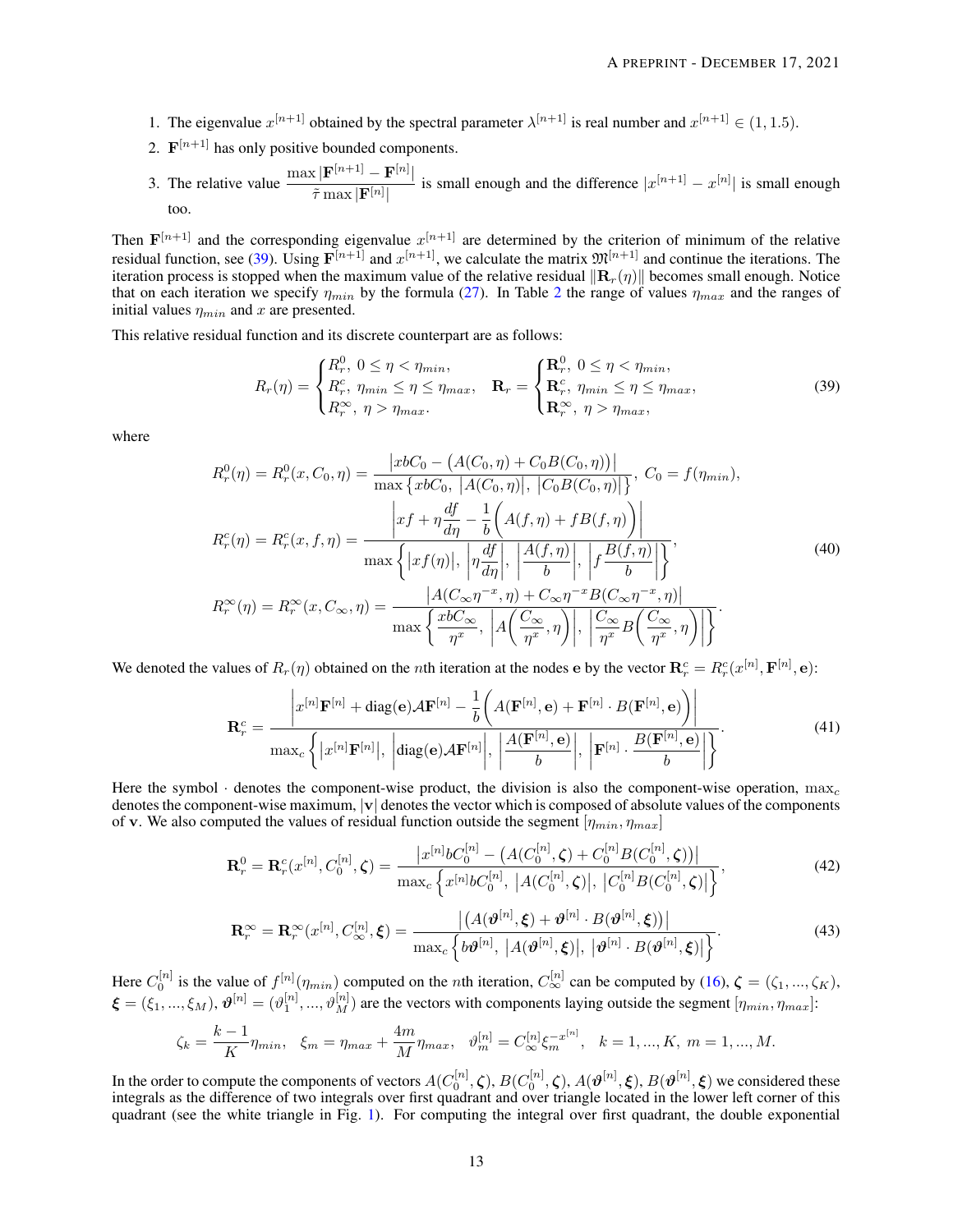formulas were applied similarly as in the case of integration over the domain  $\Sigma$ , see section [4.2.](#page-7-2) For computing the integral over triangle the transformations shown in Fig. [3](#page-7-0) were done, and the values of  $f_c(\eta) = f(\eta_2 + \eta_3 - \eta)$  were set equal to zero in this triangle. This method of computing the integrals does not account for the smoothness of the solution and therefore it is not so fast and accurate as the method described in section [4.](#page-5-3) However, it was used only for computing residual function in few points (usually we set  $K = M = 5$ ), and therefore it doesn't reduce the high speed of computations.

The initial function for the iterative process is taken of the form

<span id="page-13-1"></span>
$$
f_0(\eta) = \begin{cases} C_0, & 0 \le \eta < \eta_{min}, \\ -p_I(\eta), & \eta_{min} \le \eta \le \eta_{max}, \\ \eta^{-x_I}, & \eta > \eta_{max}. \end{cases} \tag{44}
$$

Here  $p_I(\eta)$  is a polynomial satisfying the conditions: (a)  $p_I(\eta_{min}) = C_0$  with some positive constant  $C_0$ , (b) the derivatives  $p_I^{(k)}$  $I_I^{(k)}$  at the point  $\eta_{min}$  equal zero for  $k = 1, ..., N_{min}$ , (c)  $p_I(\eta_{max}) = \eta_{max}^{-x_I}$  and (d) the derivatives  $p_I^{(k)}$  $I^{(\kappa)}$  at the point  $\eta_{max}$  equal  $-x_I(-x_I-1)...(-x_I-k+1)\eta_{max}^{-x_I-k}$ ,  $k=1,...,N_{max}$ . We can easily determine the unique polynomial  $p_I(\eta)$  of the power  $N_{min}+N_{max}+1$  which satisfy the conditions (a)–(d). Substituting  $p_I$  into the formula [\(44\)](#page-13-1), we conclude that  $f_0(\eta)$  is the  $N_{min}$  times continuously differentiable function at the point  $\eta_{min}$  and the  $N_{max}$ times continuously differentiable function at the point  $\eta_{max}$ . The parameters  $C_0$ ,  $x_I$ ,  $\eta_{min}$ ,  $\eta_{max}$ ,  $N_{min}$ ,  $N_{max}$  used for the computations are specified by the Table [2.](#page-14-0)

#### <span id="page-13-2"></span>5.4 Refinement of the spectrum

Solving the spectral problems on each step of the procedure described above with the different parameters  $C_0$ ,  $x_I$ ,  $\eta_{min}, \eta_{max}, \overline{N}_{min}, \overline{N}_{max}$ , we found a set of functions that approximate steady states of equation [\(29\)](#page-10-3). Further we apply the relaxation method to refine the obtained steady states. We use again [\(33\)](#page-11-0), [\(34\)](#page-11-1) to organize the iteration process. We take the initial data  $F^{[0]}$  and  $\lambda^{[0]}$  equal to the spectrum and the spectral parameter determined on the previous step. Then  $F^{[n+1]}$ ,  $n = 1, 2, ...$  is calculated by the inversion of the corresponding matrices in the LHS of [\(33\)](#page-11-0), [\(34\)](#page-11-1) without solving the spectral problem. Due to the special structure of the matrices  $A$  and  $B$ , the functions obtained on each iteration automatically satisfy the boundary conditions [\(14\)](#page-4-2), see appendix 5. Notice that to vanish the constant  $C_a$  on each iteration, we recalculate the exponent x (derived in the previous section) by solving equation  $(27)$  with respect to x exploiting the bisection method. As we will see in the next section, this procedure leads to improvement of the spectra obtained.

#### <span id="page-13-0"></span>6 Results

To solve the boundary value problem [\(28\)](#page-10-0), [\(14\)](#page-4-2), we suggested an algorithm which was realized in two steps. The first step consists in solving the spectral problem [\(35\)](#page-11-2) by an iterative process with the initial data [\(44\)](#page-13-1). The parameters of the spectral problem and the ranges of their values are specified in Table [2.](#page-14-0) We select 7 suitable numerical solutions of the problem under consideration satisfying the conditions 1–3 formulated in section [5.3](#page-11-3) which provide the relative residual [\(39\)](#page-12-0) less than 12%. We group them into three sets. The first set contains the solutions with  $x < 1.2$ , the second set is spectra with  $1.2 \le x \le 1.23$  $1.2 \le x \le 1.23$  and the third one contains spectra with  $x > 1.23$ . Table 3 presents the parameters of all the spectra. We plot the spectra from the first set in Fig.  $4$ , panel (a) with the respective relative residual functions  $R_r(\eta)$  presented on the Panel (b). The spectra and the residuals for the sets 2 and 3 look qualitatively similar, so we have chosen not to present the respective plots.

The residual function usually (but not always) attains maximum value in the vicinity of the point  $\eta = 0$ . It is in this vicinity that steep gradients and numerous oscillations of the residual function can be observed.

By applying the second relaxation step described in section [5.4](#page-13-2) to all of the selected spectra, we have got more accurate results. The least errors were achieved by using spectra 1 and 2 (set 1) as the initial data for this relaxation method. The results of calculations are shown in Fig. [5](#page-15-0) together with the relative residual functions. The best result is demonstrated by the refined spectrum 2 with  $||R_r(\eta)|| \approx 4.69\%$ . The refined spectrum 1 leads to  $||R_r(\eta)|| \approx 6.11\%$ .

We emphasize that the relative residual function measures the accuracy with which the equation for the self-similar function  $f(\eta)$  is satisfied rather than the deviation of  $f(\eta)$  from the true solution. We have no means to find the latter in a reliable way and, in particular, we have no rigorous procedure to find the error the obtained anomalous exponents  $x^*$ . However, given the fact that our two best solutions satisfy the equation with similar accuracy, we believe that the difference of values of  $x^*$  for these solutions gives an indication about the accuracy in finding  $x^*$ . This leads to an estimate that the found values of  $x^*$  are accurate within about 2%.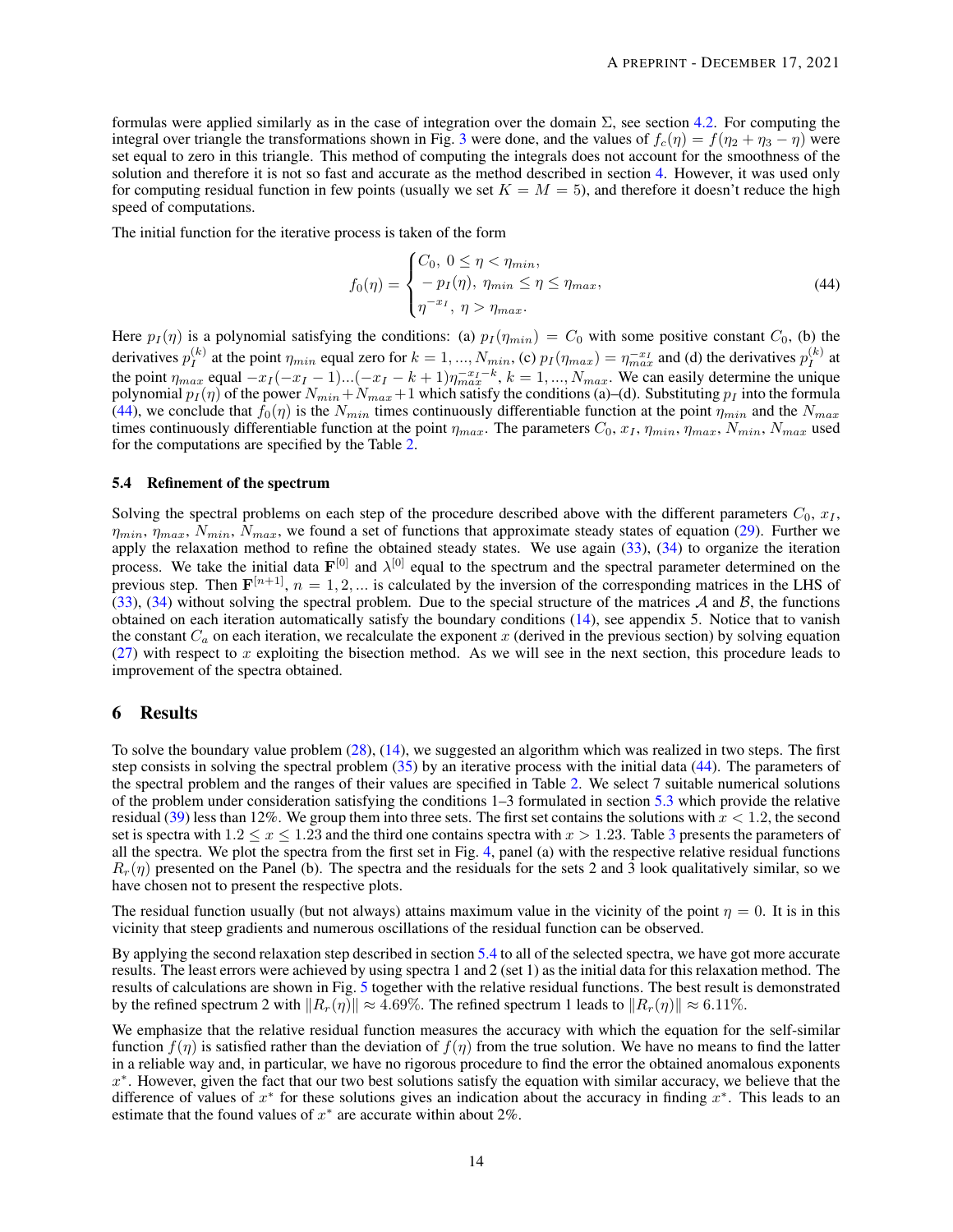<span id="page-14-0"></span>

| Parameter          | Description                                             | Range of values |
|--------------------|---------------------------------------------------------|-----------------|
|                    |                                                         |                 |
| $\eta_{min}$       | The left boundary of the interval of problem            | $1 - 10$        |
| $\eta_{max}$       | The right boundary of the interval of problem           | $10 - 100$      |
| N                  | The number of interpolation nodes                       | $41 - 81$       |
| $\tilde{\tau}$     | The step of time grid                                   | $0.005 - 1$     |
| $x_I$              | The initial value of the parameter $x$                  | $1.1 - 1.5$     |
| $k_1 k_2$          | The parameters of non-trivial regularization            | $1 - 100$       |
| $C_0$              | The value of the initial function $(44)$                | $0.001 - 10$    |
|                    | at the point $\eta = \eta_{min}$                        |                 |
| $N_{min}, N_{max}$ | The number of continuous derivatives of                 | $1 - 5$         |
|                    | the initial function at points $\eta_{min}, \eta_{max}$ |                 |

Table 2: Values of the parameters used in computations

<span id="page-14-2"></span>

<span id="page-14-1"></span>Figure 4: (a) Two spectra with the values of  $x < 1.2$  in the log-log scale. (b) The relative residual function for  $x_{(1)}$ ,  $x_{(2)}$ 

|                  | Value of the parameter for the spectrum |        |       |       |        |        |       |  |
|------------------|-----------------------------------------|--------|-------|-------|--------|--------|-------|--|
| Parameter        | set 1                                   |        | set 2 |       |        | set 3  |       |  |
|                  | $\left(1\right)$                        | (2)    | (3)   | (4)   | (5)    | (6)    |       |  |
| $\eta_{min}$     | 0.5404                                  | 0.2438 | 0.225 | 0.745 | 0.2211 | 0.8277 | 0.524 |  |
| $\eta_{max}$     | 20                                      | 25     | 23    | 20    | 20     | 25     | 22    |  |
| $\boldsymbol{x}$ | 1.175                                   | 1.186  | 1.213 | 1.227 | 1.215  | 1.252  | 1.295 |  |
| $\ R_r\ $        | $9.07\%$                                | 7.7%   | 8.21% | 8.97% | 11.58% | 11.45% | 9.65% |  |

Table 3: Parameters of the calculated spectra

# 7 Conclusions and discussion

In this paper, we have studied the self-similar solution to the kinetic equation [\(1\)](#page-0-0) which arises in modelling of weak wave turbulence in Bose–Einstein condensates. The self-similarity that arises is of the second kind: it describes a blow-up of the spectrum at the zero frequency in a finite time.

Let us notice that equation [\(1\)](#page-0-0) has been derived under the assumption that the periods of waves  $T = 2\pi/\omega$  are all much smaller than nonlinear time scale  $\tau_{nl}$ , which can be estimated as  $\tau_{nl} \sim n_{\omega}(t)/\dot{n}_{\omega}(t)$ , where  $\dot{n}_{\omega}(t)$  is the time derivative of the spectrum. Decrease of the nonlinear time scale, which inevitably happens in the vicinity of blow-up time  $t^*$ , leads to the failure of the condition of applicability of the kinetic equation,  $\tau_{nl} \gg T = 2\pi/\omega$ , first at low values of  $\omega$ , that corresponds to low values of  $\eta$ . More precisely, using the definition of self-similar variable  $\eta = \omega \tau^{-b}$ and of the solution  $f(\eta) = \tau^a n_\omega(t)$ ,  $\tau = t^* - t$ , taking into account that  $f_\eta(\eta) \to 0$  as  $\eta \to 0$  (see section [2.2\)](#page-3-3), for small  $\eta$  we arrive at

$$
\tau_{nl} \sim \frac{n_{\omega}}{\dot{n}_{\omega}}\bigg|_{\omega \to 0} = \frac{\tau^{-a}f(\eta)}{a\tau^{-a-1}f(\eta) + f_{\eta}(\eta)\dot{\eta}}\bigg|_{\eta \to 0} = \frac{\tau}{a}.
$$
\n(45)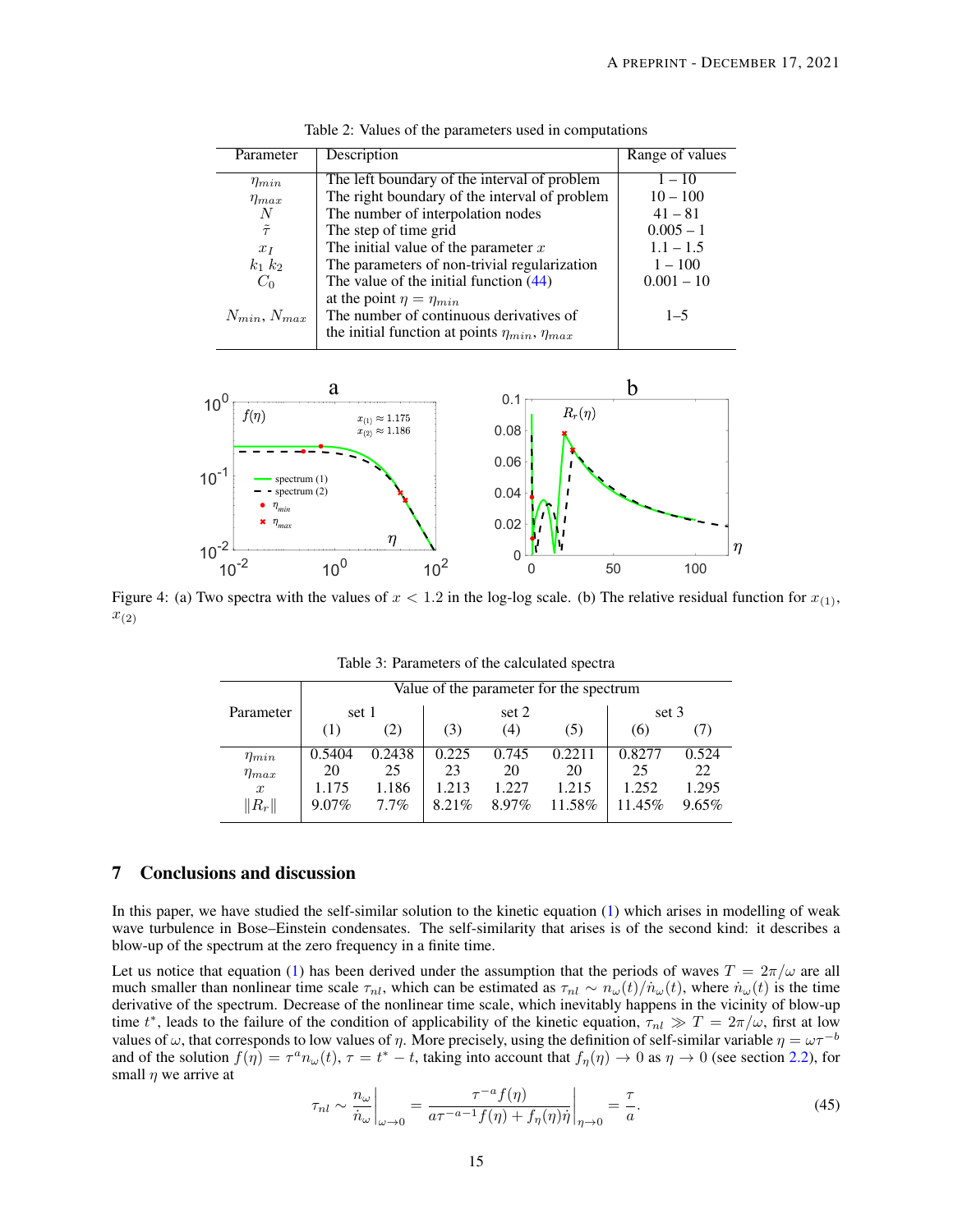<span id="page-15-0"></span>

Figure 5: (a) The refined spectra 1 and 2 (set 1). (b) The relative residual function for the refined spectra

Hence,  $\tau_{nl} \gg 2\pi/\omega$  gives the condition for the scale  $\omega \gg 2\pi a/(t^* - t)$  at which our considerations remain valid. Here *a* is related with anomalous exponent by the expression  $a = x^*/[2(x^* - 1)]$ .

Notice, that the self-similar solution of [\(1\)](#page-0-0) admits the group of scaling transformations [\(13\)](#page-4-5). However, if in the last derivations we make the change  $f = \frac{1}{C}\hat{f}(C\eta)$  with arbitrary positive constant C, it will lead to exactly the same condition for  $\omega$ .

Let us now discuss the features of our work related to development of the numerical algorithms for finding the collision integral in equation [\(1\)](#page-0-0) and the self-similar solutions on the one hand, and the mathematical and physical meanings of the obtained results on the other.

First, we have developed and tested a new solver for finding the collision integral of equation [\(1\)](#page-0-0) which takes into account the singularities of the integrand function and its derivatives. It consists of splitting the integration area into bounded and unbounded subdomains of various shapes, mapping these subdomains onto a square or a half-stripe, and applying Chebyshev approximations whose coefficients are found via a spectral method. This method has been benchmarked and it has shown superior results in terms of an excellent accuracy and convergence with respect to the mesh refinements. The singularities arise e.g. due to the minimum function and the square-root components in the integrand's kernel. The other type of quasi-singularities are due to a peaked or/and oscillatory/sporadic behavior of the intermediate iterations of the spectral shapes. On a qualitative level, they can be attributed to singularities of solutions at low  $\eta$ 's when  $C \neq 0$  in equation [\(9\)](#page-3-2) due to the fact that x (or/and the other parameters) has not converged to the "right" value yet. Excellent ability of the newly developed solver makes it a very promising tool for solving the time-evolving solutions beyond the self-similar ansatz. Work is underway on testing this solver in such a capacity.

The second part of our work on finding the self-similar solution is the development of the two-step iterative relaxation process. Despite of our great effort and a sophisticated algorithms that we have developed, making the relaxation process converge turned out to be a notoriously difficult task. Systematic theoretical study of convergence is practically impossible due to the non-linearity of the problem. The stiffness or/and instability of the problem is probably worsened by the tendency of the intermediate approximations to form singularities, as we mentioned above. Our state of the art result is a solution with a rather modest accuracy  $\sim 4.7\%$  giving the asymptotic power law with exponent  $x^* \approx 1.22$ , and as it is shown in the section [6,](#page-13-0) the absolute error of this value is about 0.008. The value of the exponent of our solution is quite close to the values obtained previously by the numerical simulations of spectra evolving out of initial data:  $x^* \approx 1.24$  in [\[3,](#page-24-2) [4\]](#page-24-3) and  $x^* \approx 1.2345$  in [\[5,](#page-24-4) [6\]](#page-24-5). We cannot prove rigorously that one of these values is closer to the true solution, even though it is quite obvious that one should not trust more than two digits after the dot. The previous works have not reported on the error in finding  $x^*$ , but the compensated plots of the spectra and their derivatives in log–log scale presented in [\[3,](#page-24-2) [4\]](#page-24-3) point at  $10-15\%$  uncertainty in determination of  $x^*$ . As it was mentioned above in our computations this uncertainly is about 2%.

Further, no attempt has been previously made to collapse the spectra at different times onto a single shape curve by a self-similar transformation, but it is quite clear that the error of such a fit would not be possible to reduce to any reasonable values (perhaps not even less than 100%) over a wide range of scales. This is because the times at which the spectrum is expected to be self-similar is limited to the moments close to  $t^*$ , and the frequencies – far enough from the typical frequencies in the initial data. Thus, the authors of  $[5, 6, 3, 4]$  $[5, 6, 3, 4]$  $[5, 6, 3, 4]$  $[5, 6, 3, 4]$  $[5, 6, 3, 4]$  $[5, 6, 3, 4]$  $[5, 6, 3, 4]$  could not draw any reliable conclusions with respect to the existence of self-similar solutions and their properties based on only the solutions of the evolution equations. Moreover, in these papers no attempts to estimate the error of the obtained numerical solutions were done. Careful analysis of this issue needs a good measure for the error estimation; the latter was provided in our study as the relative residual function [\(39\)](#page-12-0). It penalizes the maximum of the numerical error over the whole positive values of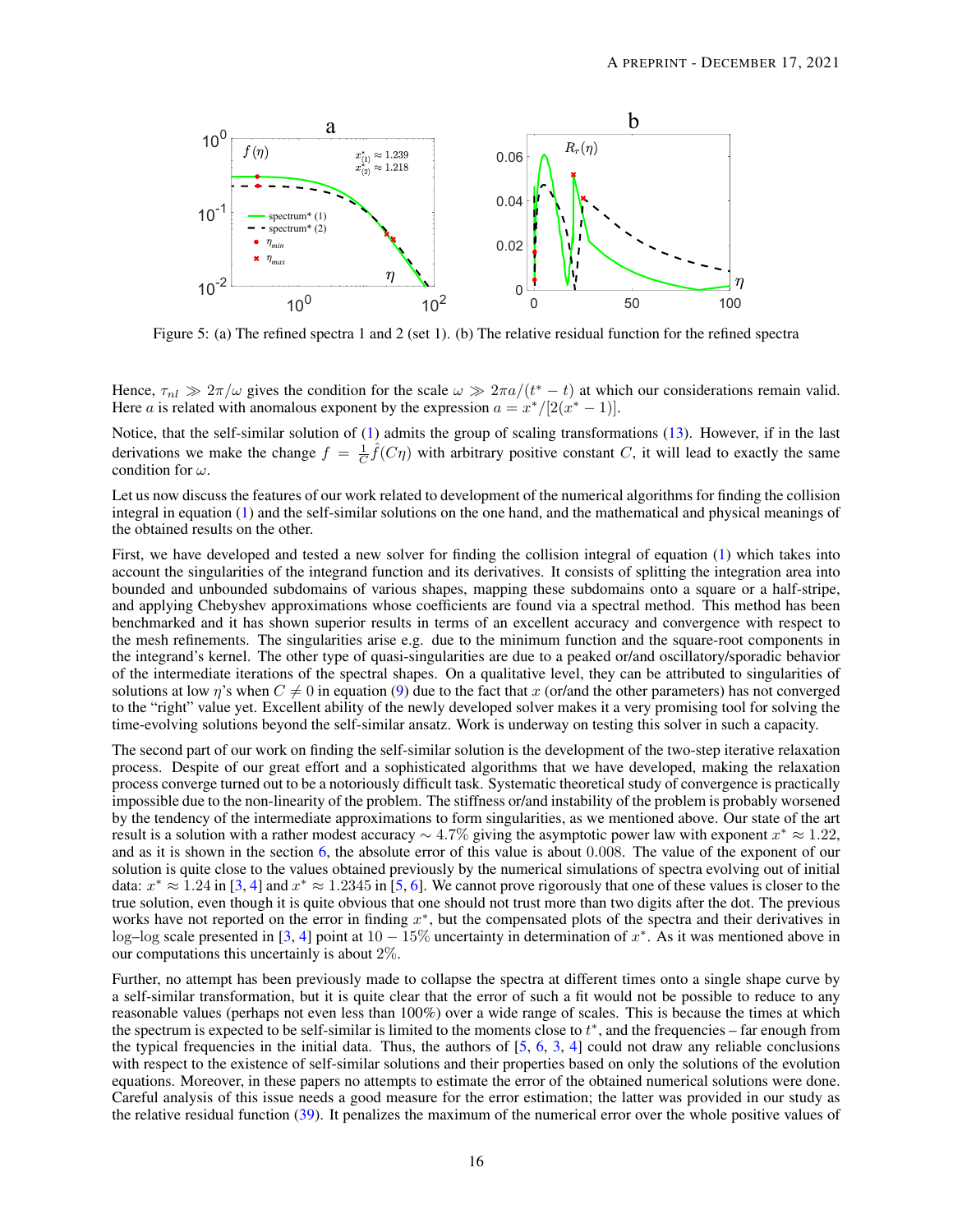the self-similar variable. Applying the designed methods and the error estimate, we can state with the high degree of confidence that the self-similar solution exists, and moreover, we can predict its behaviour with the known accuracy.

Taking these facts into account, we conclude that the 4.7% accuracy found for the self-similar shape is a rather good result. It puts the (previously hypothetical) self-similar ansatz of the equation [\(1\)](#page-0-0) onto a firmer mathematical ground by finding an approximate self-similar solution with a controlled margin of accuracy. This, of course, still leaves unproven the existence of the exact self-similar solution of the second kind. Considering that this solution is of a blow-up type, it allows to make a connection to the mathematical results of [\[34\]](#page-25-25) where a quantum version of the equation [\(1\)](#page-0-0) was proven to have blow-up solutions if the initial data is concentrated at sufficiently low frequencies. Our solution may shed light on what such blowing-up solutions may typically look like, and this is an interesting question for future study.

Physically, the self-similar solutions of the second kind of the equation [\(1\)](#page-0-0) describe a non-equilibrium Bose–Einstein condensation, and the "nonlinear eigenvalue"  $x^*$  determines the rate at which the condensation occurs. Indeed, at

 $\omega = 0$  we can state that  $n_0(t) = \frac{\tilde{f}(0)}{(t^* - t)^a}$  with  $a = \frac{x^*}{2(x^* - t)^a}$  $\frac{x}{2(x^*-1)} \approx 2.77$ . Question arises: what behavior do we expect

for  $t > t^*$ ? The authors of [\[3,](#page-24-2) [4\]](#page-24-3) argued that there will be transition to a thermodynamic energy equipartition rather that the KZ spectrum. On the other hand, the unbounded concentration of the spectrum at the low frequencies will inevitably invalidate the applicability of the kinetic equation [\(1\)](#page-0-0), and strong turbulence with vortices of hydrodynamic type will appear [\[2\]](#page-24-1). Further, if the mode  $\omega = 0$  is damped then, possibly, the KZ scenario becomes relevant for  $t > t^*$ . Such post blow-up dynamics and its dependence on the boundary condition at zero frequency deserves further investigation.

We would like to finish the discussion by the remark that the fast and accurate method for evaluation of the collision integral that we have developed in the present paper has important applications beyond the problem of finding the self-similar spectra for the problem of Bose–Einstein condensation. Firstly, this method turns out to be the crucial for a careful comparative analysis of the original Gross–Pitaevskii model and weak turbulence theory based on the kinetic equation. In our ongoing studies we are solving the non-stationary kinetic equation and use the designed methods to compute the time-dependent spectra. We further use the obtained spectra for finding the probability density functions and their cumulants, and we compare the results with the results of direct numerical simulation of the Gross–Pitaevskii equation.

Second, our approach and methods can be further continued and extended to self-similar setups for kinetic equations in many other applications. For example, doing minor changes in the described method we can consider the case of 2D condensation, the gravitational waves in early universe (see [\[35\]](#page-26-0)), and turbulence in self-gravitating Bose gas (see [\[36\]](#page-26-1)). These applications are interesting projects for future research.

# Appendix 1. Analysis of convergence of the collision integral

Let us study convergence of the collision integral in the RHS of [\(1\)](#page-0-0) on a power-law spectrum  $n_\omega = \omega^{-x}$ ,  $x > 0$ . With this, the collision integral reads

$$
I = \omega^{-1/2} \int S \cdot (\omega \omega_1 \omega_2 \omega_3)^{-x} \left( \omega^x + \omega_1^x - \omega_2^x - \omega_3^x \right) \delta(\omega + \omega_1 - \omega_2 - \omega_3) d\omega_1 d\omega_2 d\omega_3. \tag{46}
$$

First we consider region (a):  $\omega_1 \ll \omega$  and  $\omega_2$ ,  $\omega_3 \sim \omega$ . Then  $S = \omega_1^{1/2}$  and the respective contribution to the integral is  $I_a \sim \int \omega_1^{1/2-x} d\omega_1$ . This integral converges iff  $x < 3/2$ .

Now let us consider case (b):  $\omega_1 = \alpha \omega_2 \ll \omega \approx \omega_3$ ,  $\alpha \sim 1$ ,  $\alpha < 1$ . Then  $S = \omega_1^{1/2}$  and we can write

$$
I_b \sim \int \omega_1^{1/2 - 2x} \left( \omega^x + \omega_1^x - \omega_2^x - \left( \omega + \omega_1 - \omega_2 \right)^x \right) d\omega_1 d\omega_2.
$$
 (47)

Taylor expanding  $(\omega + \omega_1 - \omega_2)^x$  and assuming that  $x \ge 1$  we get after algebraic manipulation that  $I_b \sim$  $\int \omega_1^{5/2-2x} d\omega_1 d\phi$ . Here, we have rewritten the area element using the polar coordinates,  $d\omega_1 d\omega_2 = \rho d\phi d\rho$  where  $\rho = \omega_1 \sqrt{1 + \alpha^{-2}}$  with  $\omega_1 = \alpha \omega_2$  and  $\tan \phi = \omega_2/\omega_1 \sqrt{1 + \alpha^{-2}}$ . This integral converges if  $x < 7/4$ .

With  $x < 1$ , we proceed as above and get that  $I_b \sim \int \omega_1^{3/2-x} d\omega_1 d\phi$ . Convergence occurs when  $x < 5/2$  that in agreement with the assumption  $x < 1$ . Therefore the integral is convergent for  $x < 1$ .

Now let us consider case (c):  $\omega_1 \approx \omega_2 \gg \omega_3 \sim \omega$ . Then we have  $S = \sqrt{\omega}$  and

$$
I_c \sim \int \omega_1^{-2x} \left(\omega^x + \omega_1^x - \omega_3^x - (\omega + \omega_1 - \omega_3)^x\right) d\omega_1 d\omega_3. \tag{48}
$$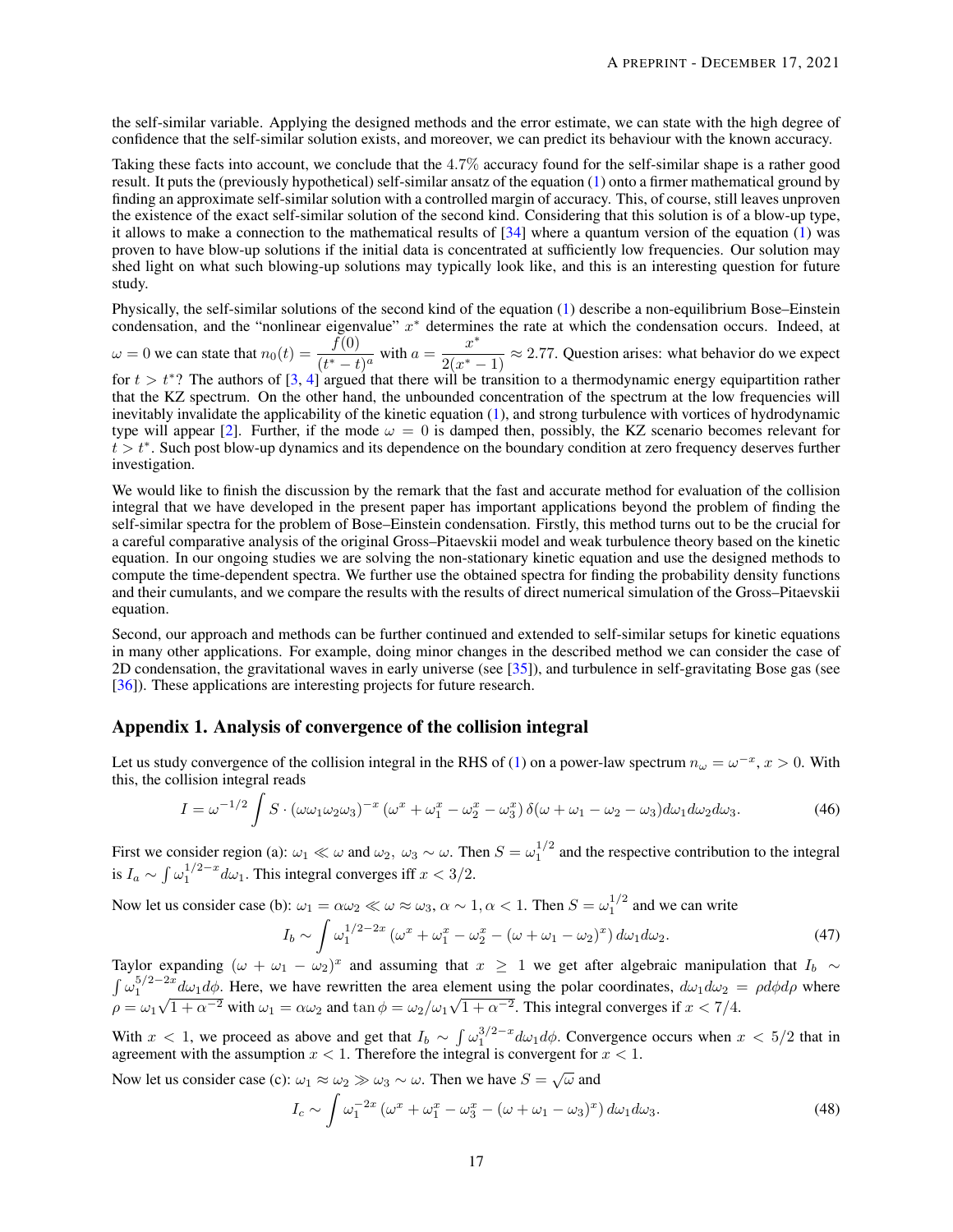,

Again with Taylor expanding, we get  $I_c \sim \int \omega_1^{-2x} (\omega^x - \omega_3^x - \omega_1^{x-1} x(\omega - \omega_3)) d\omega_1 d\omega_3$ . For  $x > 1$ , the integral is convergent. For  $x \le 1$  the integral is convergent when  $x > 1/2$ .

Finally, consider case (d):  $\omega_1$ ,  $\omega_2$ ,  $\omega_3 \gg \omega$ . Therefore  $S = \sqrt{\omega}$  and we have

$$
I_d \sim \int (\omega_1 \omega_2 \omega_3)^{-x} \left( \omega_1^x - \omega_2^x - \omega_3^x \right) \delta(\omega_1 - \omega_2 - \omega_3) d\omega_1 d\omega_2 d\omega_3. \tag{49}
$$

Taylor expanding the bracket  $(\omega_1^x - \omega_2^x - \omega_3^x) = \omega_2^x[(1 + \alpha^{-1})^x - 1 - \alpha^{-x}]$  with  $\omega_2 = \alpha \omega_3$  and  $\omega_1 = \omega_2 + \omega_3 =$  $\omega_2(1+\alpha^{-1})$ , we get  $I_d \sim \int \omega_2^{-2x+1} d\omega_2$ . The integral is convergent iff  $x > 1$ .

In summary, the integral is convergent when  $1 < x < 3/2$  and divergent otherwise. Divergence for  $x \ge 3/2$  occurs at  $\omega_1 \ll \omega_2, \omega_3 \sim \omega$ , and for  $x \leq 1$  at  $\omega_1, \omega_2, \omega_3 \gg \omega$ .

# Appendix 2. Mappings of the subdomains of decomposition of  $\Delta_{\eta}$  to the reference square and stripes

Below the explicit formulas of the mappings  $\mathfrak{F}_k^{-1}$ :  $R_{sq} \to T_k$  are given together with the Jacobians  $J_{Tk}$  of these mappings that are also needed for computing the integrals. Here  $R_{sq} = \{(y, z) : -1 \leq y, z \leq 1\}$  is a reference square,  $T_k$ ,  $k = 1, ..., 5$  denote the trapeze subdomains demonstrated in Fig. [2,](#page-6-0) wherein  $(\eta_2, \eta_3) \in T_k$ .

• For T<sub>1</sub> the mapping  $\mathfrak{F}_1^{-1}$  is determined as

$$
\eta_2 = \frac{\eta_{min}}{2}(y+1), \quad \eta_3 = \frac{1}{a(y)} \left(\frac{\eta}{2}z + \frac{2\eta_{max} + \eta}{2}\right) - \frac{\eta_{min}\eta_{max}(z+1)}{2\eta}, \quad J_{T1} = \frac{\eta_{min}\eta}{4a(y)},
$$
  
where  $a(y) = \frac{2\eta}{2x - y - (y+1)}$ .

 $2\eta - \eta_{min}(y+1)$ 

• For T<sub>2</sub> the mapping  $\mathfrak{F}_2^{-1}$  is determined as

$$
\eta_2 = \frac{\eta_{min}}{2}(y+1), \quad \eta_3 = \frac{1}{a(y)} \left( \frac{\eta_{max} - \eta}{2} z + \frac{\eta_{max} + \eta}{2} \right) - \frac{\eta_{min} \eta_{max}(y-1)}{2(\eta_{max} - \eta)}
$$

$$
J_{T2} = \frac{\eta_{min}(\eta_{max} - \eta)}{4a(y)}, \text{ where } a(y) = \frac{2(\eta_{max} - \eta)}{2(\eta_{max} - \eta_{min} - \eta) + \eta_{min}(y+1)}.
$$

• For T<sub>3</sub> the mapping  $\mathfrak{F}_3^{-1}$  is determined as

$$
\eta_2 = \frac{\eta - \eta_{min}}{2a(z)} y + \frac{1}{4} \eta_{min}(z+1) + \frac{\eta}{2}, \quad \eta_3 = -\frac{\eta - \eta_{min}}{2a(z)} y + \frac{1}{4} \eta_{min}(z+1) + \frac{\eta}{2},
$$

$$
J_{T3} = \frac{\eta_{min}(\eta - \eta_{min})}{4a(z)}, \text{ where } a(z) = \frac{2(\eta - \eta_{min})}{2\eta_{min}(z - 3) + 2\eta}.
$$

• For T<sub>4</sub> the mapping  $\mathfrak{F}_4^{-1}$  is determined as

$$
\eta_2 = \frac{1}{a(z)} \left( \frac{\eta_{max} - \eta}{2} y + \frac{\eta_{max} + \eta}{2} \right) - \frac{\eta_{min} \eta_{max}(z - 1)}{2(\eta_{max} - \eta)}, \quad \eta_3 = \frac{\eta_{min}}{2}(z + 1),
$$

$$
J_{T4} = \frac{\eta_{min}(\eta_{max} - \eta)}{4a(z)}, \text{ where } a(z) = \frac{2(\eta_{max} - \eta)}{2(\eta_{max} - \eta_{min} - \eta) + \eta_{min}(z + 1)}.
$$

• For T<sub>5</sub> the mapping  $\mathfrak{F}_5^{-1}$  is determined as

$$
\eta_2 = \frac{1}{a(z)} \left( \frac{\eta}{2} y + \frac{2\eta_{max} + \eta}{2} \right) - \frac{\eta_{min} \eta_{max}(z+1)}{2\eta}, \quad \eta_3 = \frac{\eta_{min}}{2} (z+1), \quad J_{T5} = \frac{\eta_{min} \eta}{4a(z)},
$$
  
where 
$$
a(z) = \frac{2\eta}{2\eta - \eta_{min}(z+1)}.
$$

Below the explicit formulas of the mappings  $\mathfrak{F}^{-1}$  :  $\tilde{R}_{st} \to \Omega$  together with the Jacobians  $J_{\Omega}$  of these mappings are given. Here  $\tilde{R}_{st} = \{(\tilde{y}, \tilde{z}) : \tilde{y} \in [0, \infty), \tilde{z} \in [-1, 1]\}$  is a reference stripe,  $\Omega$  is one of the unbounded subdomains  $\psi_{1,2}, \varphi_1$  demonstrated in Fig. [2,](#page-6-0) wherein  $(\eta_2, \eta_3) \in \Omega$ .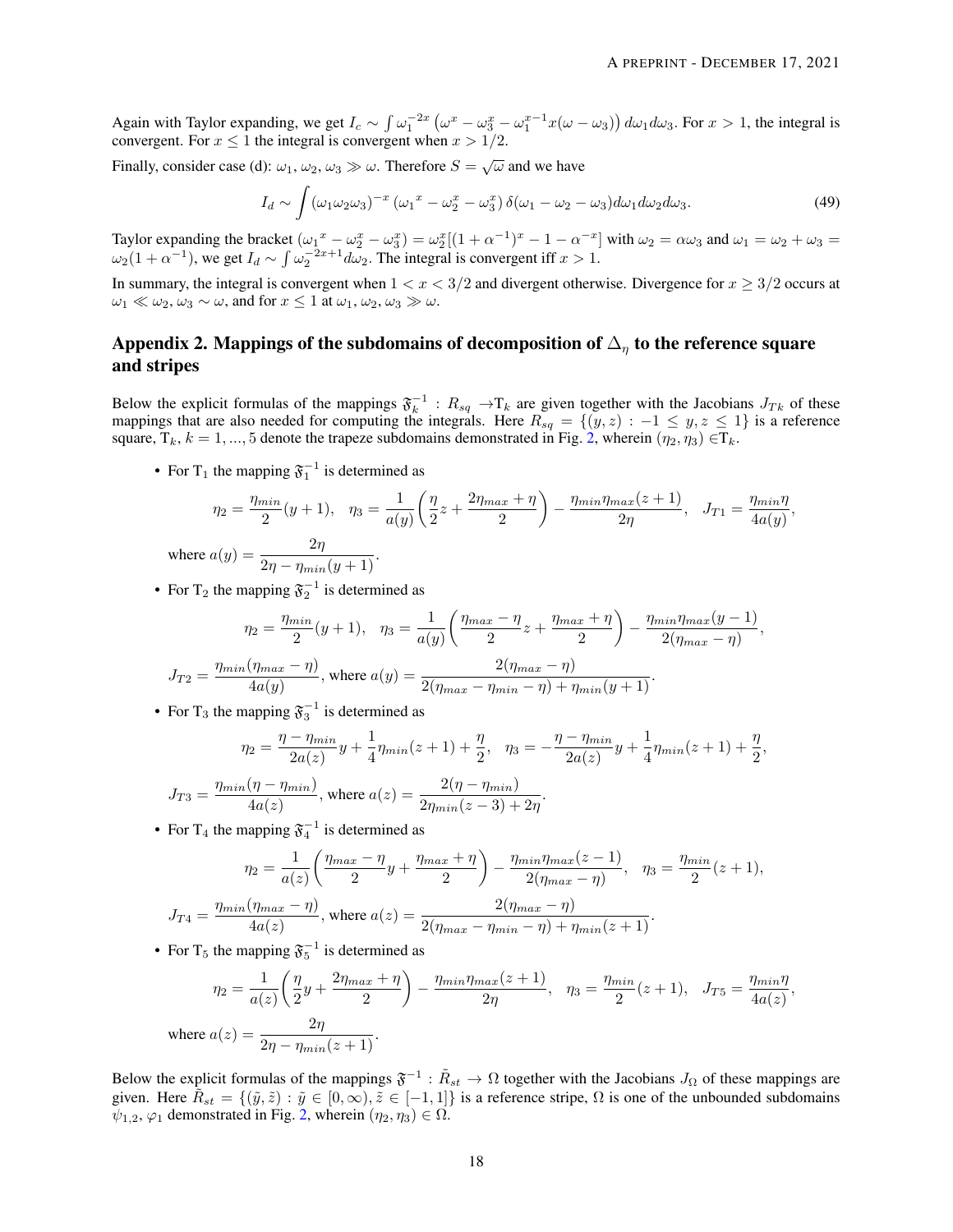• For  $\psi_1$  the mapping  $\mathfrak{F}_{\Omega}^{-1}$  is determined as

$$
\eta_2 = \frac{2}{\eta_{min}} J_{\psi 1} \tilde{y} + \eta_{max}, \quad \eta_3 = \frac{\eta_{min}}{2} (\tilde{z} + 1), \quad J_{\psi 1} = \frac{\eta_{min}(2\eta + 2\eta_{max} - \eta_{min}(\tilde{z} + 1))}{4\eta_{max}}.
$$

• For  $\psi_2$  the mapping  $\mathfrak{F}_{\Omega}^{-1}$  is determined as

$$
\eta_2 = \frac{2}{\eta - \eta_{min}} J_{\psi 2} \tilde{y} + \eta_{max}, \quad \eta_3 = \frac{\eta - \eta_{min}}{2} \left( \tilde{z} + \frac{\eta + \eta_{min}}{\eta - \eta_{min}} \right),
$$

$$
J_{\psi 2} = \frac{(\eta - \eta_{min})(2\eta + 2\eta_{max} - \eta_{min}(\tilde{z} + 1))}{4\eta_{max}}.
$$

• For  $\varphi_1$  the mapping  $\mathfrak{F}_{\Omega}^{-1}$  is determined as

$$
\eta_2 = \tilde{y} + \eta_{max}, \quad \eta_3 = \frac{\eta_{max} - \eta}{2} \left( \tilde{z} + \frac{\eta_{max} + \eta}{\eta_{max} - \eta} \right), \quad J_{\varphi 1} = \frac{\eta_{max} - \eta}{2}.
$$

By analogy the formulas of the mappings of the reference stripe  $\hat{R}_{st} = \{(\hat{y}, \hat{z}) : \hat{y} \in [-1, 1], \hat{z} \in [0, \infty)\}\$  to the unbounded subdomains  $\psi_{3,4}$ ,  $\varphi_2$  can be written as

• For  $\psi_3$ :

$$
\eta_2 = \frac{\eta - \eta_{min}}{2} \left( \hat{y} + \frac{\eta + \eta_{min}}{\eta - \eta_{min}} \right), \quad \eta_3 = \frac{2}{\eta - \eta_{min}} J_{\psi 3} \hat{z} + \eta_{max},
$$

$$
J_{\psi 3} = \frac{(\eta - \eta_{min})(2\eta + 2\eta_{max} - \eta_{min}(\hat{y} + 1))}{4\eta_{max}}.
$$

• For  $\psi_4$ :

$$
\eta_2 = \frac{\eta_{min}}{2}(\widehat{y}+1), \quad \eta_3 = \frac{2}{\eta_{min}} J_{\psi 4} \widehat{z} + \eta_{max}, \quad J_{\psi 4} = \frac{\eta_{min}(2\eta + 2\eta_{max} - \eta_{min}(\widehat{y}+1))}{4\eta_{max}}.
$$

• For  $\varphi_2$ :

$$
\eta_2 = \frac{\eta_{max} - \eta}{2} \left( \widehat{y} + \frac{\eta_{max} + \eta}{\eta_{max} - \eta} \right), \quad \eta_3 = \widehat{z} + \eta_{max}, \quad J_{\varphi 2} = \frac{\eta_{max} - \eta}{2}.
$$

# Appendix 3. The derivation of integrals of the form  $(23)$  and analysis of the error of quadrature formula for it

We show how the following integral appears:

<span id="page-18-0"></span>
$$
\lambda(y) = \int_{-1}^{1} (z+1+\varepsilon)^q h(y,z) dz, \ q \in \mathbb{R}, \quad 0 \le \varepsilon \ll 1
$$
 (50)

under the following two combinations of the parameters q and  $\varepsilon$ :  $q = 1/2$ ,  $\varepsilon = 0$  and  $q \in \mathbb{R}$ ,  $\varepsilon > 0$  is small. Consider the integral operator  $A(f, \eta)$ . In the case of integration over the subdomain  $\Delta_9$  (see Fig. [2\)](#page-6-0) we have

$$
A_{\Delta_9}(f,\eta) = \eta^{-1/2} \int_{\Delta_9} \sqrt{\eta_3} C_0 f(\eta_2) f(\eta_2 + \eta_3 - \eta) d\eta_2 d\eta_3,
$$
 (51)

where  $C_0 = f(\eta_{min})$  (see [\(15\)](#page-4-3)). Changing the variables in accordance with [\(19\)](#page-7-3) (see also the last column of Table [1\)](#page-7-1) for the domain  $\Delta_9$  we have

$$
\eta_2 = \frac{\eta_{min}}{8}(y+1)(3-z) + \eta, \quad \eta_3 = \frac{\eta_{min}}{8}(z+1)(3-y),
$$
  
\n
$$
\eta_2 + \eta_3 - \eta = \frac{\eta_{min}}{4}(z-1)(1-y) + \eta_{min}.
$$
\n(52)

Then

$$
A_{\Delta_9}(f,\eta) = \eta^{-1/2} \int_{-1}^1 \int_{-1}^1 g_{\Delta_9}(y,z) dydz,
$$
\n(53)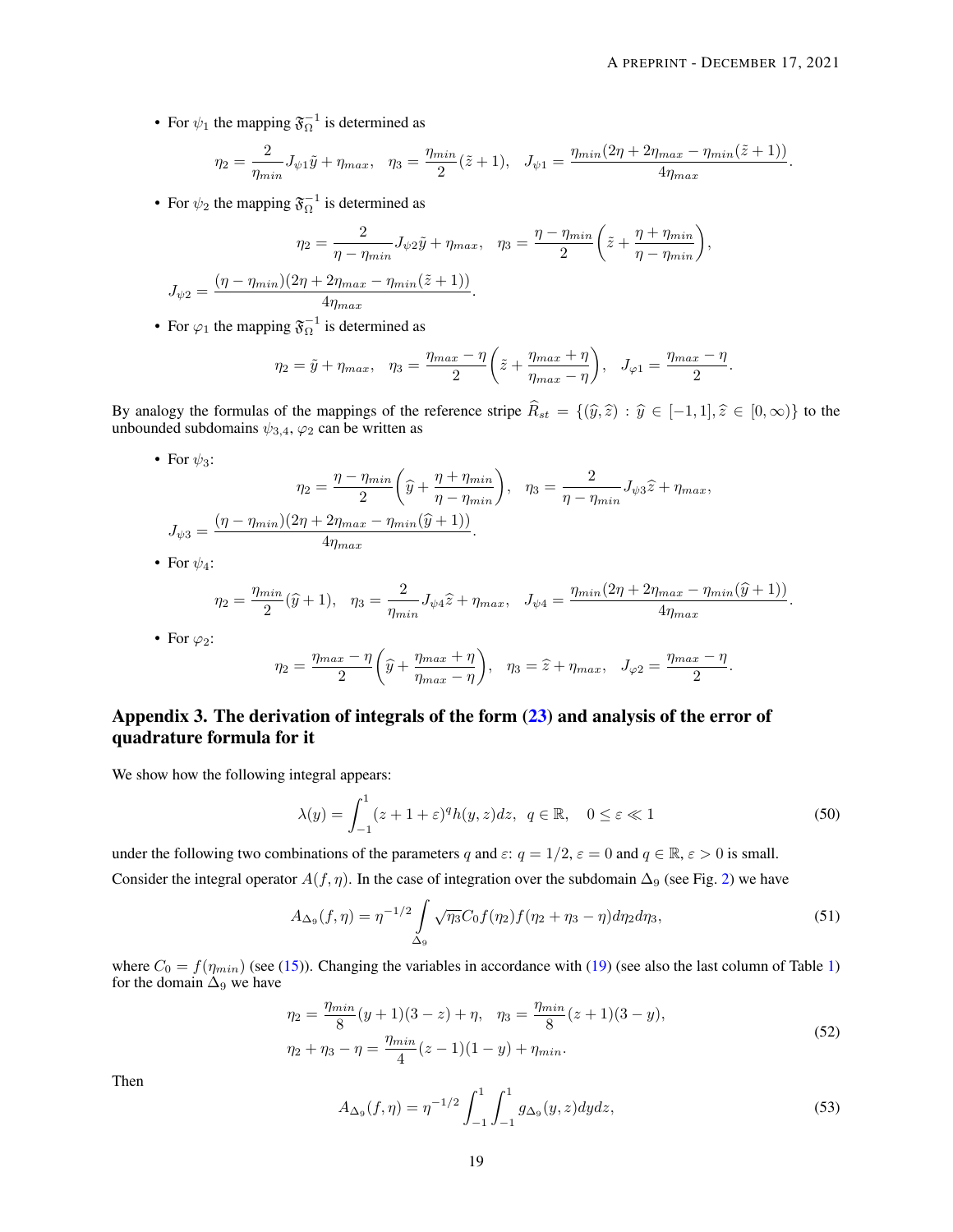where

$$
g_{\Delta_9}(y, z) = C_0 \sqrt{\frac{\eta_{min}}{8} (3 - y)(z + 1)} f\left(\frac{\eta_{min}}{8} (3 - z)(y + 1) + \eta\right).
$$
  
 
$$
f\left(\frac{\eta_{min}}{4} (z - 1)(1 - y) + \eta_{min}\right) \frac{\eta_{min}}{16} (2 - y - z).
$$
 (54)

Therefore, for computing the integral  $A_{\Delta_9}(f, \eta)$  by using the Fubini theorem we have to consider

<span id="page-19-1"></span>
$$
\lambda(y) = \int_{-1}^{1} \sqrt{z+1} h(y, z) dz, \quad y \in [-1, 1],
$$
\n(55)

where

$$
h(y,z) = C_1(y)f\big(C_2(y)(3-z) + \eta\big)f\big(C_3(y)(z-1) + \eta_{min}\big)(2-y-z),\tag{56}
$$

$$
C_1(y) = C_0 \frac{\eta_{min}}{16} \sqrt{\frac{\eta_{min}}{8} (3 - y)},
$$
\n(57)

$$
C_2(y) = \frac{\eta_{min}}{8}(y+1), \quad C_3(y) = \frac{\eta_{min}}{4}(1-y).
$$
\n(58)

Therefore, we get exactly [\(50\)](#page-18-0) with  $q = 1/2$ ,  $\varepsilon = 0$ . Notice that in [\(55\)](#page-19-1) function h is analytic if f is analytic. Similarly we obtain the problem of integration of the form [\(55\)](#page-19-1) for all subdomains of  $\Delta_{\eta}$  located inside the dashed region in Fig. [2.](#page-6-0)

Consider now the case of integration over the subdomain  $\rho_2$ :

<span id="page-19-3"></span>
$$
A_{\rho_2}(f,\eta) = \eta^{-1/2} \int_{\rho_2} \sqrt{\eta_3} f(\eta_2) f(\eta_3) f(\eta_2 + \eta_3 - \eta) d\eta_2 d\eta_3.
$$
 (59)

In accordance with [\(9\)](#page-3-2) we have  $f(\eta) \sim \tilde{C} + C\eta^{-p}$  as  $\eta \to 0$ , where  $\tilde{C}$  and  $C$  are constants,  $p > 0$ . With this, there exists a bounded function  $r(\eta)$  such that

<span id="page-19-2"></span>
$$
f(\eta) = (\tilde{C} + C\eta^{-p})r(\eta),\tag{60}
$$

 $r(\eta) \sim 1$  as  $\eta \to 0$ . Assuming that  $\eta_{min}$  is close to zero we use the representation The change of variables  $\rho_2 \to R_{sq}$ leads to the following presentation [\(60\)](#page-19-2) for expanding  $f(\eta_3)$  in [\(59\)](#page-19-3)

$$
A_{\rho_2}(f,\eta) = \eta^{-1/2}(I_1 + I_2),\tag{61}
$$

where

<span id="page-19-4"></span>
$$
I_1 = \int_{-1}^{1} \int_{-1}^{1} \tilde{C} \frac{\eta - \eta_{min}}{2} \sqrt{z + 1 + \frac{2\eta_{min}}{\eta - \eta_{min}}} \xi(y, z) dy dz,
$$
 (62)

<span id="page-19-5"></span>
$$
I_2 = \int_{-1}^{1} \int_{-1}^{1} C\left(\frac{\eta - \eta_{min}}{2}\right)^{p+1/2} \left(z + 1 + \frac{2\eta_{min}}{\eta - \eta_{min}}\right)^{p+1/2} r(\eta_3(z))\xi(y, z) dy dz.
$$
 (63)

Here

$$
\xi(y,z) = f\left(\frac{\eta_{max} - \eta}{2}y + \frac{\eta_{max} + \eta}{2}\right) f\left(\frac{\eta_{max} - \eta}{2}y + \frac{\eta - \eta_{min}}{2}z + \frac{\eta_{max} + \eta_{min}}{2}\right) C_{\xi},
$$

$$
\eta_3(z) = \frac{\eta - \eta_{min}}{2}(z+1) + \eta_{min}, \quad C_{\xi} = \frac{(\eta - \eta_{min})(\eta_{max} - \eta)}{4}.
$$

Introducing in [\(62\)](#page-19-4), [\(63\)](#page-19-5) the notation  $\varepsilon = \frac{2\eta_{min}}{2\eta_{min}}$  $\frac{2\eta m m}{\eta - \eta_{min}}$ , we can write

<span id="page-19-0"></span>
$$
I_k = \int_{-1}^{1} \int_{-1}^{1} (z+1+\varepsilon)^q \tilde{h}(y,z) dydz, \quad k \in \{1,2\},
$$
 (64)

where

\n- \n
$$
\tilde{h}(y, z) = \tilde{C} \frac{\eta - \eta_{min}}{2} \xi(y, z)
$$
 and  $q = 1/2$  for  $k = 1$ ;\n
\n- \n $\tilde{h}(y, z) = C \left( \frac{\eta - \eta_{min}}{2} \right)^{p+1/2} \xi(y, z) r(\eta_3(z))$  and  $q = p + 1/2$  with a priori unknown  $p$  for  $k = 2$ .\n
\n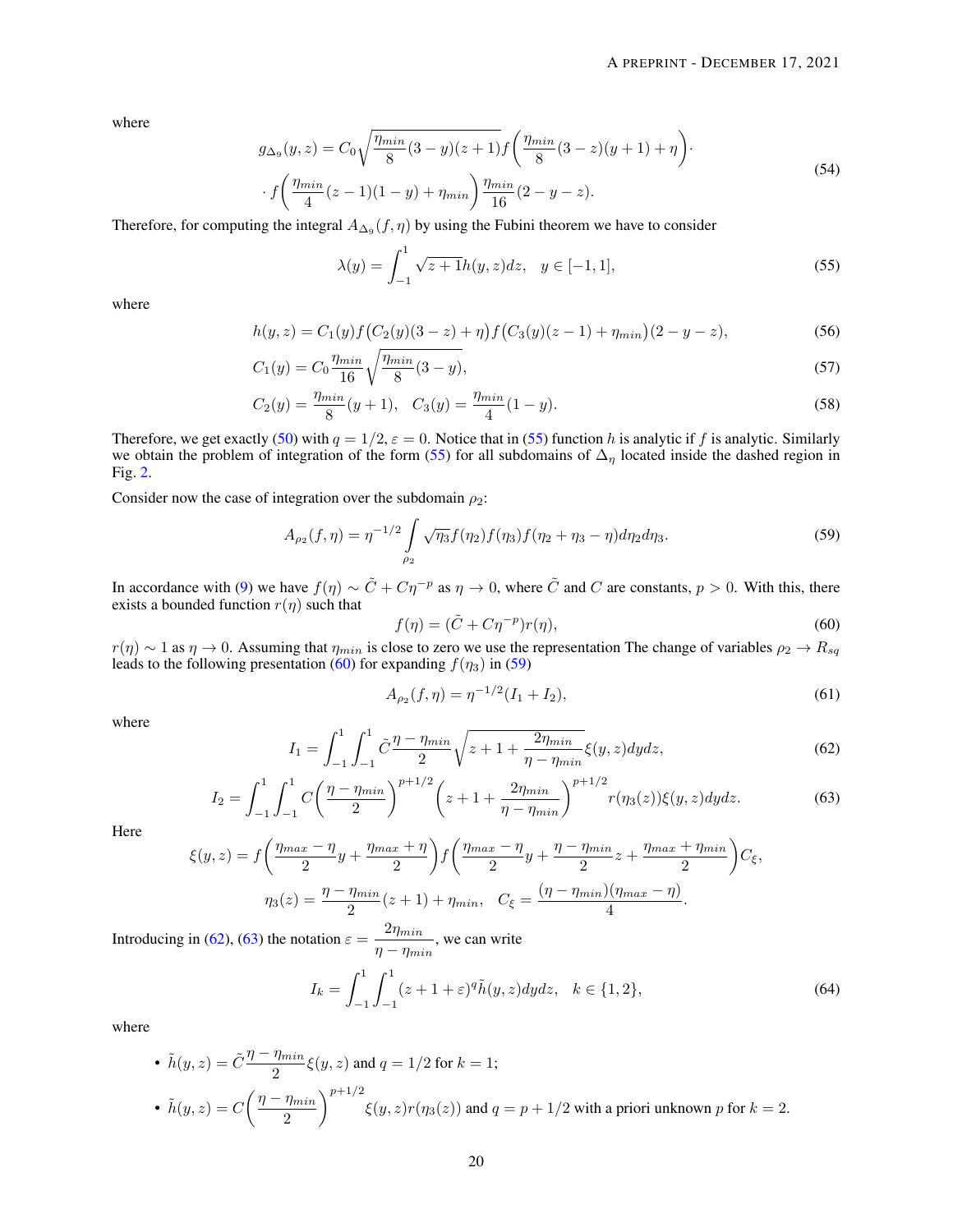Hence, the integral  $I_1$  corresponds to [\(55\)](#page-19-1), and the integral  $I_2$  – to the case of arbitrary q and small positive  $\varepsilon$  in [\(50\)](#page-18-0).

For the integral of the form [\(55\)](#page-19-1) in section [4.3](#page-8-2) the quadrature formula [\(24\)](#page-9-1) has been proposed. Let us now give the proof of the assertion [4.2](#page-9-2) stating the exponential decay of the error of  $(24)$ . We also provide a numerical verification of these results, see Fig. [6.](#page-20-0)

*Proof of the proposition* [4.2](#page-9-2). Consider the best polynomial approximation  $P_M^b(z)$  of  $h_k(z) = h(y_k, z)$  such that

$$
||h_k(z) - P_M^b(z)|| = \inf_{q(z) \in \mathcal{P}_M} ||h_k(z) - q(z)|| = E_M,
$$

where  $\mathcal{P}_M$  is the space of polynomials of the degree  $\leq M$ . With this and taking into account the formula [\(17\)](#page-5-1), we have

$$
\int_{-1}^{1} (1 \pm z)^{q} P_{M}^{b}(z) dz - \sum_{m=0}^{M} \tilde{a}_{mk} T_{m}^{q} = 0, \quad \tilde{a}_{mk} = \frac{c_{m}}{\pi} \int_{-1}^{1} \frac{P_{M}^{b}(z) T_{m}(z)}{\sqrt{1 - z^{2}}} dz.
$$
\n(65)

Then following the notations of  $(24)$  we get

<span id="page-20-1"></span>
$$
|I_h(y_k) - I_h^M(y_k)| \le \int_{-1}^1 (1 \pm z)^q |P_M^b(z) - h_k(z)| dz + \sum_{m=0}^M |\tilde{a}_{mk} - a_{mk}| |\mathcal{T}_m^q| \le
$$
  

$$
\le E_M \left(1 + \frac{2}{\pi} \int_{-1}^1 \frac{dz}{\sqrt{1 - z^2}} \right) \int_{-1}^1 (1 \pm z)^q dz = 3 \frac{2^{1+q}}{1+q} E_M,
$$
 (66)

wherein we used that  $|T_m(z)| \leq 1$ . In accordance with [\[37\]](#page-26-2) and [\[24\]](#page-25-15) Chapter 8, Theorem 8.2, the estimate of error of the best approximation of  $h_k(z)$  is

<span id="page-20-2"></span>
$$
E_M \le \frac{2L\rho^{-M}}{\rho - 1}, \quad \rho > 1,\tag{67}
$$

where  $\rho > 1$  is the sum of semi-axes of the Bernstein ellipse  $\mathfrak{E}_{\rho}$  [\[37\]](#page-26-2). The quantity  $\rho$  characterizes the distance from  $[-1, 1]$  to the closest singular point of an analytic continuation of  $h(y_k, z)$  in the complex plain. The constant L is upper bound of the modulus of this analytic continuation i.e.  $|h(y_k, z)| \leq L$  for  $z \in \mathfrak{E}_{\rho}$ . Combining [\(66\)](#page-20-1) with [\(67\)](#page-20-2) we obtain the error estimate of approximation in the formula [\(24\)](#page-9-1) which leads to the exponential convergence.  $\Box$ 

<span id="page-20-0"></span>Fig. [6](#page-20-0) shows an examples of numerical calculations for test functions  $h(y, z) = h_1(z) = \exp(10z)$ ,  $q = 0.5$  and  $q = -0.9$  with convergence of the formulas [\(24\)](#page-9-1), [\(25\)](#page-9-0) presented in the logarithmic scale.



Figure 6: Relative errors of integration of function  $\sqrt{1+z}h_1(z)$  (solid line) and  $(1+z)^{-0.9}h_1(z)$  (dashed line) in logarithmic scale, where  $h_1(z) = \exp(10z)$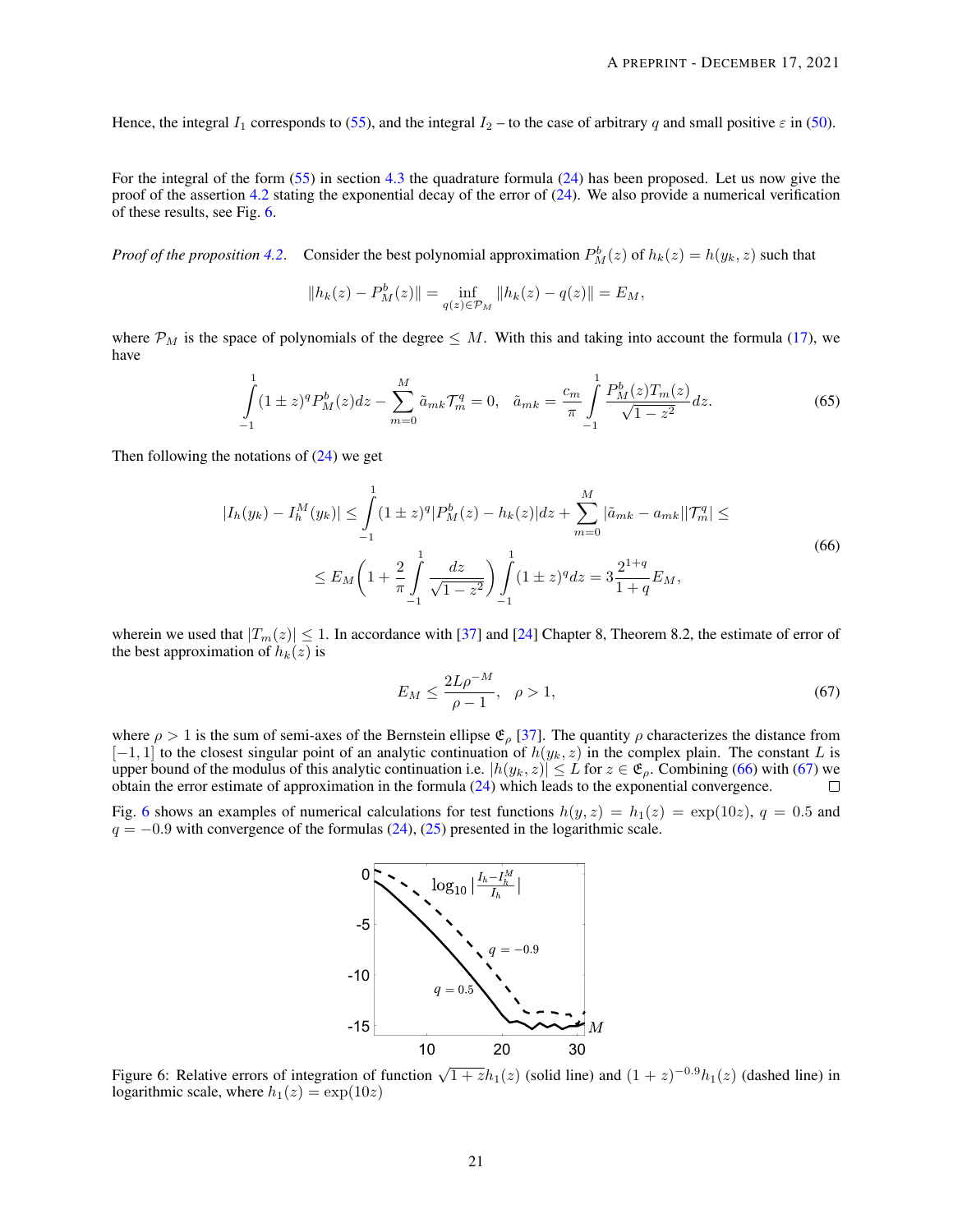# Appendix 4. Verification of the cubature formulas for computing the integrals  $A(f, \eta)$  and  $B(f, \eta)$

To preform the calculations, we use the MATLAB environment. The following test function  $f_T(\eta)$  (see Fig. [7\)](#page-21-0), which is specified by the three parameters  $\eta_{min}$ ,  $\eta_{max}$  and x, is used:

$$
f_T(\eta) = \begin{cases} C_0, & 0 \le \eta < \eta_{min}, \\ -\frac{a\eta^2 + b\eta + 1}{\eta^x}, & \eta_{min} \le \eta \le \eta_{max}, \\ C_\infty \eta^{-x}, & \eta > \eta_{max}, \end{cases} \tag{68}
$$

where

$$
a = \frac{x}{(2-x)\eta_{min}^2 - 2(1-x)\eta_{max}\eta_{min}}, \quad b = -2a\eta_{max},
$$
  

$$
C_0 = -\frac{a\eta_{min}^2 + b\eta_{min} + 1}{\eta_{min}^2}, \quad C_{\infty} = -(a\eta_{max}^2 + b\eta_{max} + 1).
$$

<span id="page-21-0"></span>The test function  $f_T(\eta)$  imitates important properties of solutions of the problem [\(11\)](#page-4-0), [\(14\)](#page-4-2). Specifically,  $f_T(\eta)$  has the shelf-type behavior for small  $\eta$  and the power law  $\eta^{-x}$  for  $\eta > \eta_{max}$ , the function growth as  $\eta^{-x}$  for  $\eta \approx \eta_{min}$ with  $\eta_{min} \to 0$  that leads to the significant complication of computing the corresponding integral for  $\eta_{min} \ll \eta_{max}$ . We take  $\eta = 1.01$ ,  $\eta_{min} = 0.1$ ,  $\eta_{max} = 2$ ,  $x = 1.23$ . Denote by  $R_{ex} = A(f_T, \eta) + f_T B(f_T, \eta)$  the exact value of



Figure 7: Graphs of the test functions  $f_T(\eta)$  with  $x = 1.3$ ,  $\eta_{max} = 2$  and different values of  $\eta_{min}$ :  $\eta_{min} = 0.05$  (solid line),  $\eta_{min} = 0.1$  (dashed line),  $\eta_{min} = 0.2$  (points)

the RHS of [\(11\)](#page-4-0) with  $f = f_T$  and set  $R_{ap}(N_t, M, N)$  to be the approximate value of the RHS obtained by computing. The test function  $f_T(\eta)$  is also approximated by the interpolation polynomial with N Chebyshev nodes. The symbol  $N_t$  in  $R_{ap}(N_t, M, N)$  denotes the number of nodes in the Double Exponential Formula [\(21\)](#page-8-0), M is the length of series of the form [\(18\)](#page-6-1) used for subdomains of the decomposition of  $\Delta_{\eta}$ . With this, the results of calculations presented in Fig. [8](#page-21-1) show the dependence of the numerical error on  $N_t$ , M and N for the specified values of  $\eta$ ,  $\eta_{min}$ ,  $\eta_{max}$ , x. Here, instead of  $R_{ex}$  we take the corresponding approximation obtained with  $N_t = 801$ ,  $M = 81$ ,  $N = 71$ . The exponential

<span id="page-21-1"></span>

Figure 8: Dependence of the relative error of values of RHS on the value of  $N_t$  (a),  $M$  (b),  $N(c)$ 

convergence is clearly observed in the panels b and c, but the convergence presented in panel a is sub-exponential.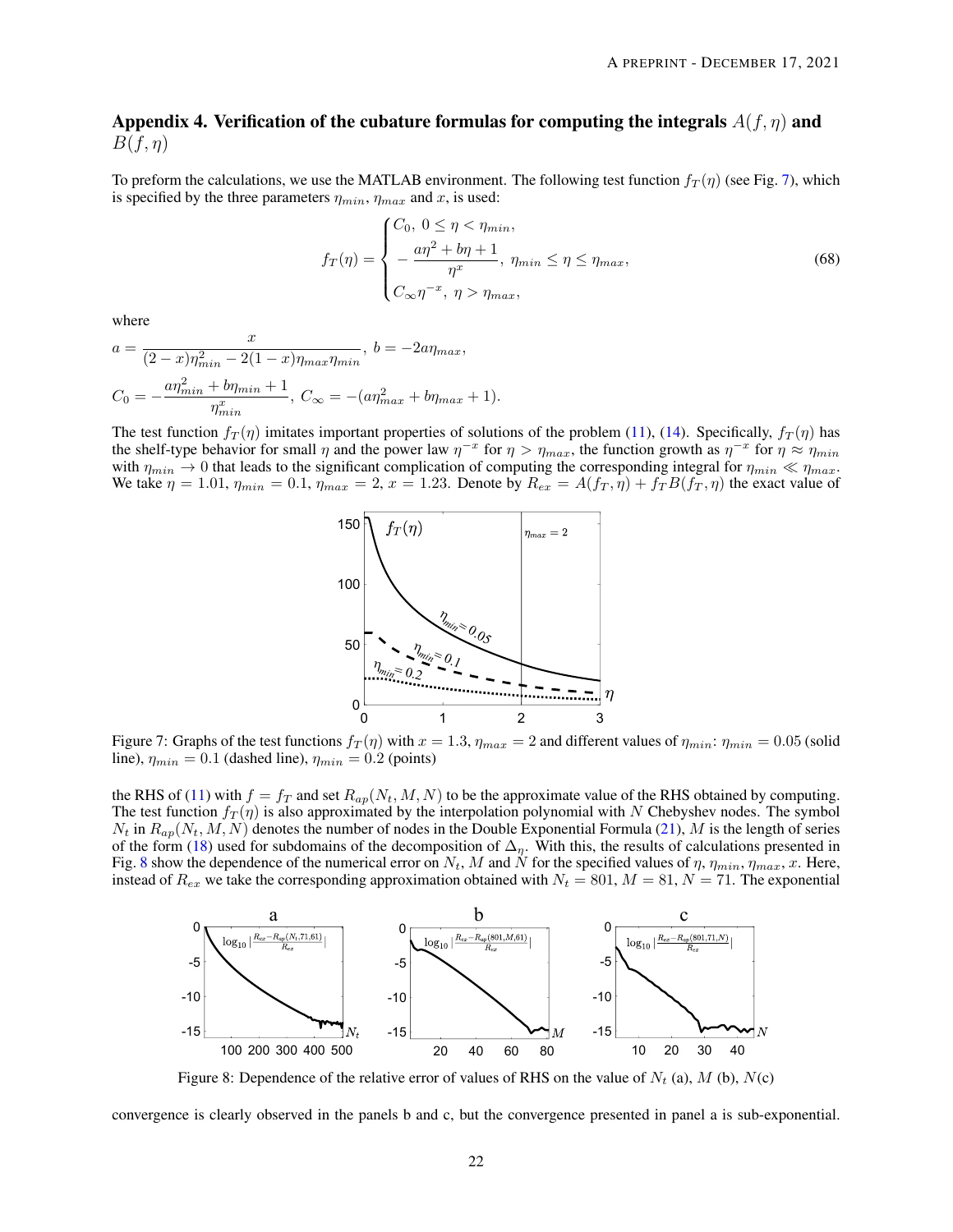This is caused by presence of the factor  $\frac{1}{\log N_t}$  in estimate [\(22\)](#page-8-3). However the number of operations of the presented cubature formulas has linear dependence on  $N_t$ . Then taking for example  $N_t > 200$  gives fast and very accurate integration.

The next step of verification was the comparison with results obtained in Wolfram Mathematica (WM). Firstly we compute  $A(f_T, \eta) + f_T B(f_T, \eta)$  by WM. Then we repeat these calculations by the proposed method (PM) for different values of the parameters,  $\eta_{min}$ ,  $\eta$ , x and  $\eta_{max} = 2$ . Table [4](#page-22-0) shows the comparison of the results obtained by the WM and PM. The time consumption is also presented. The results obtained by the PM have been checked with doubling the values of  $N_t$ , M and N. The relative deviation of the results obtained for current and doubled values of  $N_t$ , M and N is always less then  $2.27 \times 10^{-11}$ .

|  | Table 4: Results of integration by the method proposed (PM) and by Wolfram Mathematica (WM) |  |  |  |
|--|---------------------------------------------------------------------------------------------|--|--|--|
|  |                                                                                             |  |  |  |

<span id="page-22-0"></span>

| $\eta_{min}$ | $\boldsymbol{x}$ | η                     | PM result        | WM result        | PM-WM /PM              | $PM$ time $(s)$ | WM time $(s)$ |
|--------------|------------------|-----------------------|------------------|------------------|------------------------|-----------------|---------------|
| 0.5          | 1.5              | 0.501                 | 39.9957739778432 | 39,9957739480505 | $1.45 \times 10^{-10}$ | 0.36            | 37.2          |
| 0.5          | 1.23             | 0.7                   | 187.95695591569  | 187.956955768542 | $7.83 \times 10^{-10}$ | 0.42            | 40.9          |
| 0.5          | 1.23             | 1.49                  | 41.2463746906135 | 41.2463747732553 | $2 \times 10^{-9}$     | 0.42            | 43.9          |
| 0.1          | 1.5              | 0.8                   | 4842.07813448566 | 4842.07816293161 | $5.87 \times 10^{-9}$  | 0.62            | 43.3          |
| 0.1          | 1.23             | 1.01                  | 46536.0787163029 | 46536.0787198942 | $7.71 \times 10^{-11}$ | 0.52            | 45.2          |
| 0.1          | 1.03             | $\mathcal{D}_{\cdot}$ | 3473744.4765     | 3473276.9800     | $1.35 \times 10^{-4}$  | 0.067           | 48.3          |
| 0.01         | 1.16             | 1.501                 | 94784029.8204267 | 94783980.7188906 | $5.18 \times 10^{-7}$  | 0.22            | 46.8          |
| 0.01         | 1.35             | 0.99                  | 12874999.2377083 | 12874982.1165897 | $1.33 \times 10^{-6}$  | 0.46            | 46.6          |
| 0.01         | $1.5^{\circ}$    | 1.99                  | -2427937.8611    | -2428064.0375    | $5.2 \times 10^{-5}$   | 0.49            | 45.6          |

From the data in Table [4](#page-22-0) we can conclude that: 1) the results obtained by the PM and WM are rather close that ensures the correctness of the designed methods; 2) as shows the analysis of convergence given in Fig. [8](#page-21-1) and doubling of number of nodes, the results obtained by PM are always more accurate than those obtained by WM; 3) the time performance by WM is rather poor even in the simplest case of large  $\eta_{min}$ ; 4) in the case when  $\eta_{min}$  is decreasing, the accuracy of WM also decreases, however for the values  $\eta_{min} = 0.01$  it remains rather high.

# Appendix 5. Approximation of  $f(\eta)$  and its derivatives

To approximate  $f(\eta)$ , we first use the linear change of variable  $\mathfrak{L} : [\eta_{min}, \eta_{max}] \to [-1, 1]$  such that  $\mathfrak{L}(\eta_{min}) = -1$ ,  $\mathfrak{L}(\eta_{max}) = 1$  with  $y = \mathfrak{L}\eta$ ,  $y \in [-1, 1]$ . The function  $\tilde{f}(y) = f(\mathfrak{L}^{-1}y)$  is defined on  $[-1, 1]$  and the interpolation polynomial with the Chebyshev nodes  $y_1, ..., y_N \in [-1, 1], y_j = \cos \frac{(2j-1)\pi}{2N}$  $\frac{(n-1)\pi}{2N},$ 

$$
p(\tilde{f}, y) = \sum_{j=1}^{N} \frac{w(y, y_j) T_N(y)}{(y - y_j) T'_N(y_j)} \tilde{f}(y_j) + w_{-1}(y) \tilde{f}(-1) + w_1(y) \tilde{f}(1) + + v_{-1}(y) \tilde{f}'(-1) + v_1(y) \tilde{f}'(1),
$$
\n(69)

<span id="page-22-1"></span>will be used to approximate  $\tilde{f}(y)$ . We will omit the tilde symbol in the notation  $\tilde{f}(y)$ . Here  $T_N(y)$  is the Chebyshev polynomial of N-degree and the functions  $w$ ,  $w_{\pm 1}$  and  $v_1$  are as follows:

$$
w(y, y_j) = \frac{(1 - y^2)^2}{(1 - y_j^2)^2},
$$

 $w_{\pm 1}(y) = 0.25(\pm 1)^N (1 \pm y)^2 \{1 + (1 \mp y)(1 + N^2)\} T_N(y), \quad v_1(y) = -0.25(1 + y)(1 - y^2) T_N(y).$ 

In view of the boundary conditions  $(14)$ , we have

$$
f'(-1) = 0, \quad f'(1) = \frac{d\mathfrak{L}^{-1}}{dy} \frac{df}{d\eta}\bigg|_{\eta \equiv \eta_{max}} = -d\frac{x}{\eta_{max}}f(1),\tag{70}
$$

where

$$
d = \frac{d\mathfrak{L}^{-1}}{dy}.\tag{71}
$$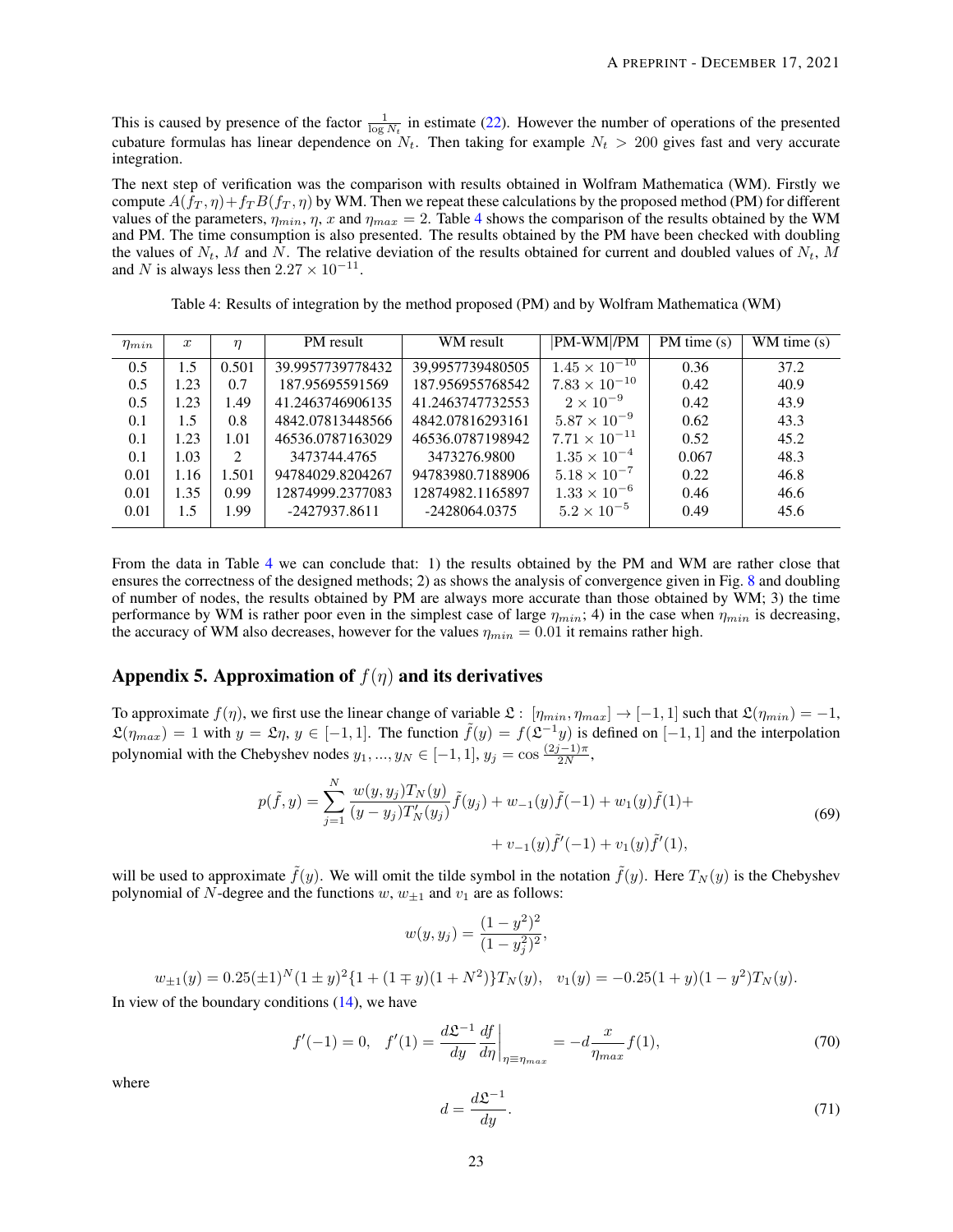With this, instead of  $w_1(y)f(1) + v_1(y)f'(1)$  in [\(69\)](#page-22-1) we will write  $\hat{w}_1(y)f(1)$ , where

$$
\hat{w}_1(y) = w_1(y) - d \frac{x}{\eta_{max}} v_1(y). \tag{72}
$$

Further, we use the notations

$$
y_0 = -1, y_{N+1} = 1, f_j = f(y_j), s = \sqrt{1 - y^2}, s_j = \sqrt{1 - y_j^2}, j = 0, ..., N + 1.
$$
 (73)

To approximate the derivatives of  $f'(y)$  and  $f''(y)$ , we differentiate the formula [\(69\)](#page-22-1):

$$
p'(f, y) = \sum_{j=1}^{N} \frac{(-1)^{j-1}s^2}{Ns_j^3} \left\{ \frac{4yy_j - 3y^2 - 1}{(y - y_j)^2} T_N(y) + \frac{s^2}{y - y_j} T'_N(y) \right\} f_j +
$$
  
 
$$
+ \hat{w}'_1(y) f_{N+1} + w'_{-1}(y) f_0,
$$
 (74)

$$
p''(f,y) = \sum_{j=1}^{N} \frac{(-1)^{j-1}}{Ns_j^3} \left\{ \left( \frac{2(1-y^4) - 4y_j^2 s^2}{(y-y_j)^3} + \frac{8y^2 - N^2 s^2}{(y-y_j)} \right) T_N(y) - s^2 \frac{2s^2 + 7y(y-y_j)}{(y-y_j)^2} T'_N(y) \right\} f_j + \hat{w}_1''(y) f_{N+1} + w_{-1}''(y) f_0.
$$
\n(75)

As a result, we get

<span id="page-23-0"></span>
$$
f'(y_i) \approx p'(f, y_i) = \sum_{j=0, j \neq i}^{N+1} a_{ij} f_j - \nu_i f_i, \quad f''(y_i) \approx p''(f, y_i) = \sum_{j=0, j \neq i}^{N+1} b_{ij} f_j - \mu_i f_i,
$$
 (76)

where 
$$
a_{ij} = (-1)^{i+j} \frac{s_i^3}{s_j^3(y_i - y_j)}
$$
 for  $i \neq j$ ,  $i, j = 1, ..., N$ ,  
\n
$$
a_{i0} = \frac{(-1)^{i-1}N(y_i + 1)^2}{4s_i}(N^2 - y_i(N^2 + 1) + 2) + (-1)^i N(y_i + 1)s_i d \frac{x}{4\eta_{max}}, \quad i = 1, ..., N,
$$
\n
$$
a_{i,N+1} = \frac{(-1)^{i+N-1}N(y_i - 1)^2}{4s_i}(N^2 + y_i(N^2 + 1) + 2), \quad i = 1, ..., N,
$$
\n
$$
a_{0j} = a_{N+1,j} = 0, j = 0, ..., N+1, \quad \nu_i = -\frac{7y_i}{2s_i^2}, i = 1, ..., N, \quad \nu_0 = d\frac{x}{\eta_{max}}, \quad \nu_{N+1} = 0;
$$
\n
$$
b_{ij} = (-1)^{i+j-1} \frac{2s_i^3 + 7y_i s_i(y_i - y_j)}{s_j^3(y_i - y_j)^2} \text{ as } i \neq j, \quad i, j = 1, ..., N,
$$
\n
$$
b_{i0} = c_1 \left( [-N^2 + 5y_i(N^2 + 1) - 4]y_i^2 + [N^2 - y_i(N^2 + 1) + 2]y_i + 2N^2 - 6y_i(N^2 + 1) + 6 + (5y_i - 2)s_i^2 d \frac{x}{\eta_{max}} \right),
$$
\n
$$
b_i \, N_{i+1} = c_2 \left( -[N^2 + 5y_i(N^2 + 1) + 4]y_i^2 - [N^2 + y_i(N^2 + 1) + 2]y_i + 2N^2 + 6y_i(N^2 + 1) + 6 \right),
$$
\nwhere 
$$
c_1 = \frac{(-1)^{i-1}N(y_i + 1)}{4s_i^3}, \quad c_2 = \frac{(-1)^{i+N-1}N(y_i - 1)}{4s_i^3}, \quad i = 1, ..., N;
$$
\n
$$
b_{0j} = \frac{8(-1)^{j-1}}{Ns_j^3(1 - y_j)}, \quad b_{N+1,j} = \frac{8(-1)^{j+N}}{Ns_j^3(1 + y_j)}, j = 1, ..., N,
$$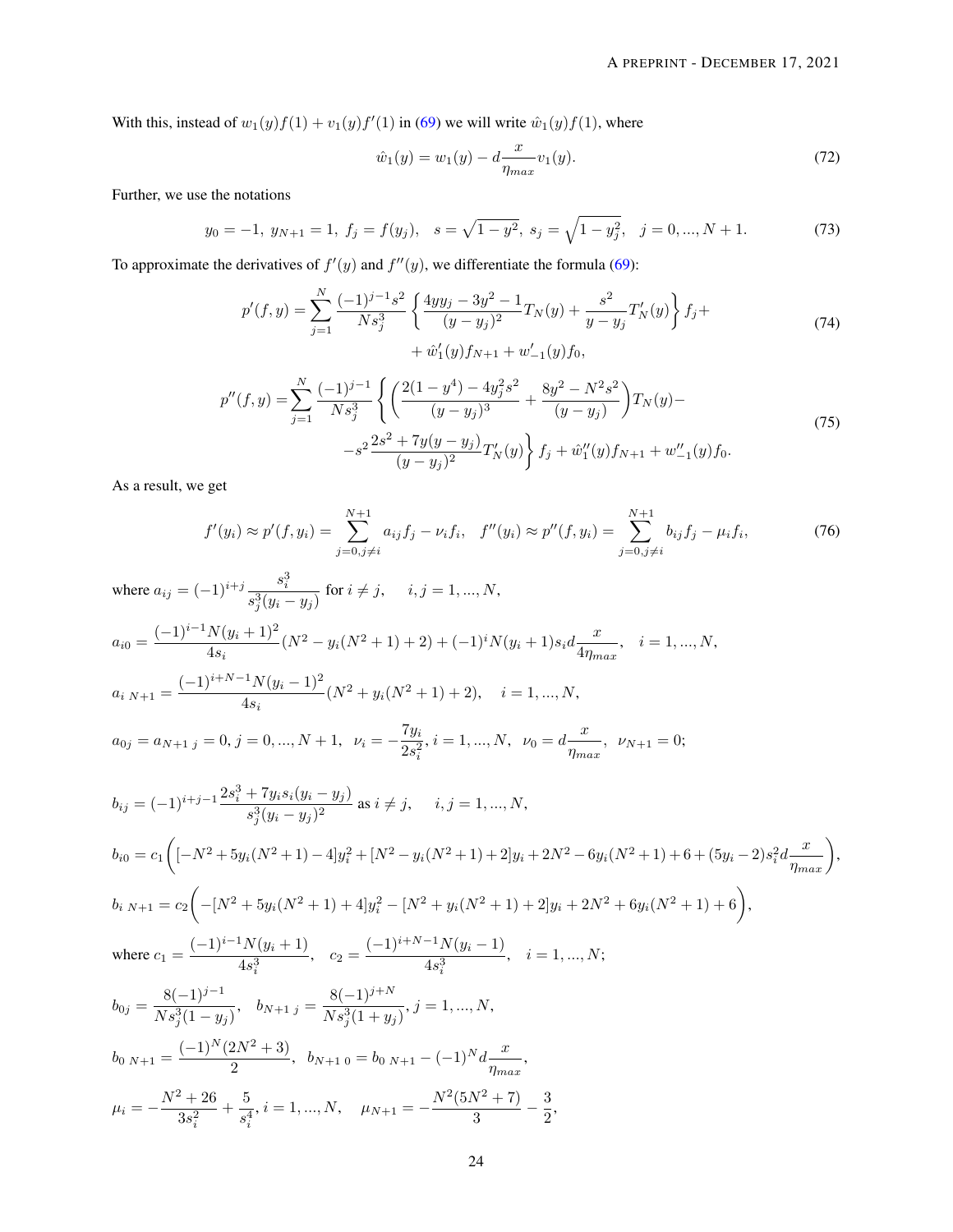$$
\mu_0 = \mu_{N+1} + 2(N^2 + 1)d\frac{x}{\eta_{max}}.
$$

Denote  $e_j = \mathfrak{L}^{-1}(y_j)$ ,  $j = 0, ..., \mathcal{N}, \mathcal{N} = N + 1$  and then  $f_j = \tilde{f}(y_j) = f(e_j)$ . Consider the following vectors

$$
\mathbf{F} = \begin{pmatrix} f_0 \\ f_1 \\ \vdots \\ f_N \end{pmatrix}, \ \mathbf{F}_{\eta} = \begin{pmatrix} (f_{\eta})_0 \\ (f_{\eta})_1 \\ \vdots \\ (f_{\eta})_N \end{pmatrix} = \begin{pmatrix} f_{\eta}(e_0) \\ f_{\eta}(e_1) \\ \vdots \\ f_{\eta}(e_N) \end{pmatrix}, \ \mathbf{F}_{\eta\eta} = \begin{pmatrix} (f_{\eta\eta})_0 \\ (f_{\eta\eta})_1 \\ \vdots \\ (f_{\eta\eta})_N \end{pmatrix} = \begin{pmatrix} f_{\eta\eta}(e_0) \\ f_{\eta\eta}(e_1) \\ \vdots \\ f_{\eta\eta}(e_N) \end{pmatrix}
$$

and  $(N + 2) \times (N + 2)$  matrices

$$
\mathcal{A} = \mathcal{A}(x) = \frac{1}{d} \begin{pmatrix} \nu_0 & a_{01} & \dots & a_{0 \ N} \\ a_{10} & \nu_1 & \dots & a_{1 \ N} \\ \vdots & \vdots & \dots & \vdots \\ a_{N \ 0} & a_{N \ 1} & \dots & \nu_N \end{pmatrix}, \quad \mathcal{B} = \mathcal{B}(x) = \frac{1}{d^2} \begin{pmatrix} \mu_0 & b_{01} & \dots & b_{0 \ N} \\ b_{10} & \mu_1 & \dots & b_{1 \ N} \\ \vdots & \vdots & \dots & \vdots \\ b_{N \ 0} & b_{N \ 1} & \dots & \mu_N \end{pmatrix}.
$$

For  $\mathbf{F}_n$  and  $\mathbf{F}_{n}$  the following approximate formulas hold:

<span id="page-24-8"></span>
$$
\mathbf{F}_{\eta} \approx \mathcal{A}\mathbf{F}, \quad \mathbf{F}_{\eta\eta} \approx \mathcal{B}\mathbf{F}.\tag{77}
$$

Notice that the elements  $a_{i0}$ ,  $i = 1, ..., N$ ,  $\nu_0$  of the matrix A and the elements  $b_{i0}$ ,  $i = 1, ..., N + 1$ ,  $\mu_0$  of the matrix  $\beta$  depend on the spectral parameter x. These elements have to be recomputed on each iteration of the algorithms.

Approximation [\(77\)](#page-24-8) goes back to [\[38\]](#page-26-3), where the similar formulas were obtained for much simpler interpolations. In some sources these formulas are called "differentiation matrix technique". Essential novelty of the formulas derived above consists in that they automatically satisfy the boundary conditions of the problem under consideration. The later is fundamentally important for posing and solving the spectral problems as in section [5.3.](#page-11-3) Such kind of approximations accounting for boundary conditions have been developed in [\[39\]](#page-26-4) on the basis of ideas from [\[40\]](#page-26-5). Error estimates for [\(69\)](#page-22-1) and [\(76\)](#page-23-0) can be obtained by using the Cauchy interpolation theorem, see [\[40\]](#page-26-5), chapter 3, section 3, item 6.

### Funding

Sergey Nazarenko was supported by the Chaire D'Excellence IDEX (Initiative of Excellence) awarded by Universite´ de la Côte d'Azur, France; the European Unions Horizon 2020 research and innovation programme in the framework of Marie Sklodowska-Curie HALT project (grant agreement No 823937); and the FET Flagships PhoQuS project (grant agreement No 820392). Sergey Nazarenko and Boris Semisalov were supported by the Simons Foundation Collaboration grant Wave Turbulence (Award ID 651471). Vladimir Grebenev and Boris Semisalov were partially supported by the "chercheurs invités" awards of the Fédération Doeblin FR 2800, Université de la Côte d'Azur, France. Sergey Medvedev was partially supported by CNRS "International Visiting Researcher" award and by the state assignment for fundamental research (FSUS-2020-0034).

### References

- <span id="page-24-0"></span>[1] S. Dyachenko, A. Newell, A. Pushkarev, V. Zakharov, Optical turbulence: weak turbulence, condensates and collapsing filaments in the nonlinear schrödinger equation, Physica D: Nonlinear Phenomena 57 (1-2) (1992) 96–160.
- <span id="page-24-1"></span>[2] S. Nazarenko, Wave turbulence, Vol. 825, Springer Science & Business Media, 2011.
- <span id="page-24-2"></span>[3] D. Semikoz, I. I. Tkachev, Kinetics of bose condensation, Physical review letters 74 (16) (1995) 3093.
- <span id="page-24-3"></span>[4] D. Semikoz, I. I. Tkachev, Condensation of bosons in the kinetic regime, Physical review D 55 (2) (1997) 489.
- <span id="page-24-4"></span>[5] R. Lacaze, P. Lallemand, Y. Pomeau, S. Rica, Dynamical formation of a bose–einstein condensate, Physica D: Nonlinear Phenomena 152 (2001) 779–786.
- <span id="page-24-5"></span>[6] C. Connaughton, Y. Pomeau, Kinetic theory and bose–einstein condensation, Comptes Rendus Physique 5 (1) (2004) 91–106.
- <span id="page-24-6"></span>[7] Y. B. Zel'dovich, Y. P. Raizer, Physics of shock waves and high-temperature hydrodynamic phenomena, Courier Corporation, 2002.
- <span id="page-24-7"></span>[8] S. Galtier, S. Nazarenko, A. Newell, A. Pouquet, A weak turbulence theory for incompressible magnetohydrodynamics, Journal of Plasma Physics 63 (5) (2000) 447–488.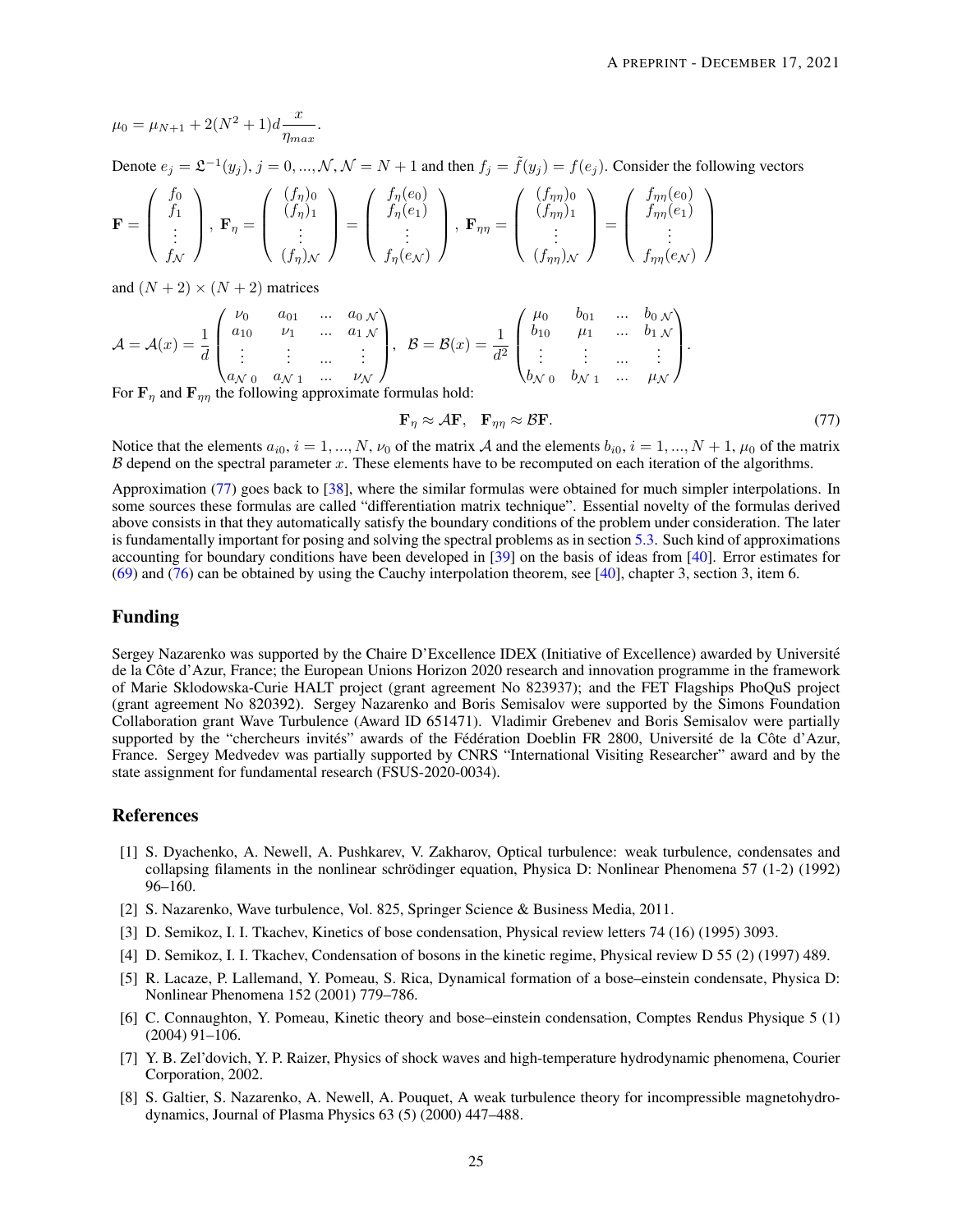- <span id="page-25-0"></span>[9] C. Connaughton, A. C. Newell, Dynamical scaling and the finite-capacity anomaly in three-wave turbulence, Physical Review E 81 (3) (2010) 036303.
- <span id="page-25-1"></span>[10] C. Connaughton, S. Nazarenko, Warm cascades and anomalous scaling in a diffusion model of turbulence, Physical review letters 92 (4) (2004) 044501.
- <span id="page-25-2"></span>[11] C. Connaughton, A. C. Newell, Y. Pomeau, Non-stationary spectra of local wave turbulence, Physica D: Nonlinear Phenomena 184 (1-4) (2003) 64–85.
- <span id="page-25-3"></span>[12] V. Grebenev, S. Nazarenko, S. Medvedev, I. Schwab, Y. A. Chirkunov, Self-similar solution in the leith model of turbulence: anomalous power law and asymptotic analysis, Journal of Physics A: Mathematical and Theoretical 47 (2) (2013) 025501.
- <span id="page-25-4"></span>[13] S. Thalabard, S. Nazarenko, S. Galtier, S. Medvedev, Anomalous spectral laws in differential models of turbulence, Journal of Physics A: Mathematical and Theoretical 48 (28) (2015) 285501.
- <span id="page-25-5"></span>[14] S. Galtier, S. V. Nazarenko, E. Buchlin, S. Thalabard, Nonlinear diffusion models for gravitational wave turbu- ´ lence, Physica D: Nonlinear Phenomena 390 (2019) 84–88.
- <span id="page-25-6"></span>[15] N. Bell, V. Grebenev, S. Medvedev, S. Nazarenko, Self-similar evolution of alfven wave turbulence, Journal of Physics A: Mathematical and Theoretical 50 (43) (2017) 435501.
- <span id="page-25-7"></span>[16] A. Korotkevich, A. Pushkarev, D. Resio, V. Zakharov, Numerical verification of the weak turbulent model for swell evolution, European Journal of Mechanics-B/Fluids 27 (4) (2008) 361–387.
- <span id="page-25-8"></span>[17] S. Badulin, A. Pushkarev, D. Resio, V. Zakharov, Self-similarity of wind-driven seas, Nonlinear Processes in Geophysics 12 (6) (2005) 891–945.
- <span id="page-25-9"></span>[18] S. I. Badulin, V. E. Zakharov, Ocean swell within the kinetic equation for water waves, Nonlinear Processes in Geophysics 24 (2) (2017) 237–253.
- <span id="page-25-10"></span>[19] V. Polnikov, Nonlinear energy transfer through the spectrum of gravity waves for the finite depth case, Journal of physical oceanography 27 (8) (1997) 1481–1491.
- <span id="page-25-11"></span>[20] P. A. Janssen, Nonlinear four-wave interactions and freak waves, Journal of Physical Oceanography 33 (4) (2003) 863–884.
- <span id="page-25-12"></span>[21] D. Resio, W. Perrie, A numerical study of nonlinear energy fluxes due to wave-wave interactions part 1. methodology and basic results, Journal of Fluid Mechanics 223 (1991) 603–629.
- <span id="page-25-13"></span>[22] G. P. van Vledder, The wrt method for the computation of non-linear four-wave interactions in discrete spectral wave models, Coastal Engineering 53 (2-3) (2006) 223–242.
- <span id="page-25-14"></span>[23] V. Polnikov, L. Farina, On the problem of optimal approximation of the four-wave kinetic integral, Nonlinear Processes in Geophysics 9 (5/6) (2002) 497–512.
- <span id="page-25-15"></span>[24] L. N. Trefethen, Approximation Theory and Approximation Practice, Extended Edition, SIAM, 2019.
- <span id="page-25-16"></span>[25] C. W. Clenshaw, A. R. Curtis, A method for numerical integration on an automatic computer, Numerische Mathematik 2 (1) (1960) 197–205.
- <span id="page-25-17"></span>[26] W. M. Gentleman, Implementing clenshaw-curtis quadrature, ii computing the cosine transformation, Communications of the ACM 15 (5) (1972) 343–346.
- <span id="page-25-18"></span>[27] J. Weideman, L. N. Trefethen, The kink phenomenon in fejer and clenshaw–curtis quadrature, Numerische Math- ´ ematik 107 (4) (2007) 707–727.
- <span id="page-25-19"></span>[28] M. A. Hossain, M. S. Islam, Generalized composite numerical integration rule over a polygon using gaussian quadrature, Dhaka University Journal of Science 62 (1) (2014) 25–29.
- <span id="page-25-20"></span>[29] H. Takahasi, M. Mori, Double exponential formulas for numerical integration, Publications of the Research Institute for Mathematical Sciences 9 (3) (1974) 721–741.
- <span id="page-25-21"></span>[30] A. Ralston, P. Rabinowitz, A first course in numerical analysis, Courier Corporation, 2001.
- <span id="page-25-22"></span>[31] A. Blokhin, A. Ibragimova, Numerical method for 2d simulation of a silicon mesfet with a hydrodynamical model based on the maximum entropy principle, SIAM Journal on Scientific Computing 31 (3) (2009) 2015–2046.
- <span id="page-25-23"></span>[32] H. E. Salzer, Lagrangian interpolation at the chebyshev points xn,  $\nu \equiv \cos (\nu \pi/n)$ ,  $\nu = 0$  (1) n; some unnoted advantages, The Computer Journal 15 (2) (1972) 156–159.
- <span id="page-25-24"></span>[33] T. W. Tee, L. N. Trefethen, A rational spectral collocation method with adaptively transformed chebyshev grid points, SIAM Journal on Scientific Computing 28 (5) (2006) 1798–1811.
- <span id="page-25-25"></span>[34] M. Escobedo, J. Velázquez, On the blow up and condensation of supercritical solutions of the nordheim equation for bosons, Communications in Mathematical Physics 330 (1) (2014) 331–365.